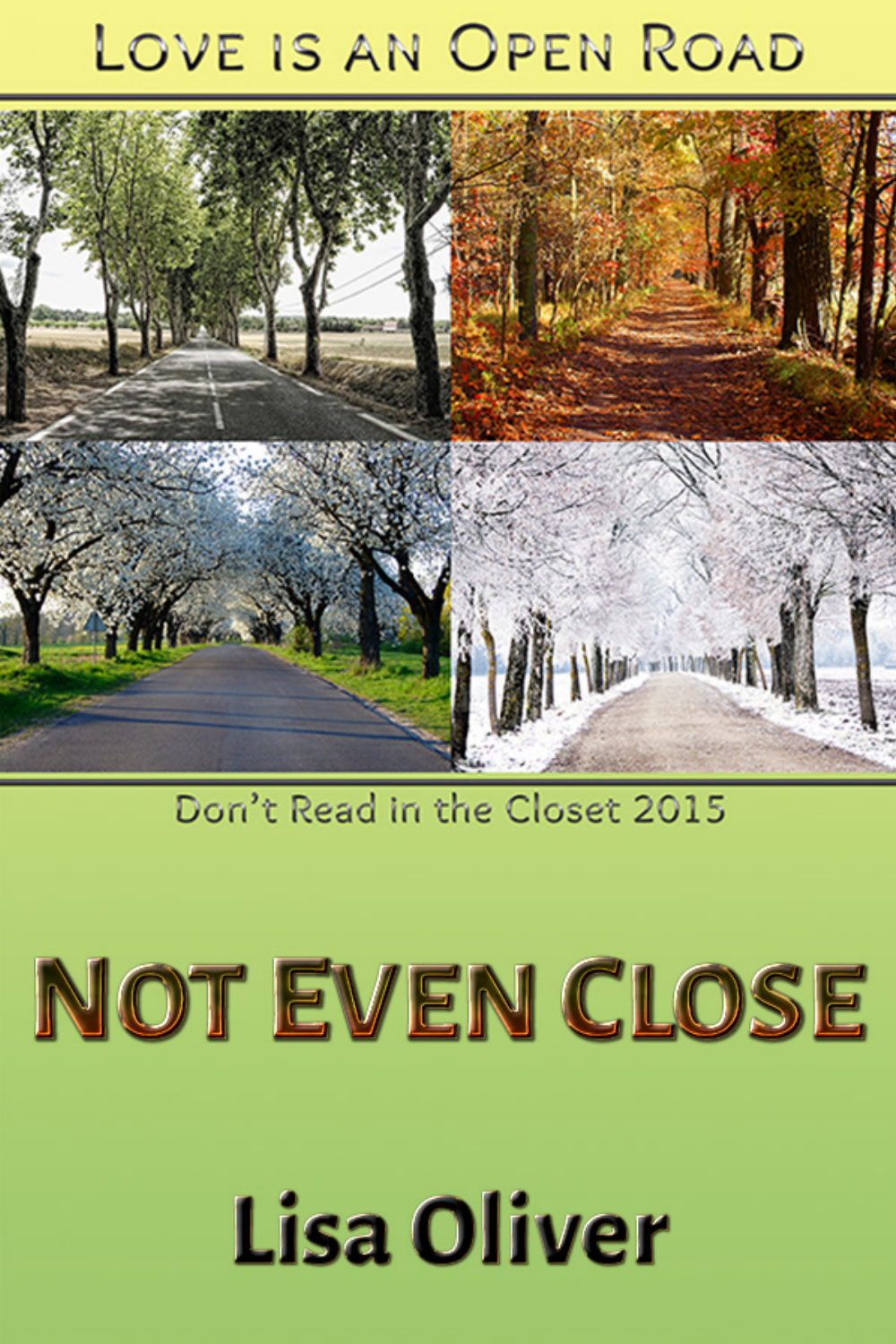### **Table of Contents**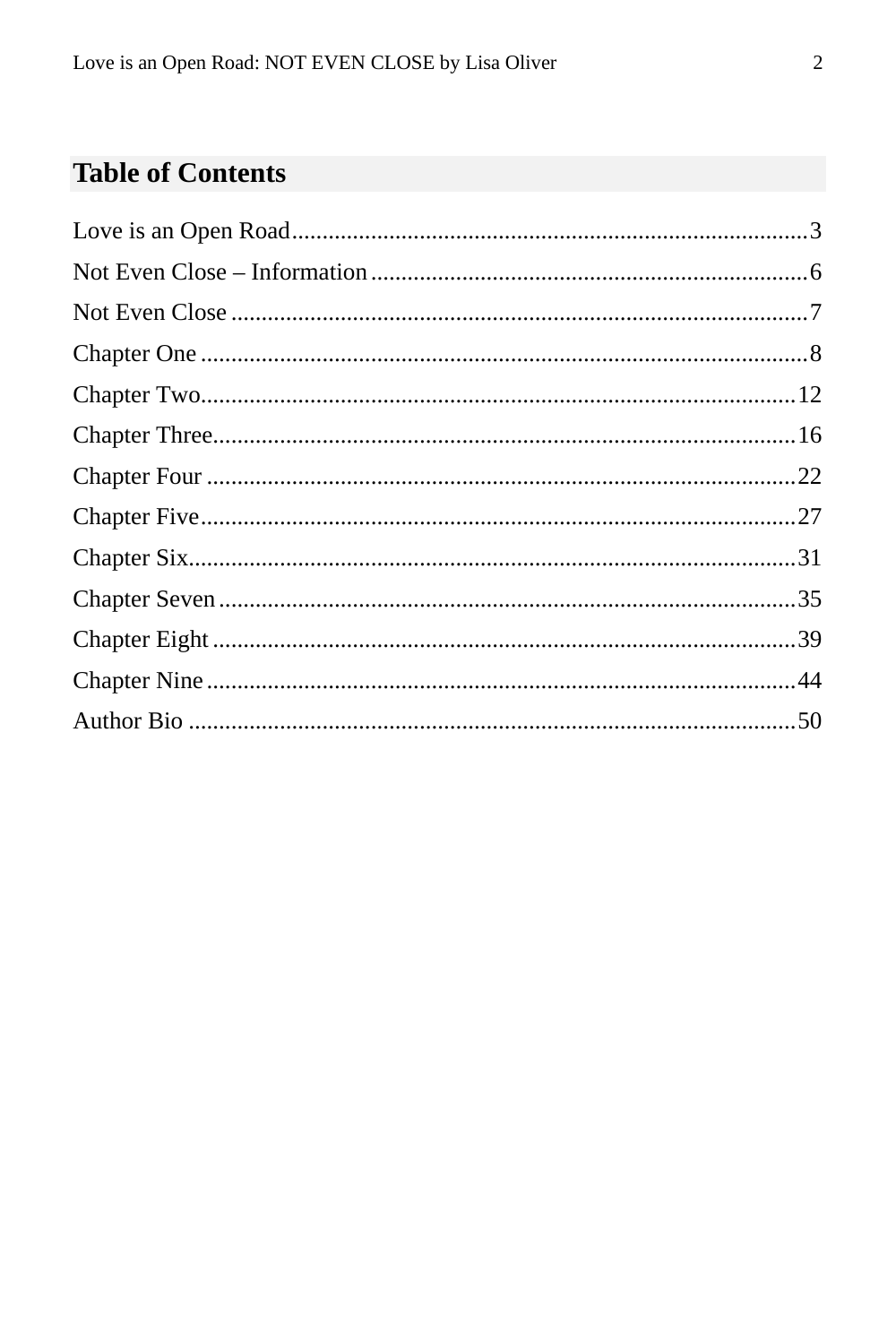# <span id="page-2-0"></span>**Love is an Open Road**

*An M/M Romance series*

## **NOT EVEN CLOSE**

## **By Lisa Oliver**

### **Introduction**

The story you are about to read celebrates love, sex and romance between men. It is a product of the *Love is an Open Road* promotion sponsored by the *Goodreads M/M Romance Group* and is published as a gift to you.

### **What Is Love is an Open Road?**

The *Goodreads M/M Romance Group* invited members to choose a photo and pen a letter asking for a short M/M romance story inspired by the image; authors from the group were encouraged to select a letter and write an original tale. The result was an outpouring of creativity that shone a spotlight on the special bond between M/M romance writers and the people who love what these authors do.

A written description of the image that inspired this story is provided along with the original request letter. If you'd like to view the photo, please feel free to join the [Goodreads M/M Romance Group](http://www.goodreads.com/group/show/20149-m-m-romance) and visit the discussion section: *Love is an Open Road*.

No matter if you are a long-time devotee to M/M Romance, just new to the genre or fall somewhere in between, you are in for a delicious treat.

### **Words of Caution**

This story may contain sexually explicit content and is **intended for adult readers.** It may contain content that is disagreeable or distressing to some readers. The *M/M Romance Group* strongly recommends that each reader review the General Information section before each story for story tags as well as for content warnings.

Each year, a dedicated group of Volunteers from the M/M Romance Group work hard behind the scenes to bring these stories to you. Our Editors, Formatters, Proofreaders, and those working on Quality Assurance, spend many long hours over a course of several months so that each Event is a success. As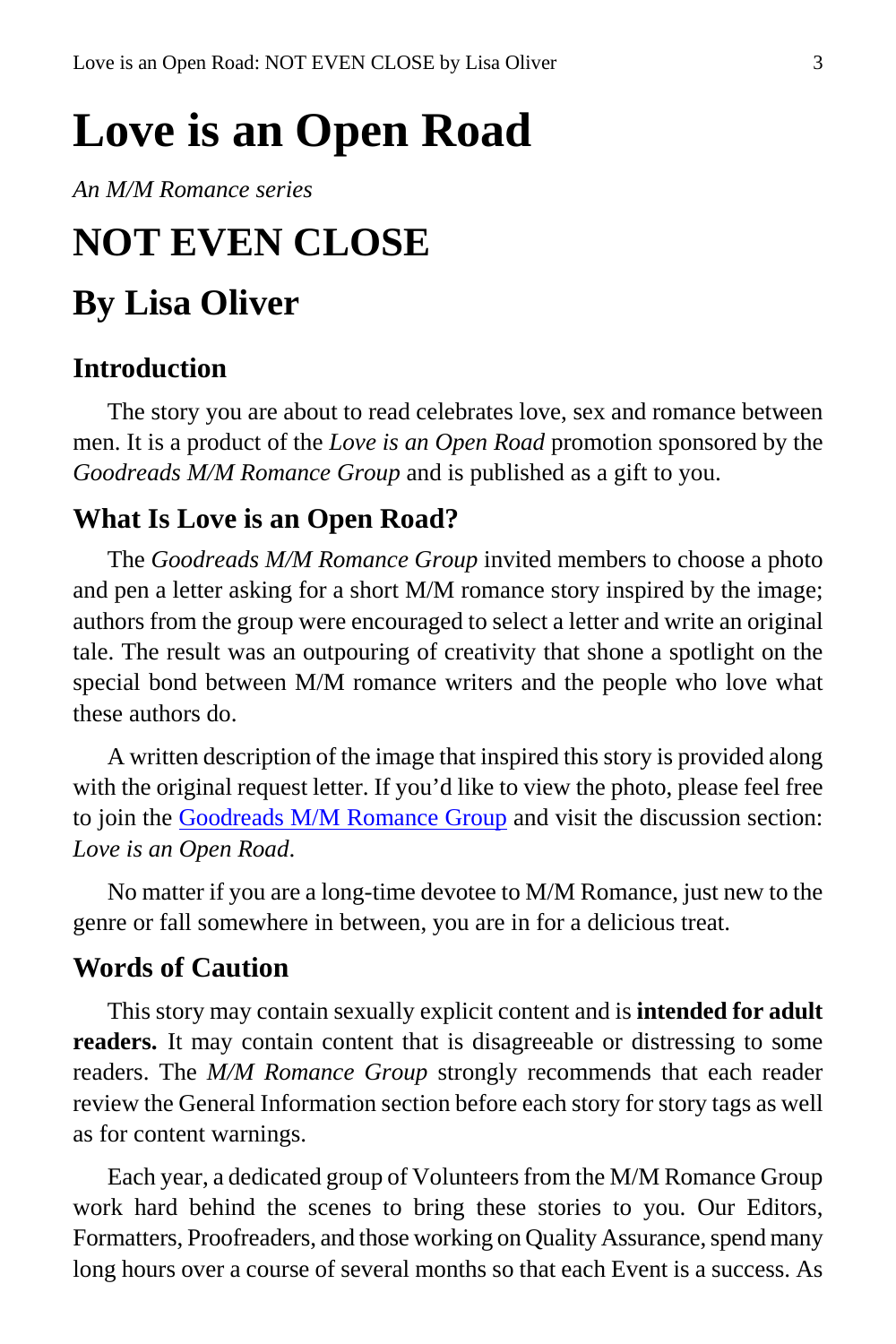each and every author also gives freely of their time and talent, it was decided that all edits suggested may be accepted or rejected by the author at any given time. For this reason, some stories will appear to be more tightly edited than others, depending on the choice of the author.

This story is a work of fiction. Names, characters, places and incidents are the products of the author's imagination or are used fictitiously. Any resemblance to actual events, locales, or persons, living or dead, is entirely coincidental.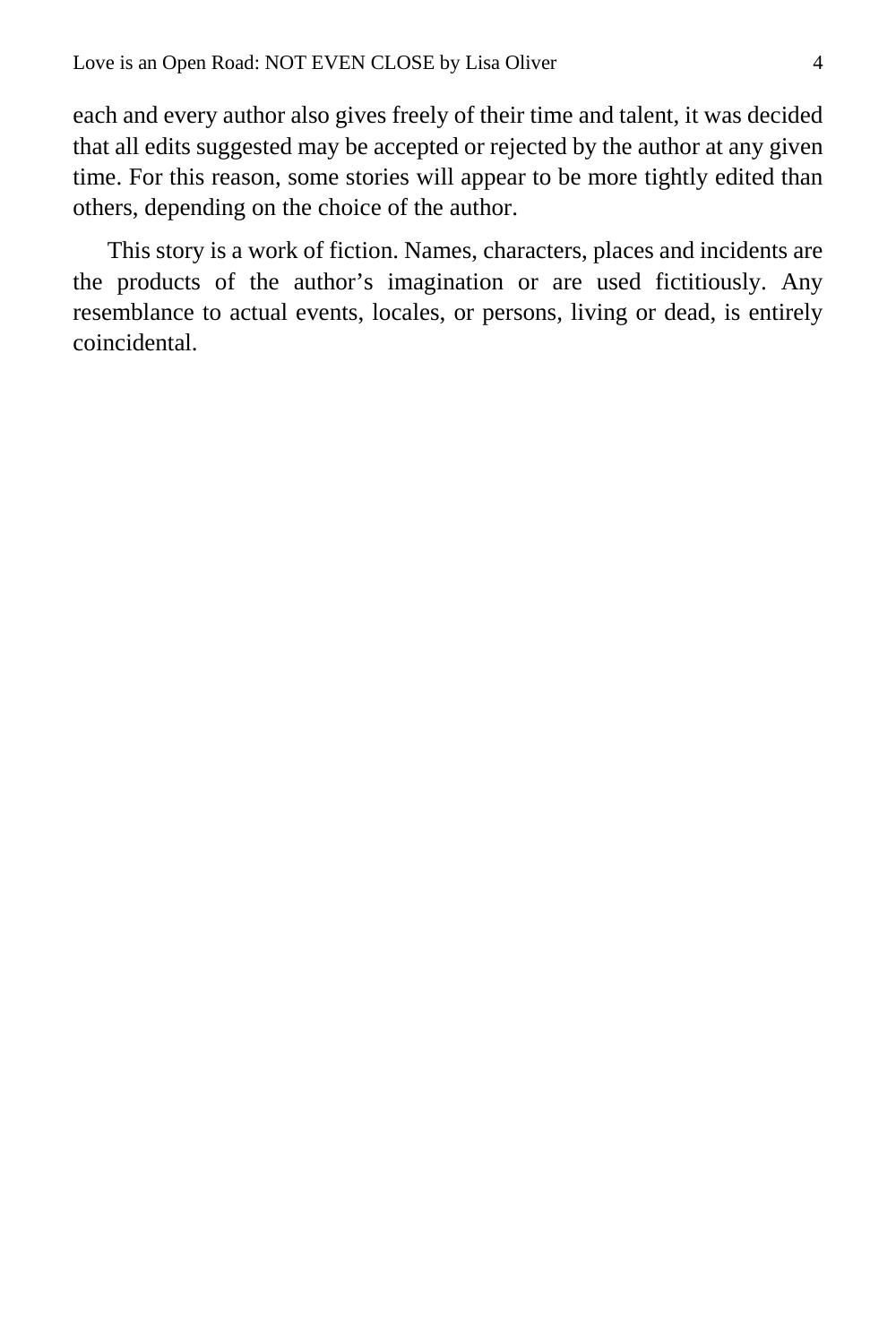All rights reserved worldwide.

This eBook may be distributed freely in its entirety courtesy of the Goodreads M/M Romance Group. This eBook may not be sold, manipulated or reproduced in any format without the express written permission of the author.

Not Even Close, Copyright © 2015 Lisa Oliver

Cover Design by Goodreads M/M Romance Group Cover Photographs from [Pixabay.com](http://pixabay.com/en/) and [freeimages.com](http://www.freeimages.com/)

This ebook is published by the *M/M Romance Group* and is not directly endorsed by or affiliated with Goodreads Inc.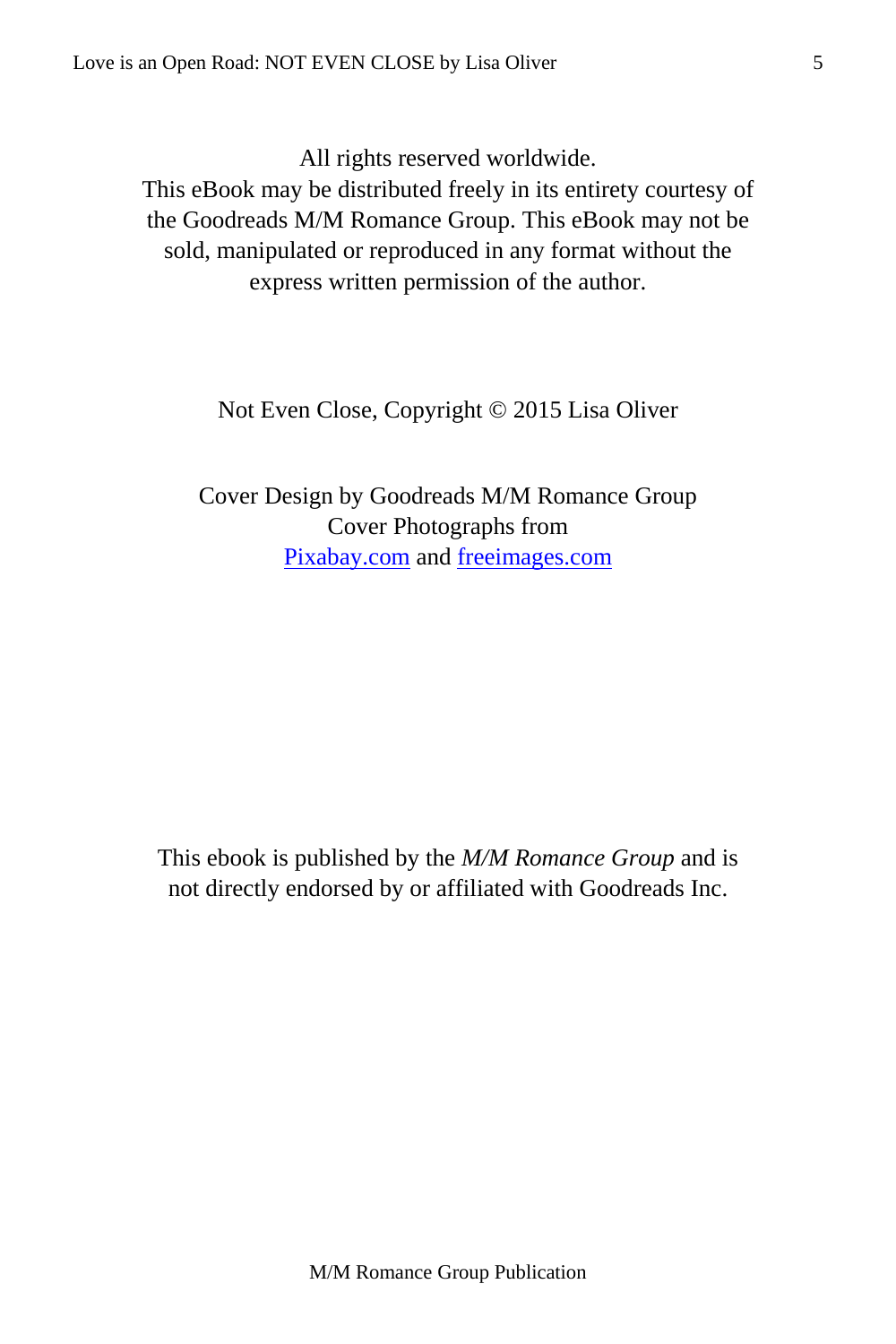# <span id="page-5-0"></span>**NOT EVEN CLOSE**

# **By Lisa Oliver**

### **Photo Description**

A black and white photograph just showing two men, who look very similar, their mouths almost joined as they come in for a kiss.

### **Story Letter**

*Dear Author*,

*I turned thirty this year and I have yet to have my first kiss, much less a relationship with someone. I have yet to find someone that I connect with enough to be that open. I hear terms like gray-sexual and demi-sexual thrown around and figure I'll just be alone. No one wants to take the time to get to know me; they just want to hop right in bed.*

Dislikes: historical

*Sincerely,*

*Rene*

### **Story Info**

**Genre:** paranormal

**Tags:** shifters/wolf, two alpha males, demi-sexual, first kiss, true mates, sweet/no sex, claiming, soulmates/bonded

**Word Count:** 16,991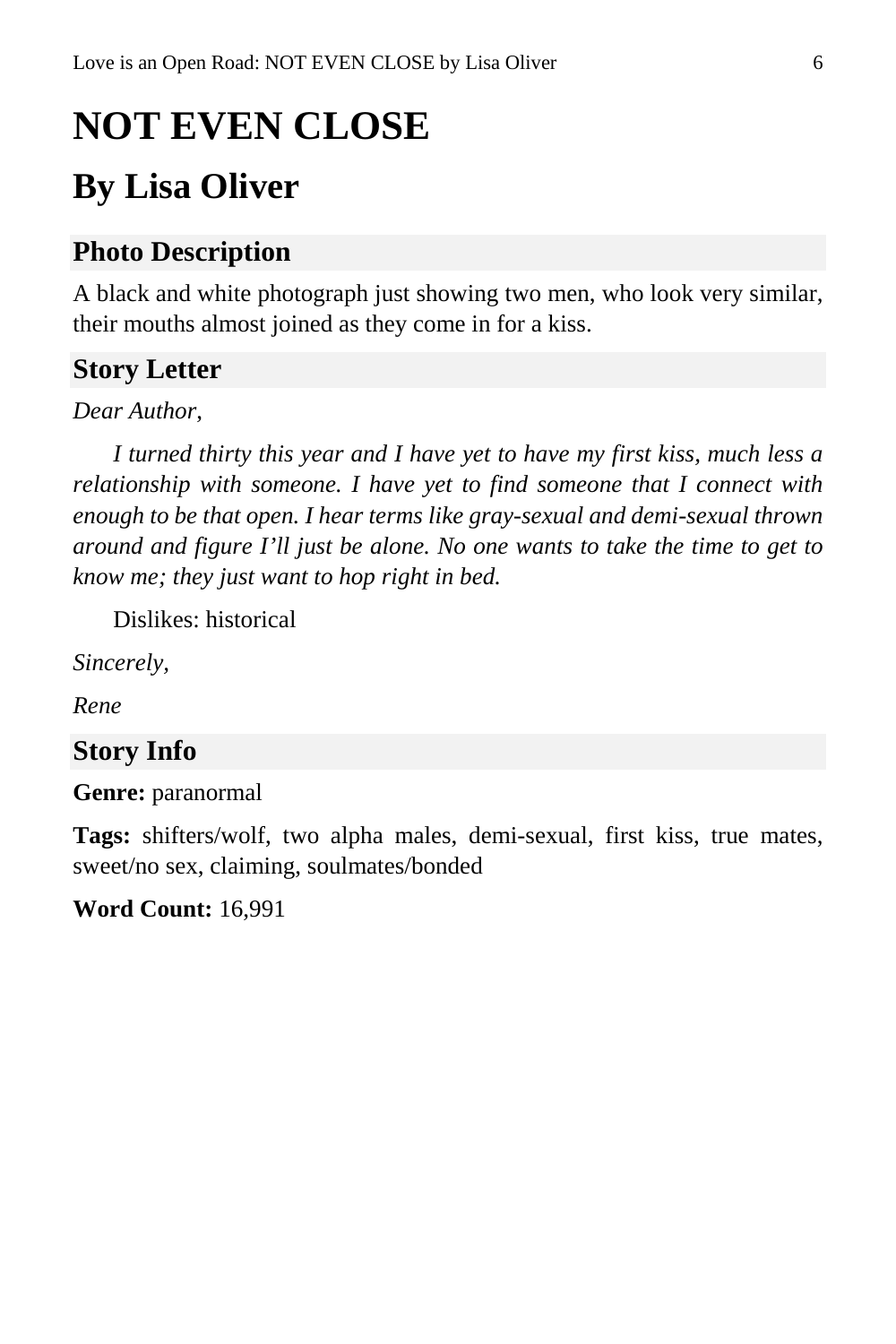# <span id="page-6-0"></span>**NOT EVEN CLOSE By Lisa Oliver**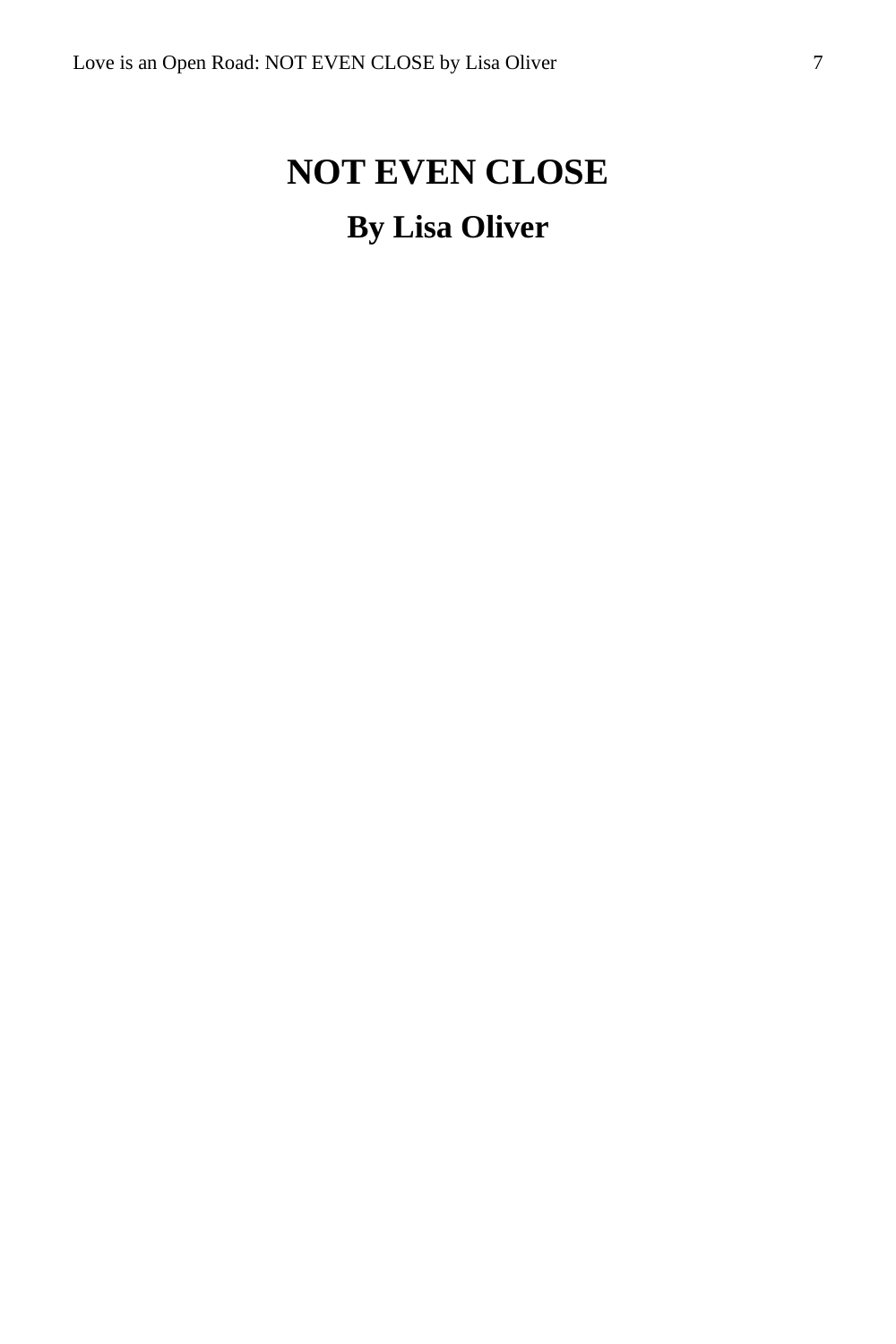### **Chapter One**

<span id="page-7-0"></span>Connor sighed, hunched his huge shoulders, and tried to disappear into the wallpaper. It wasn't easy, given that he was one of the biggest men in the pack, but he had to try. He hated being at these pack gatherings, but as beta for his pack, he really didn't have a choice. When Alpha Davis gave an order, he jumped, just like any other wolf in the pack with an ounce of common sense.

But for the love of God, did everyone have to be so damn forward and sexminded? It made Connor's skin itch anytime anyone came close to him, although most of his regular pack members knew better than to try anything with him. Unfortunately this particular evening there were members of a neighboring pack in town. Davis decided to throw a meet and greet party and, despite Connor's extensive arguments, the Alpha had insisted that his beta attend.

As he watched the blatant sexuality around him, Conner wondered, *Why can't everyone just accept that I'm a broken fucking wolf and be done with it?* Like most shifters, wolves had a high sexual appetite and if they weren't mated, they were happy to get up close and personal with anyone who happened to catch their eye. Connor was deliberately trying to hide in the corner, because he didn't want to catch an eye, hand or anything else that might be offered.

It wasn't that Connor couldn't appreciate the aesthetic beauty of the people around him. He had noticed some really good-looking men and women in the room—especially one particular male. Connor had caught the man's eye the moment the man walked into the room, and quickly looked away. He wasn't into leading anyone on. But after an hour of surreptitiously looking he had to admit, to himself at least, the object of his appreciation was particularly tasty. Not that he was going to do anything about it. For a start there was a crowd six deep around that tasty hunk.

It would seem the delicious stranger wasn't averse to the attention either, flirting madly with men and women alike. Connor looked away as the man in question put his arm around the closest man and woman, clearly getting down to the groping side of things. It wouldn't be long before the three would be off finding a dark corner, or a truck bed somewhere. Forcing himself not to watch, Connor turned his head, looking straight into the eyes of his Alpha.

"How long do you think you are going to prop up this wall?" Alpha Davis slid along the wall beside him and looked out over the crowd. There were more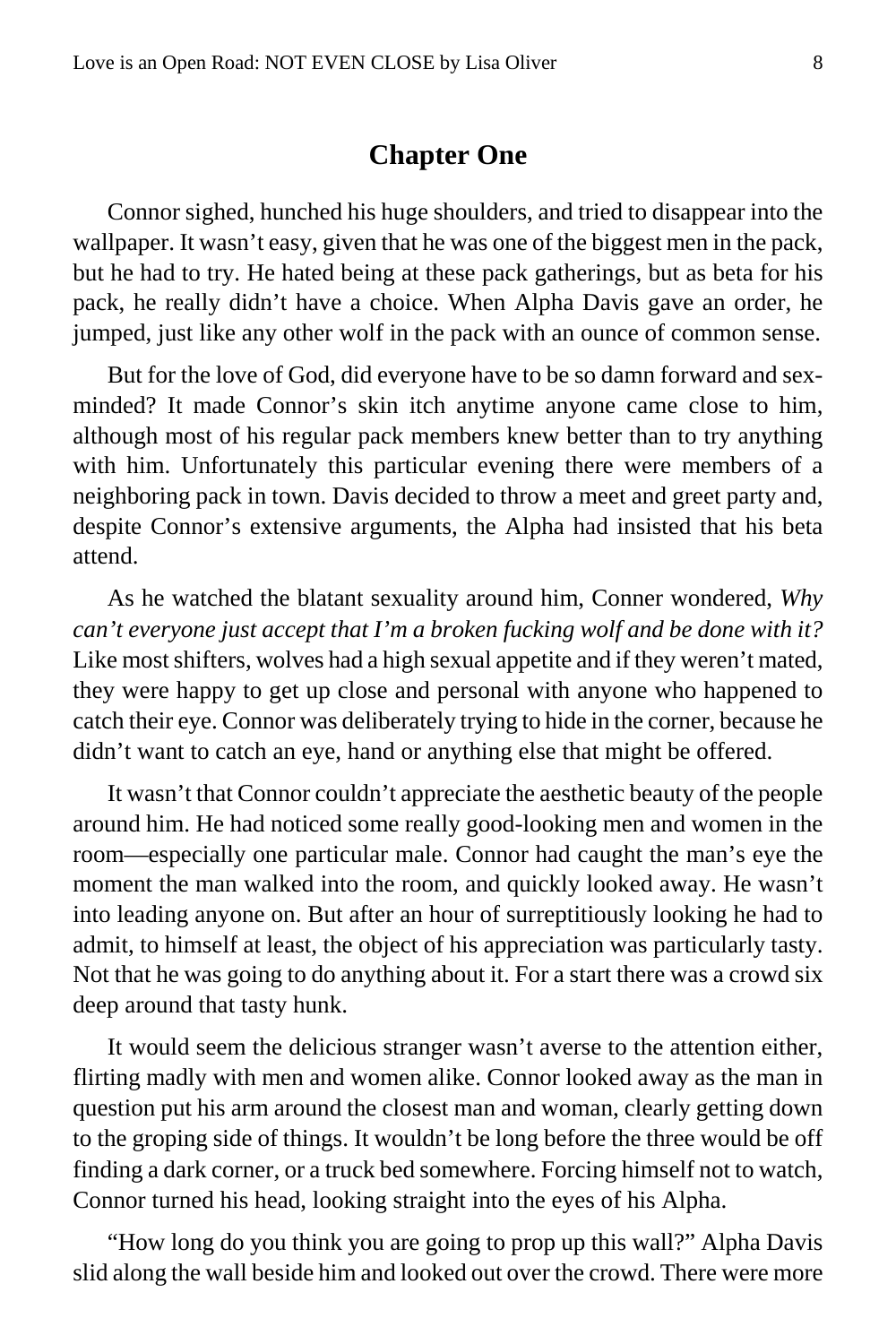than fifty shifters in the room—everyone having a great time. The drinks were flowing, there was plenty of food on the long tables and most people had found someone to play with. The smell of arousal and testosterone was making Connor's nose twitch and he hoped he didn't sneeze on the Alpha.

"You said I had to attend, Alpha, so I'm here. Just making sure there isn't any trouble," Connor said, tilting his neck slightly to show submission. Although he and Davis were friends and had grown up together, it was never a good idea to disrespect someone the size of his Alpha. Connor was tall at six foot four, but Davis had three inches and about eighty pounds on Connor.

Davis sighed and handed Connor a beer. "These meet and greets are supposed to help pack members find their mates. You aren't going to find anybody if you keep hugging the shadows like you are. You need to get out and mingle a bit."

"I don't want to find my mate, you know that," Connor said quietly, knowing that Davis would hear him clearly enough, even with the noise around them.

"And I'm telling you your *ambivalence* towards sex will change when you scent your intended," Davis said.

Connor flushed. He wasn't ambivalent about sex. He just thought his first time should be with someone who took the time to get to know him first. Connor knew that being a thirty-year-old virgin was virtually unheard of in shifter circles. But he couldn't help the way he felt, and a casual fuck just wouldn't do it for him. Connor was worried sick that he *would* meet his mate one day. The whole *mine*, fuck and claim business was usually done within hours of meeting, but Connor knew that he couldn't be like that—not even with a Fated Mate.

"You know I don't want that to happen," Connor said, forgetting for a moment that he was speaking to his Alpha. "I meet my mate. He wants to fuck. I want to get to know him first. I can see that going down like a lead balloon. It would be better not to meet him at all. At least then this mythical person won't know his mate's a fuck up."

"If he's your true mate, then he will wait. And you aren't a fuck up, you're just different," Davis said, looking Connor straight in the eyes. Connor had no choice but to bow his head. He wasn't stupid enough to challenge his friend.

"It would be a lot easier…" Connor started to say, still staring at the floor, when a honeyed deep voice interrupted them.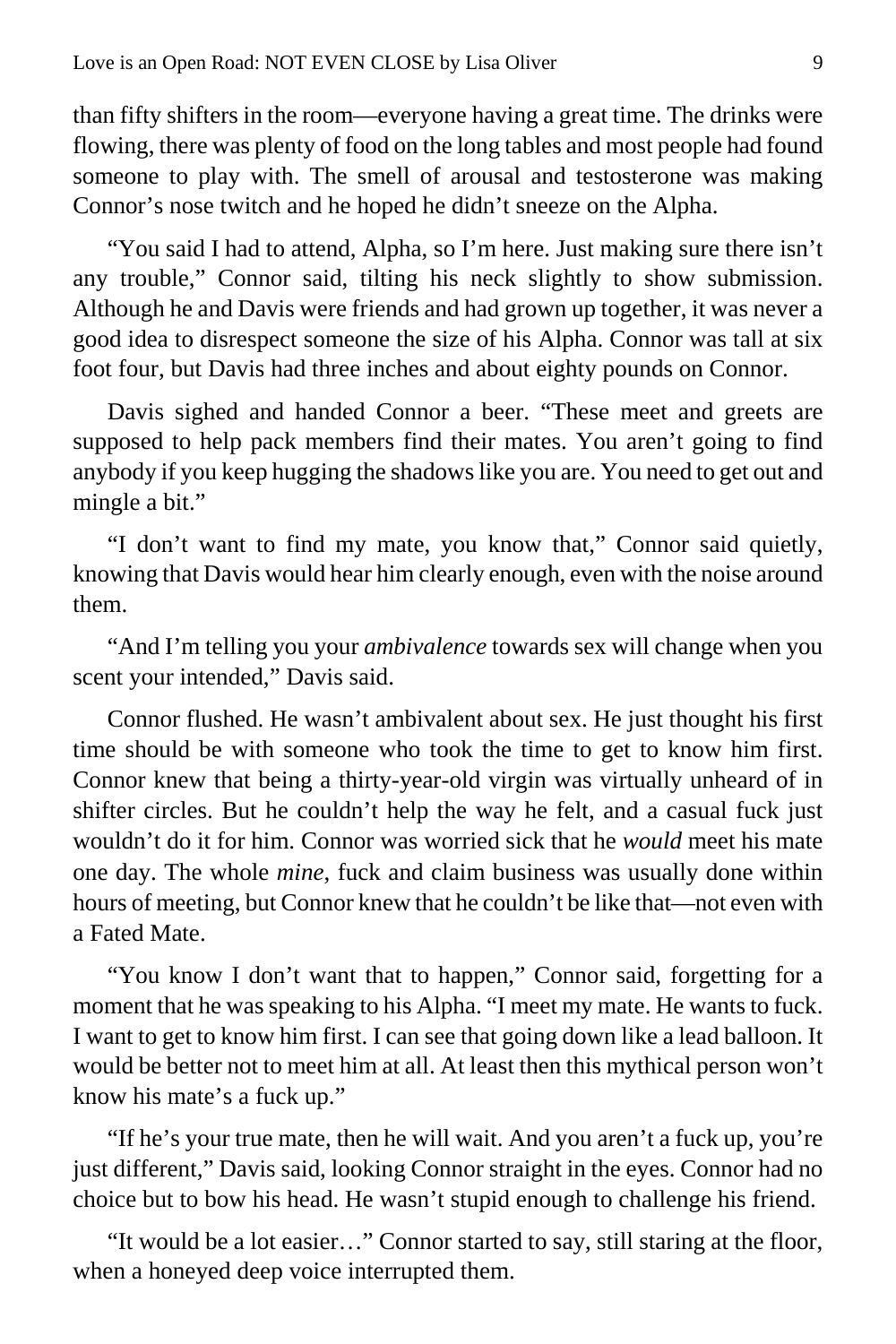"Davis, thank you for your hospitality this evening. My pack members are all having so much fun."

Conner felt a shiver of recognition shimmy its way down his spine. He could listen to that voice forever. His wolf, usually a grouchy bastard, was whining in his head, apparently more than happy to belly up for the stranger. Connor kept his head bowed, determined not to look at anyone that could attract his wolf in such an uncharacteristic way.

"Leyden, I wasn't sure if you were going to come over this evening. Although I see you've been enjoying the company," Davis said with a laugh.

"I'm just being friendly," Leyden said with a laugh of his own.

*Oh my freaking god.* Connor wanted to wallow in that sound and just… wallow in it. Nervous, because this was not the way he normally reacted to anyone, Connor decided a hasty retreat was in order. He needed to do some serious thinking and get his head on straight. He slowly sidled his way along the wall, away from his Alpha and that tempting voice. But the Fates weren't smiling on him.

"Connor," Davis said sharply, stopping Connor in his tracks. "Meet Alpha Leyden. Leyden is new to his position, but his pack are our neighbors. Leyden, this is Connor, my beta and pack second."

Connor looked up and he knew it, he just fucking knew it. That honeyed voice Connor was already in love with just had to belong to his earlier object of appreciation. Connor wanted to run. He wanted out of the room. He had never seen such perfection before—especially so close up.

Leyden was almost as tall as Davis. Connor had already noted his sexy big build, long black wavy hair, legs that wouldn't stop and an ass so tight in those pants he knew the man wasn't wearing underwear. But close up Connor could see eyes of pale gray staring at him with an unusual intensity. He just had enough time to note the smooth tanned skin, the straight nose that was just the perfect size for the man's face and a set of the plushest, reddest lips he had ever seen. And his scent…

"Mine," Leyden snarled, and his arm came out toward Connor.

Close to panic, Connor did the only thing he could think of doing. Nodding his head to both the Alphas, Connor turned and barreled his way through the crowd, as fast as he was able. Thank the Fates most people in his pack knew to get out of his way. He heard both Leyden and Davis call out to him but for the first time in his life, he ignored the pull of the Alphas and ran.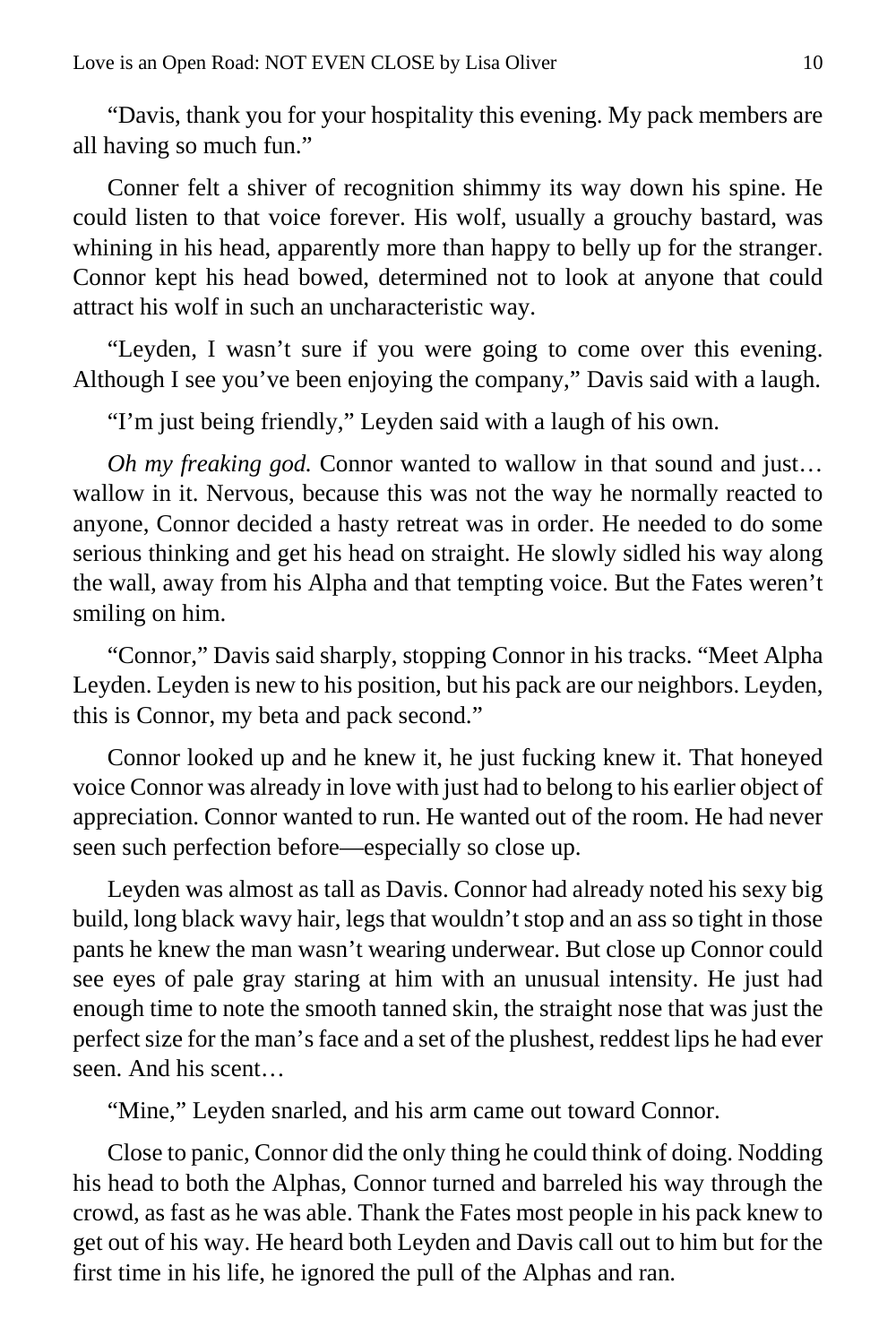Bursting out the doors of the pack hall, Connor sprinted around the corner of the building, ignoring a few couples that were making out in the shadows. Flinging off his clothes so quickly he was sure they were ripped, Connor shifted into his wolf form and ran as fast as he could into the trees.

He had to get away. He just had to get away.

\*\*\*\*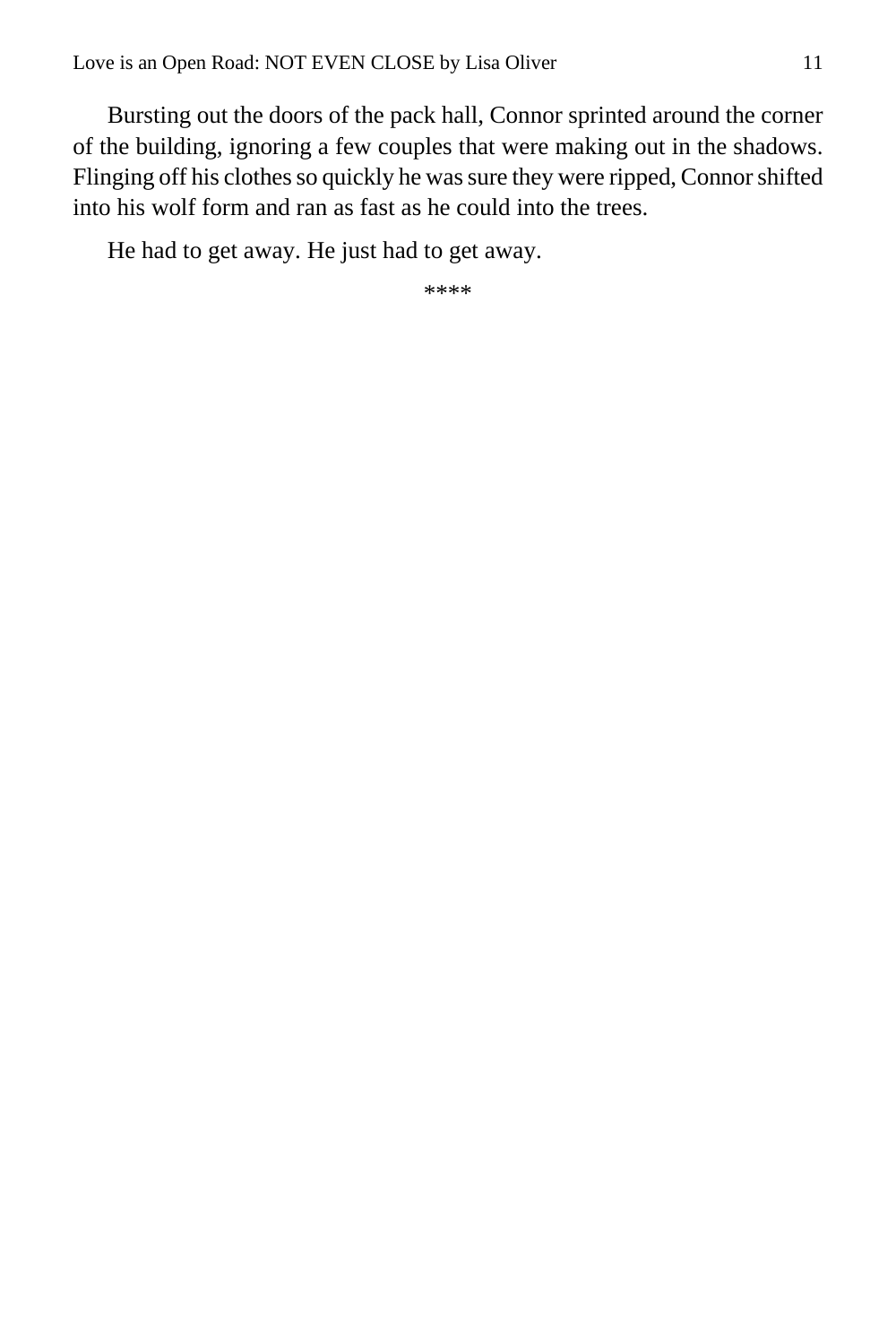#### **Chapter Two**

<span id="page-11-0"></span>Leyden tried to push through the crowds, just as he had watched Connor do moments before. But whereas people got out of Connor's way, Leyden was just attracting so much attention it wasn't funny. Hands groping him, men and women both standing in his way, trying to catch his eye. Finally Leyden started growling, pushing out his Alpha power. As if by magic the way cleared for him and Leyden ran out into the night. But he already knew, before his nose even told him, that that delectable man named Connor was already long gone.

Davis came running up beside him as he stood looking out through the trees. "What the fuck, Leyden? You had no right using your Alpha power on my pack," he snarled.

*Crap on a stick.* Davis was right. Leyden bowed his head slightly and said, "I'm sorry Davis. Just meeting Connor, protocol flew right out of my head. That man is my mate. Please, permission to shift and follow him on your territory?"

Leyden was amazed when Davis shook his head. A mate was everything in the shifter world, and Davis knew that as much as he did.

"It won't do you any good. Connor doesn't think he's mate material and he won't be happy to see you, especially given that you're an Alpha," Davis explained. "Come on over to my house and we'll have a drink. Connor's been my friend for life, and if you're going to get anywhere with that stubborn fool of a man, then I will tell you all I know."

Throwing a last longing look through the trees, Leyden followed the Alpha to a large pleasant log home, complete with a wide porch, sunny curtains and big windows. He barely took note of the décor inside, just following Davis through into the bright, clean, well-appointed kitchen. Davis took a couple of beers out of the fridge and passed one to Leyden, indicating he should sit on one of the kitchen bar stools.

"Connor doesn't do sex," Davis said bluntly, when both men were settled. "To the best of my knowledge the man hasn't even kissed anyone yet."

Leyden didn't bother to hide his shock. A wolf shifter who didn't have sex was unheard of. All sorts of scenarios flashed through his head. Perhaps the man had been hurt as a youngster. Perhaps… no, Leyden couldn't think of one good reason why a full wolf shifter, especially one with as much power as Connor had, would not want to have sex.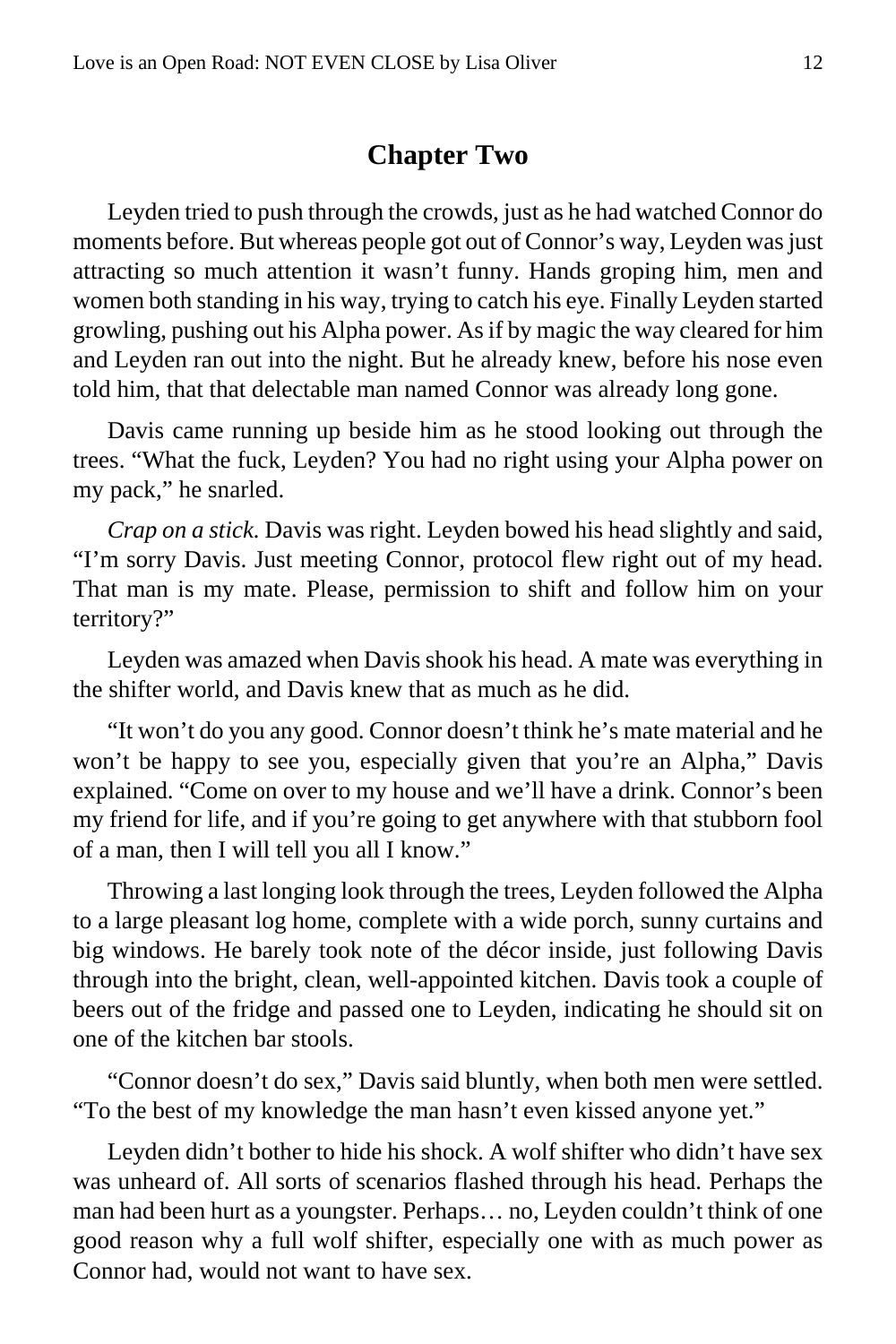"What's wrong with him?" he said, immediately regretting his words when Davis glared at him.

"There's nothing wrong with him," Davis snarled. "He's my pack second. He fights like a machine. He's a fucking strong wolf, with more intelligence than I have. He cares for his pack, and keeps us secure. I trust him with my life."

"Then why?" Leyden left the question hanging, not wanting to say anything else to upset Davis. He was a visiting Alpha after all.

Davis shrugged. "It's just the way Connor is wired. He was born in this pack; he's only a few years younger than you or me. We've been friends forever. When we both shifted for the first time, I started chasing tail and noticed that Connor wasn't following me. When I asked him about it, he said he just didn't feel he could be with someone he didn't have a connection with, and you know what wolf shifters are like."

"Yeah, looking for instant gratification, rather than anything else," Leyden said with a sigh, knowing all too well, that he was exactly like that. Before becoming Alpha, Leyden would have sex with anyone who caught his eye man, woman, didn't matter. He was used to having sex two to three times a day, and again at night, and becoming Alpha had simply increased his pool of potential bedmates, not lessened it. He didn't have as much time to indulge as he did before, but he definitely loved the sexual side of his life.

"It's not that Connor doesn't want to be with someone. He does. And he is more than appreciative of how some of the men look in the pack. But he's not about to go falling into bed with someone until he gets to know them first and wolf shifters are a more fuck-first-and-talk-later types."

"But he's my mate," Leyden said, well aware he was close to whining. "He's got to feel the pull and attraction between us, surely?"

"That's probably why he ran off like he did," Davis agreed. "Connor knows that mates meet, fuck and claim each other within hours of meeting. To be honest, I thought Connor would be the same when he met his intended. But clearly, if the man ran off, then he is going to take some serious wooing before you'll get into his pants."

Leyden thought of that delicious man and his pants and stifled a groan. He had seen Connor when he first arrived at the meet and greet, and was instantly attracted to the dark-haired, green-eyed hunk. He made a point of catching Connor's eye and was so sure the man would be after him like a shot. When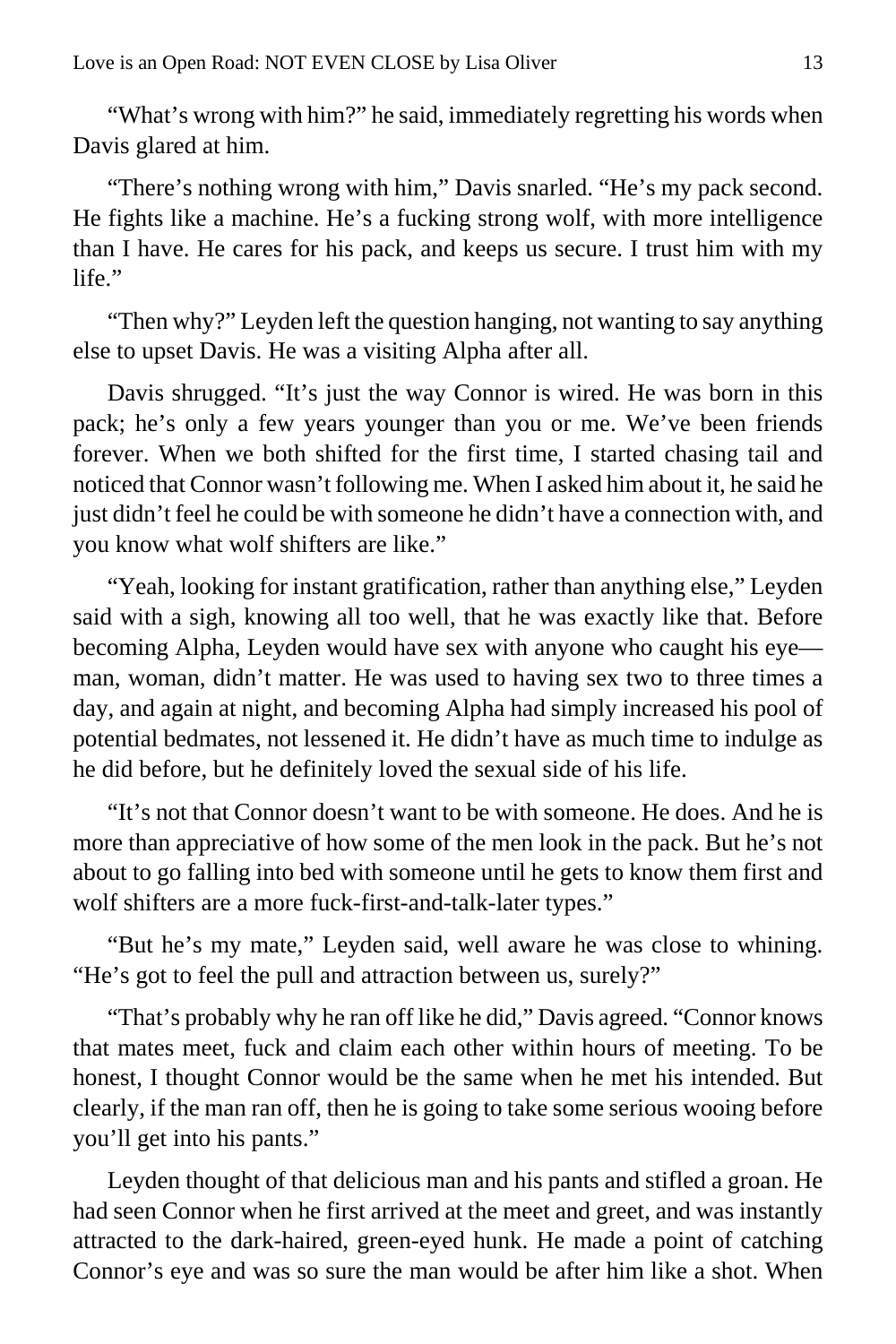Connor stayed away, to the point of remaining on the other side of the room, Leyden used his considerable charms to woo some of his admirers, thinking it would spark the man to make a move. After all, he was Alpha. It wasn't as though he had to go chasing after anyone to get them into bed.

But Connor had stayed against the wall, and when Leyden had stepped up his flirting, Connor had just looked away. When Leyden saw Davis talking to him, he knew he had an opening. What he hadn't expected was to get within five feet of the man and be hit by the most delicious scent he had ever smelled in his life.

Leyden had done all he could to restrain his arousal, curbing his cock and his wolf. He had found his mate and all he wanted to do in that moment was grab hold of the man and fuck him into the nearest wall. He hadn't been able to swallow the possessive "mine" that sprang from his lips as he realized just how important Connor was to him. And rather than run to him, his hunky wolf had run away.

"I'd better be heading home," Leyden said, slipping off the bar stool and standing up.

"You're just going to leave your mate? Just because he might take a bit of work before you can claim him?" Davis was horrified, as Leyden knew he would be.

"Don't ever think that. Connor was mine from the moment I caught his scent," Leyden said. "I just need time to think and plan my approach."

"Yeah, well, you might want to curb your own *friendliness* while you're thinking," Davis said with a grin. "When you do get close to your mate, you don't want your scent smelling of others. He's likely to never give you a chance if that happens."

Leyden adjusted the semi-hard cock resting in his pants, and shrugged. "My casual sex days are over, as of now," he said. "I've scented Connor, I know he's my mate and being with anyone else would be cheating, and I don't believe in that. That's why I have to think and plan quickly, or I'm going to have the worst case of blue balls in existence."

"My territory is always open to you, to allow for your courting," Davis said as he led Leyden to the door. "And if you ever want to talk about it, don't hesitate to give me a call. Connor's been my friend my whole life and I honestly want to see him happy."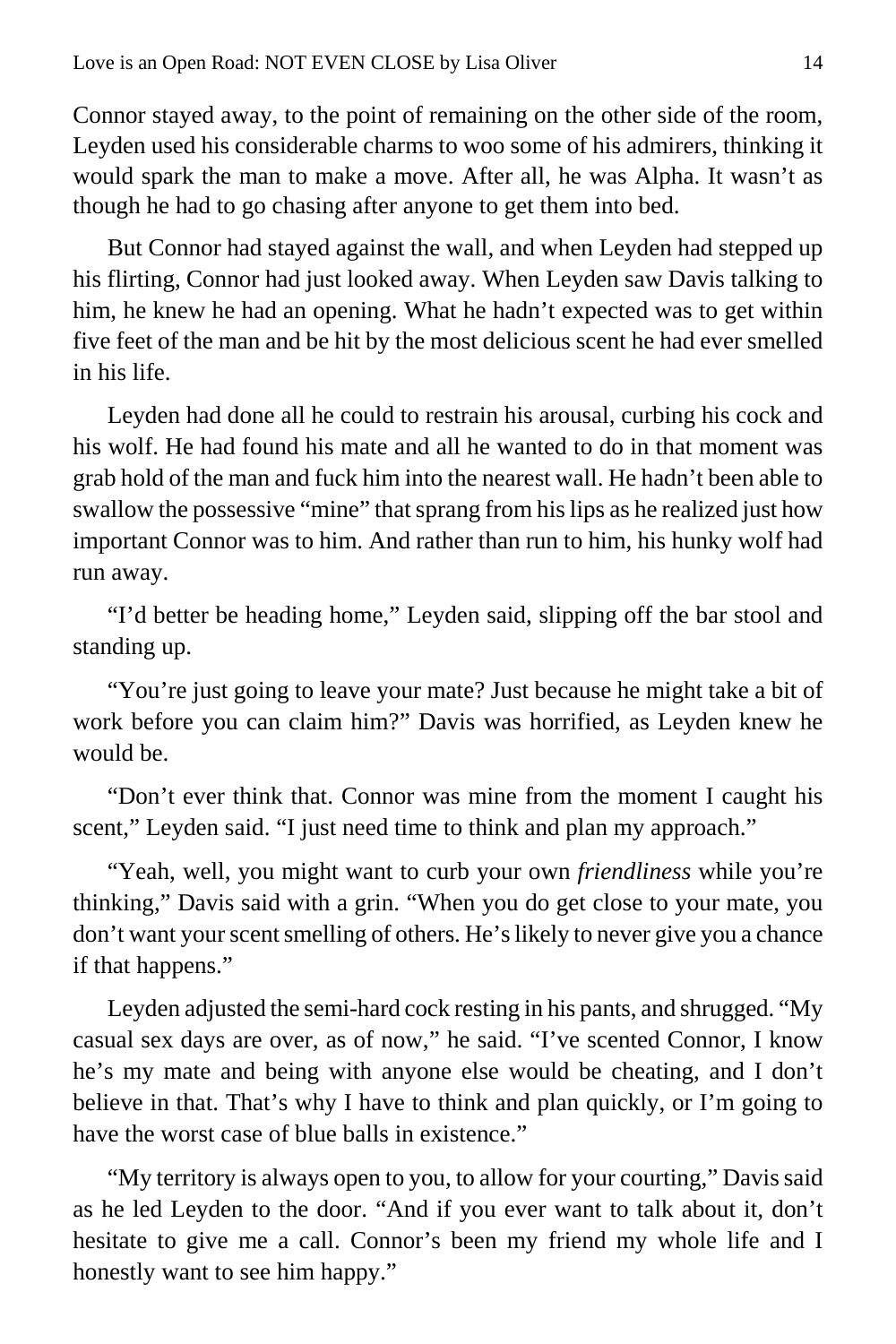Leyden nodded his head in thanks and slipped out of the door. He took one long look at the tree line, and thought he caught sight of a large wolf, hidden in the trees not far from the hall. But there was no way of knowing if that wolf was his mate, so Leyden strode across the short distance from the Alpha's house to the pack hall, and found his truck. The sooner he got home, the sooner he could start thinking of ways he could get to know Connor better. And he had a couple of people he had to kick out of his bed. Celibacy wasn't something Leyden had ever practiced, but he figured now was as good a time as any.

The wolf followed Leyden's truck all the way to the edge of Davis' territory, stopping at the border. In his rear view mirror Leyden could see the wolf tip his head back, a mournful howl wafting in the open window of the truck. Leyden was tempted to stop the truck and go back, certain now the wolf was his mate. But Leyden forced himself to keep moving towards his own home. He had some serious thinking to do and he wasn't about to fuck anything up. Connor was already that precious to him.

\*\*\*\*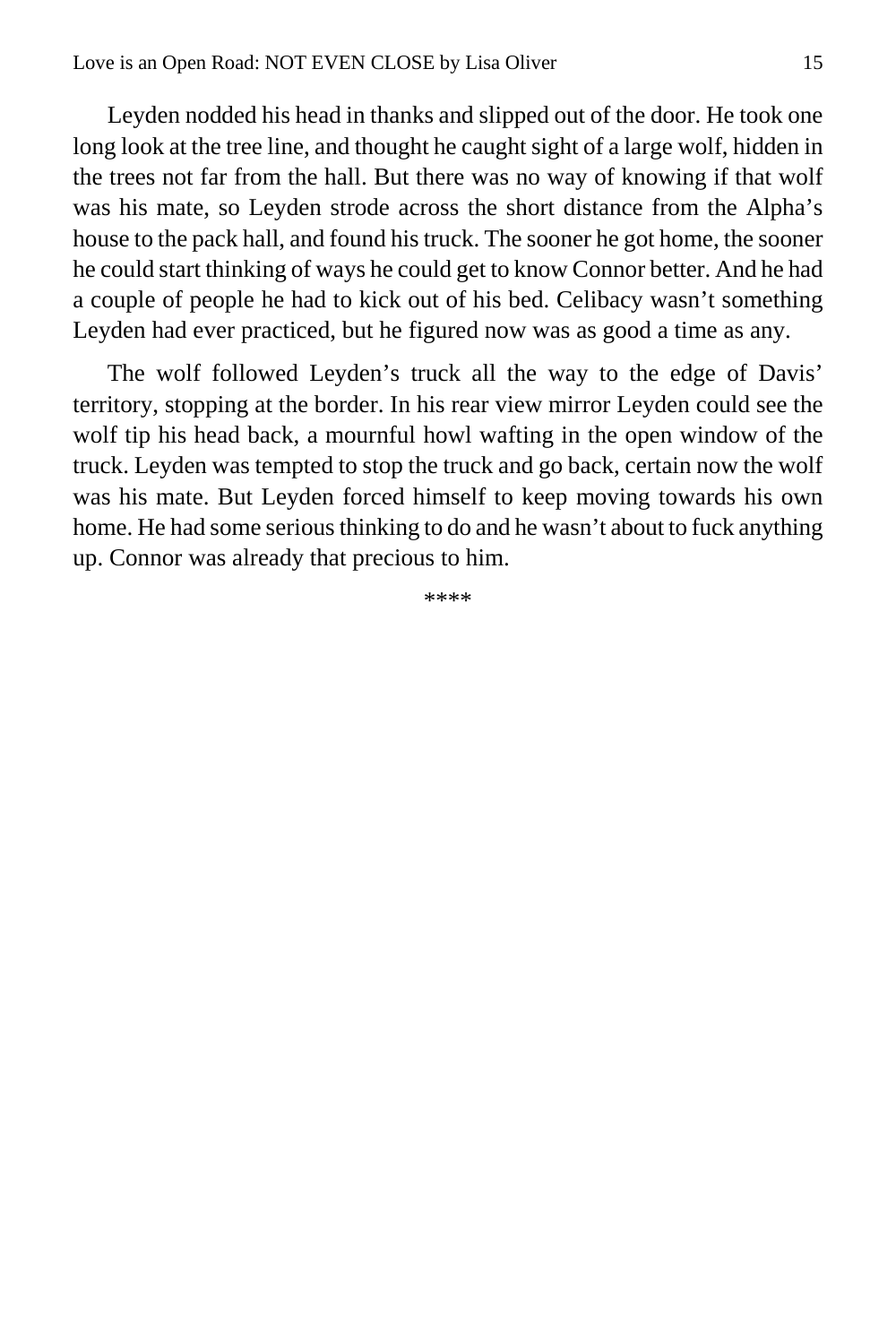### **Chapter Three**

<span id="page-15-0"></span>Connor was out walking the boundaries of the pack's territory when his cell phone rang. Although he would normally do the patrol in wolf form, since he'd watched Leyden drive away three nights before, Connor didn't dare shift. His wolf wanted to get closer to the man he recognized as mate, and didn't care if he had to cross territory lines to do it. The human side of Connor knew that if he wandered into Leyden's territory, then any one of the man's enforcers could chase him down, beat him up or even kill him if they wanted. Wolves were very possessive of their land.

Flicking a quick glance at the screen, Connor clicked the accept button and pulled the phone up to his ear.

"Alpha," he said gruffly.

"Where are you?" Davis asked. "I've been trying to get you all morning."

"I'm out by the eastern border," Connor said. "Did you need something done?"

"You're all the way out there in your human form?" Davis sounded incredulous. "Look it doesn't matter. Just get back here as soon as you can. I have a job for you."

Connor waited until the Alpha disconnected the call and started running back to Davis' house. While his wolf was big and mean, Connor's human form was also super fit and he barely broke a sweat as he covered the fifteen miles back to the Alpha's house. The air was crisp and clean, and the forest was full of the sounds of spring. Connor loved this time of year.

As he ran, Connor's mind went back to Leyden. That was hardly a surprise, and Connor had gotten to the point where he just accepted that the man would dominate his every thought. He knew Leyden was his mate and felt the pull to be with him every second of every waking moment. But even though his wolf desperately wanted to be claimed by his intended, Connor knew now, even with a mate, he didn't feel the overriding need to have sex, like Leyden had clearly felt when they had met. So he stayed away, accepting that he would never be claimed by his Alpha and tried to deal with the unbearable hurt that thought was causing him.

Connor had done a lot of research since finding out that the way he felt was different from other wolf shifters. Being gay wasn't a problem. Wolves didn't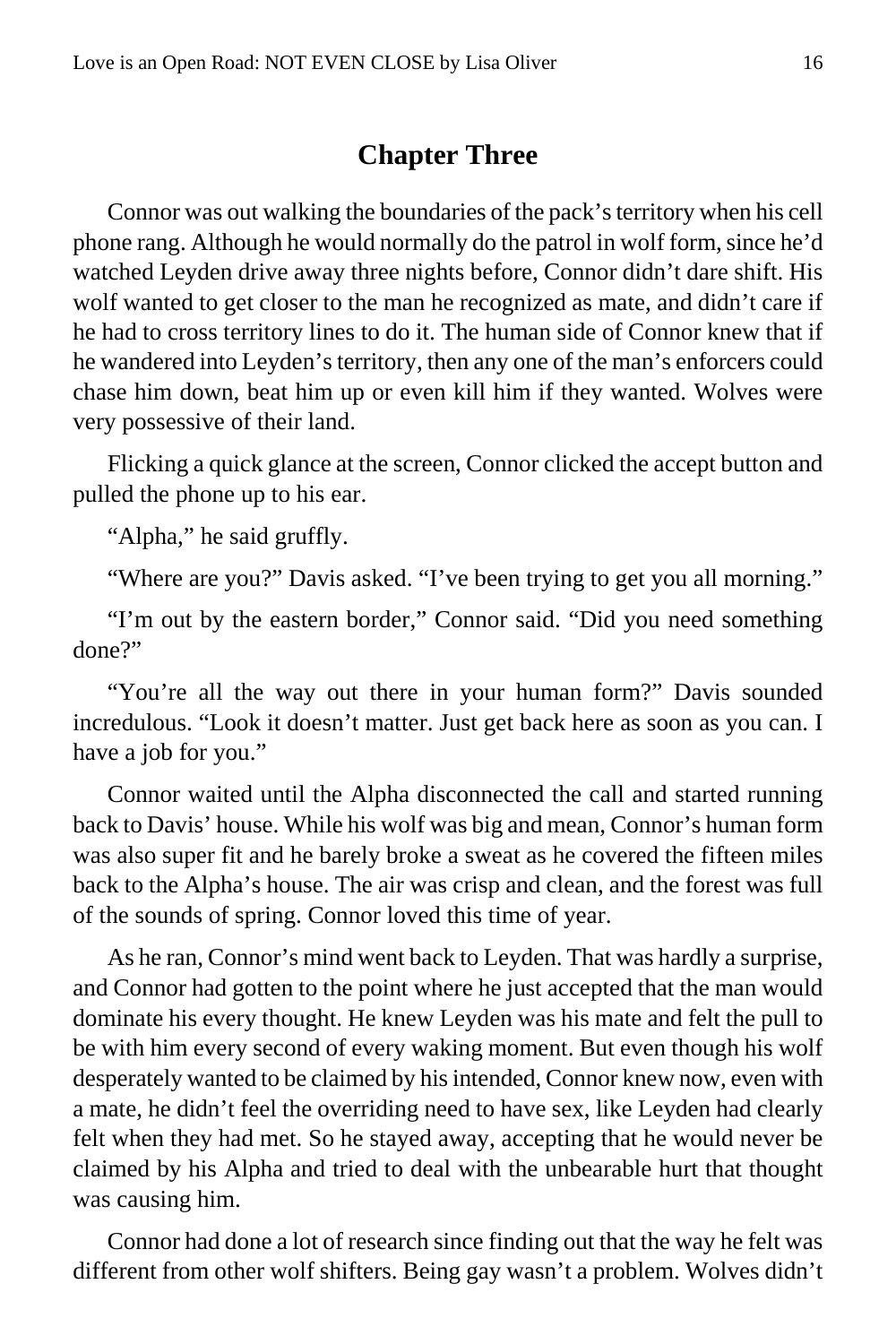care about the sex of their mates; they just enjoyed a lot of sex. Connor couldn't even get interested. He'd read about asexuals, gray-sexuals, demi-sexuals, trying to get a handle on what might be different about the way he thought. The range of different terminologies in the human world made Connor's head spin. Humans seemed to have a label for every shade of sexuality known to man.

Originally, Connor had thought that he was asexual but as he grew older, Connor did find himself thinking about sex. By the time he was eighteen, he had become a master of masturbation. At the time, encouraged by the hard cock he had in the privacy of his own bedroom, Connor let Davis talk him into going to a human club about twenty miles away.

Connor had sat at the bar, watching men of all ages and types, and admired from afar. He decided he liked taller men with muscles, although none of the humans in the club were a patch on a wolf shifter in the size department. More than a few men offered to buy Connor a drink and as the night wore on, the propositions changed from drinks to blow jobs.

At one point, desperate to feel something, Connor had followed a man into the bathroom. But when the man dropped to his knees, clearly ready to find out what was in Connor's pants, Connor had walked away. He hadn't felt a smidgeon of attraction for the guy, and in the male gender, sexual arousal couldn't be faked. He spent the rest of the night watching Davis, who did go into the bathroom with men—three different times.

Reading about gray-sexuals and demi-sexuals gave Connor a bit of hope. It sounded like he wasn't alone in the way he felt, although he conceded that he probably was unique in the wolf shifter world. From what he could gather graysexuals liked physical closeness and preferred non-sexual intimacy as opposed to sex itself. Demi-sexuals on the other hand had a problem feeling sexual attraction to anyone they didn't have an emotional connection with. Apparently even if a demi-sexual was in a relationship the desire for sex built over time.

Connor wasn't stupid. He knew even among humans sexual attraction was usually the first thing to blossom between two potential partners. Relationships were built from there. Among wolf shifters, casual sex was common. Wolves couldn't catch diseases, didn't have to worry about AIDS, and while every wolf shifter ever born longed to find his mate, they were hardly going to stay virgins waiting for their intended to turn up.

Which was why, Connor thought as he trudged up the steps to the Alpha's house, he was still alone and a virgin. He had friends, but he wasn't sexually attracted to them—Davis was one of them. He'd never been closer to anyone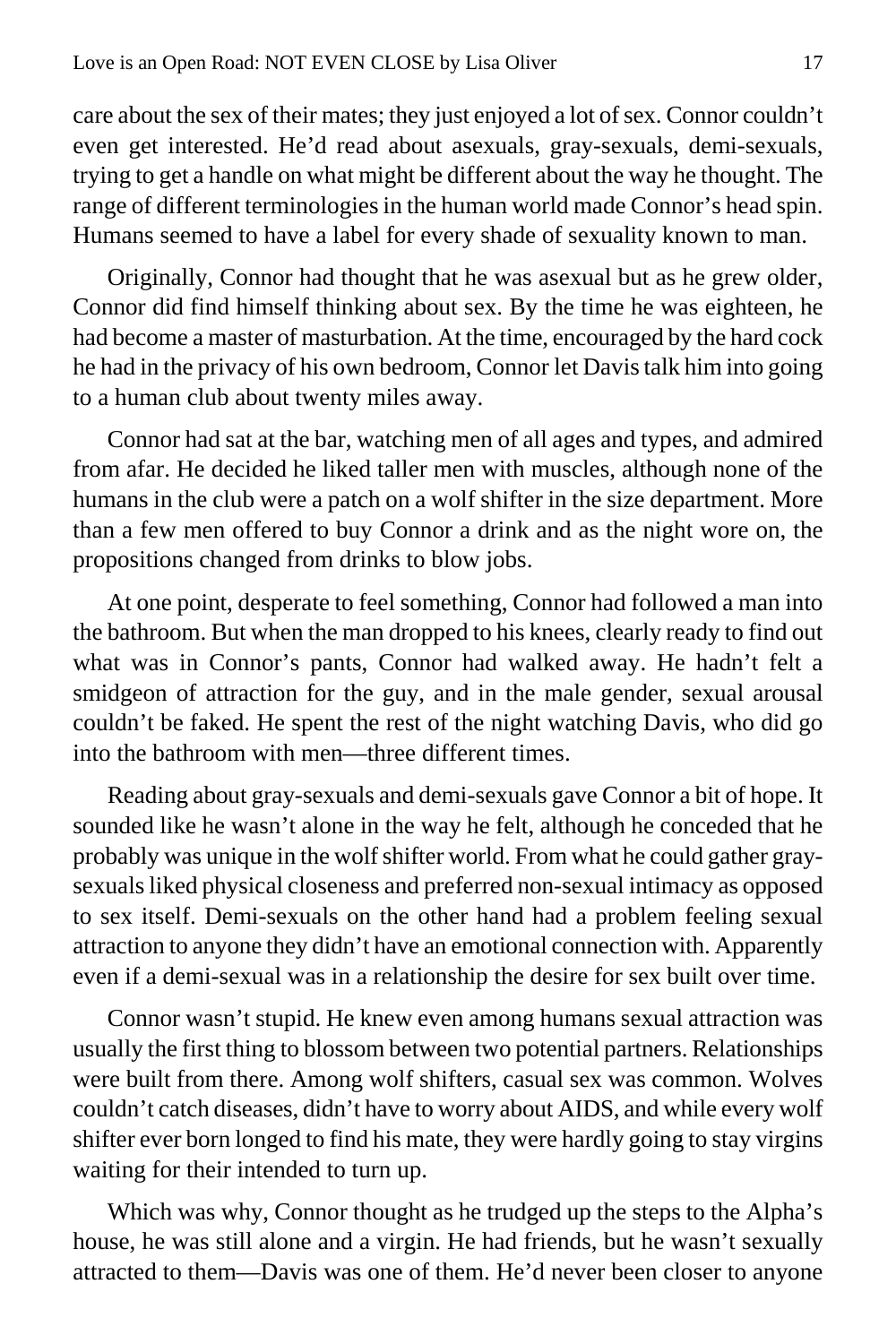than Davis in his life. But he didn't want to go to bed with the man even if he did admire the man's muscles on occasion.

In fact in his whole life, Connor had never felt sexual attraction to anyone he had been close to. He woke up with a hard on every morning, and took care of that. He quite often jerked himself to sleep at night—better than a sleeping pill. So he knew his equipment worked. It just didn't seem to want to perk up around another person. Even his mate, it would seem.

Cursing himself for being so fucking different, Connor stomped harder than normal as he went into the Alpha's office. Davis was sitting at his desk, the surface covered with papers. He looked up as Connor came in and stood in front of the desk, arms clasped behind his back, feet slightly apart, head tilted to show respect.

"You're sounding grouchy this morning, Conner," Davis said with a grin on his face. "Problem?"

"Nothing I can't handle, Alpha," Connor said firmly. He knew he wasn't looking his best. The black circles under his eyes were a dead giveaway that he hadn't been sleeping well and he knew he had lost a few pounds because the thought of food made his stomach churn. He seemed to spend a lot of his time controlling his wolf, who wanted to go and find Leyden. Given that his wolf was such a grumpy soul, that sort of control was tiring at the best of times.

Davis seemed to accept Connor's assertion and looked down at the papers on his desk instead. "Alpha Leyden has requested that I send someone over to his pack to supervise the beta challenge he is holding. His old beta is exactly that, old, and Leyden has sent out a memo to all packs asking for contenders for the position. He asked me if I had someone who had the skills and expertise necessary to do background checks on all of the contenders, and provide him with security before and during the challenge. All of his enforcers will be attending as contenders. You will need to be at the pack for three days."

The word "no" teased Connor's tongue, but a look at his Alpha's face had him swallowing it just in time. Taking a deep breath, before he did something he would regret, Connor said instead, "permission to speak freely, Alpha."

Davis nodded and indicated that Connor take a seat. Connor slumped in his chair, wondering what on earth to say. He'd never taken advantage of his friendship with Davis before, but he knew he couldn't go to Leyden's pack.

"Davis, please. You can't ask me to do this. Send Bruno or Ivan, they both have the skills. You said yourself that Alpha Leyden asked for *someone* and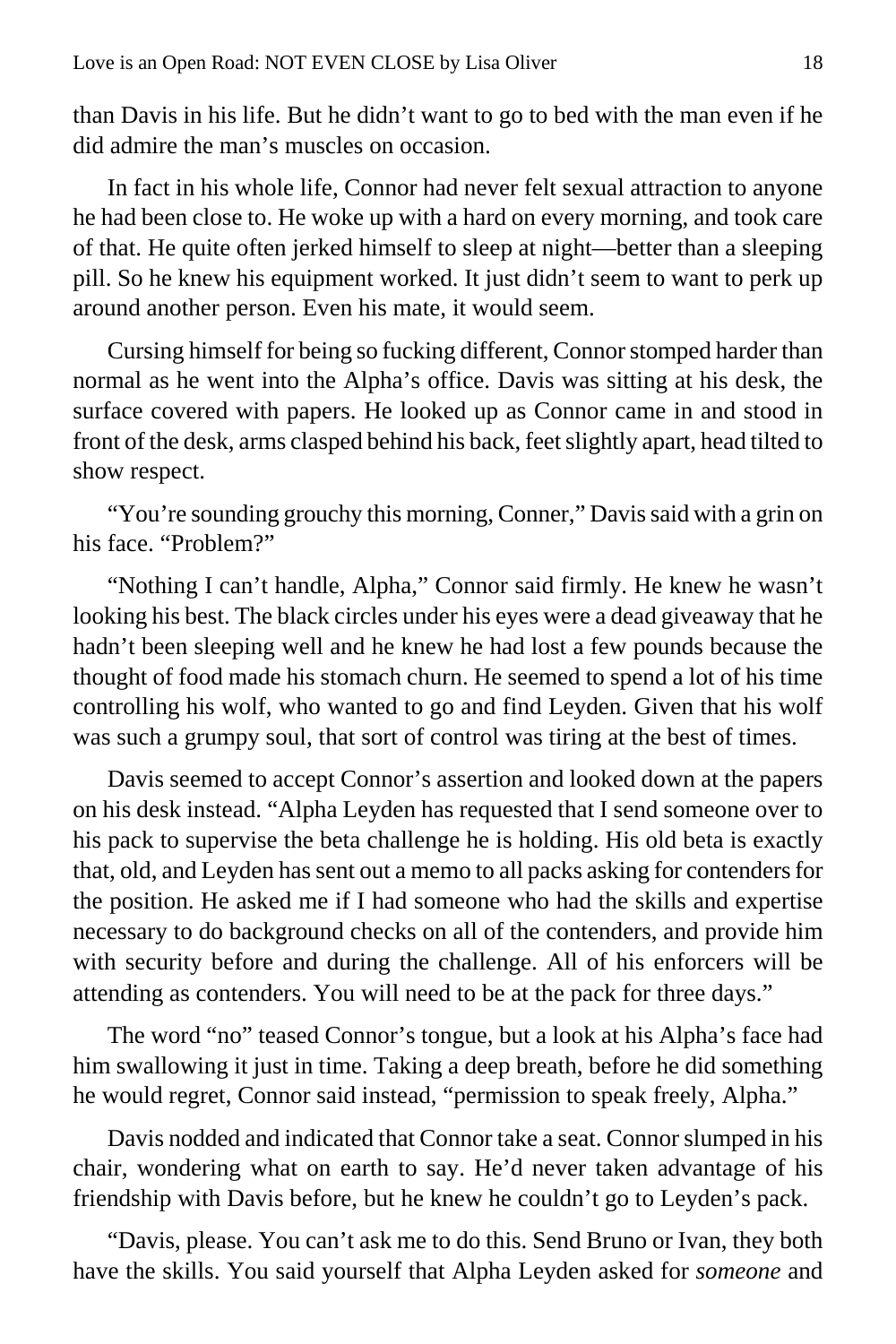either man could do the job just as well as I could. Don't put either me or the Alpha in a difficult position."

"I lied," Davis said, a grin cracking his handsome face. "Leyden asked for you specifically, and given your situation, I saw no reason to refuse him. You're mates after all."

"I am not saddling someone like Alpha Leyden with a mate that doesn't want to have sex. Have you seen the man?" Connor burst out. "Everywhere he goes he has men and women falling all over him and he seems more than happy with the attention. He's not going to want to take the time to get to know me, like I need, and I can't, Davis, I just can't watch him fooling around and screwing other people. It would fucking break me. Please send someone else."

Davis leaned over his desk, his face showing all of the compassion Connor knew he was capable of. "Your mate might be in danger, Connor," he said. "Now I am guessing, from what you are saying, that the urge to rut didn't hit you when you smelled your mate, but surely your other instincts are there."

"That's why I don't want to go," Connor said miserably, looking down at his hands. "I won't be able to stand it if anyone else touches him—my wolf is so possessive it's beyond a joke."

Davis studied Connor intently and then seemed to come to a decision. "I had a talk with Leyden, after you ran off from the meet and greet. No," Davis said, holding up his hand as he saw Connor was going to speak. "I know this wasn't easy for you, but Leyden was in shock when you left. I had to explain to him why you did it. He understands that you two need to get to know each other before any claiming can take place, and he respects that."

"But you know damn well that he can still have sex with anyone else he wants until he's bitten me. He's a strong Alpha wolf shifter. He's not going to be able to stay celibate waiting for me to feel something. I wouldn't expect him to, but I know I couldn't handle seeing any sign of his mucking about if I was there," Connor said, angry at the thought of his mate being intimate with someone else. He might not feel the desire necessary for sex, but possession, and yes, the need to protect, were rampant parts of his makeup.

"When we had our chat the other night he told me that he would not cheat on you now he has met you. When I spoke to him this morning, he promised me that he hadn't been with anyone else since the other night. He honestly wants the chance to talk to you, work alongside you and get to know you. I thought this sounded like the perfect opportunity for you both."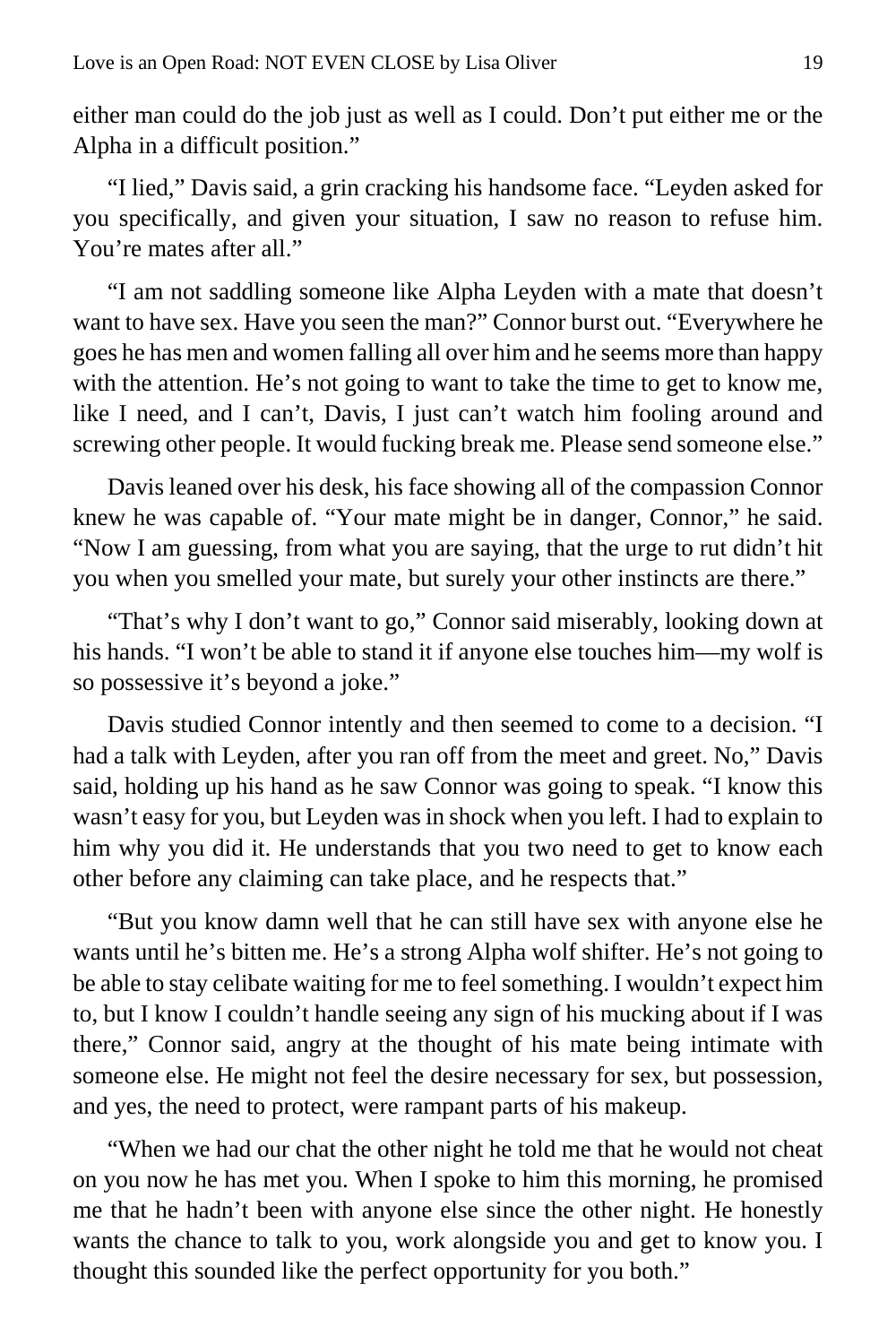Connor didn't know if he was pleased or pissed off that his mate seemed to have no problem talking to Davis about their apparent relationship, when Connor hadn't heard from him at all since he ran from him. In a way he was glad that Leyden and Davis had talked—that could have been a really awkward conversation if Connor had tried to explain to his drop-dead gorgeous mate why he didn't want to have sex with the man. Davis had been Connor's friend for as long as he could remember, and Connor trusted Davis with his life. While Connor had felt like a freak since puberty because of some twisted link in his brain, Davis had never made him feel like that.

"Connor, listen to me," Davis said firmly. Connor looked up and could see that Davis was being deadly serious. "You only get one mate, you know that. You are different, you know that too. But there is honestly nothing wrong with you. Just because you want to wait before having sex—want to make a connection to the man first, and get to know him, that doesn't make you weird. The Fates made you perfect exactly the way you are. Can't you trust that they knew what they were doing when it comes to pairing you with your life partner?"

"What if I never want to have sex with him?" Connor whispered, voicing his biggest fear. He'd never felt sexually attracted to anyone, not even Davis, who was his closest friend, and was his type. He knew he wasn't asexual, because he did think about sex, just not with anyone specific and not very often. He masturbated because it felt good, it helped him sleep and because his plumbing worked. But actually feeling desire—having sex? He was terrified he would never actually want to.

The only reason that Connor had identified himself as demi-sexual as opposed to gray-sexual or asexual was because he did yearn to find that *connection* with someone. Someone special to him. He didn't like people touching him, he wasn't into hugging and stuff, despite being a wolf shifter who usually craved touch. Yet he dreamed of what his first kiss would feel like.

"You've got to give Leyden a chance," Davis said kindly. "Get to know the man, work with him, protect him because he is your mate, and it's your job. And if you can't handle it, if you feel nothing at all, then I know you will find the strength to explain it to him and let him go. I will hold your position secure here for the month, I promise."

For a moment, Connor was confused, and then his brain clicked. If he and Leyden mated then Connor would become Alpha Mate of his pack, and would have to move there permanently. Knowing that his position in his home pack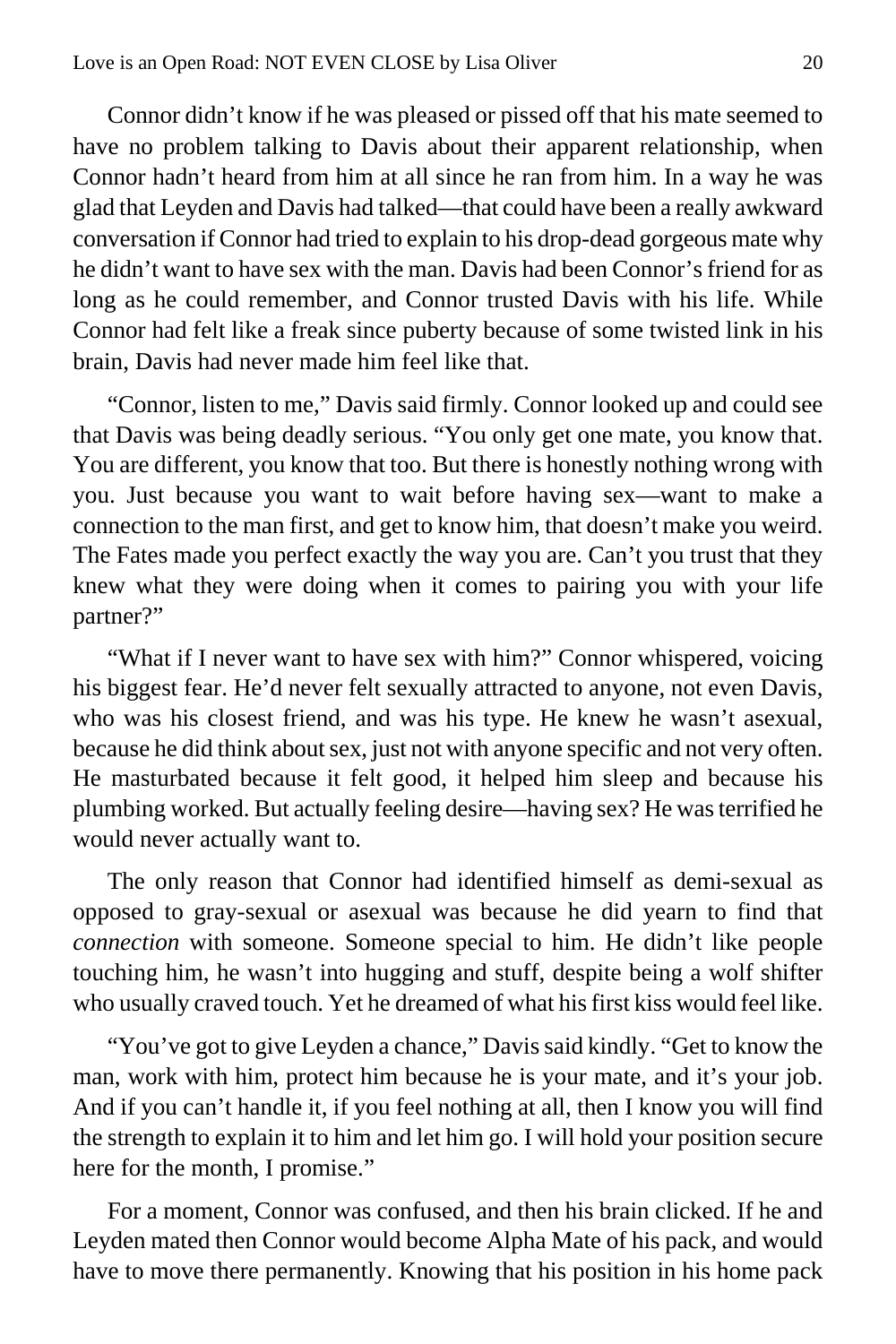was secure for a month at least did help and Connor stood up, his decision made.

"When do I leave?"

"As soon as possible," Davis said with a smile. The big man came around the desk and gave Connor a quick hug. Davis had always respected that Connor wasn't keen on the whole touching thing. As Connor left the office to go and pack, for some reason he felt his best friend was saying good-bye.

\*\*\*\*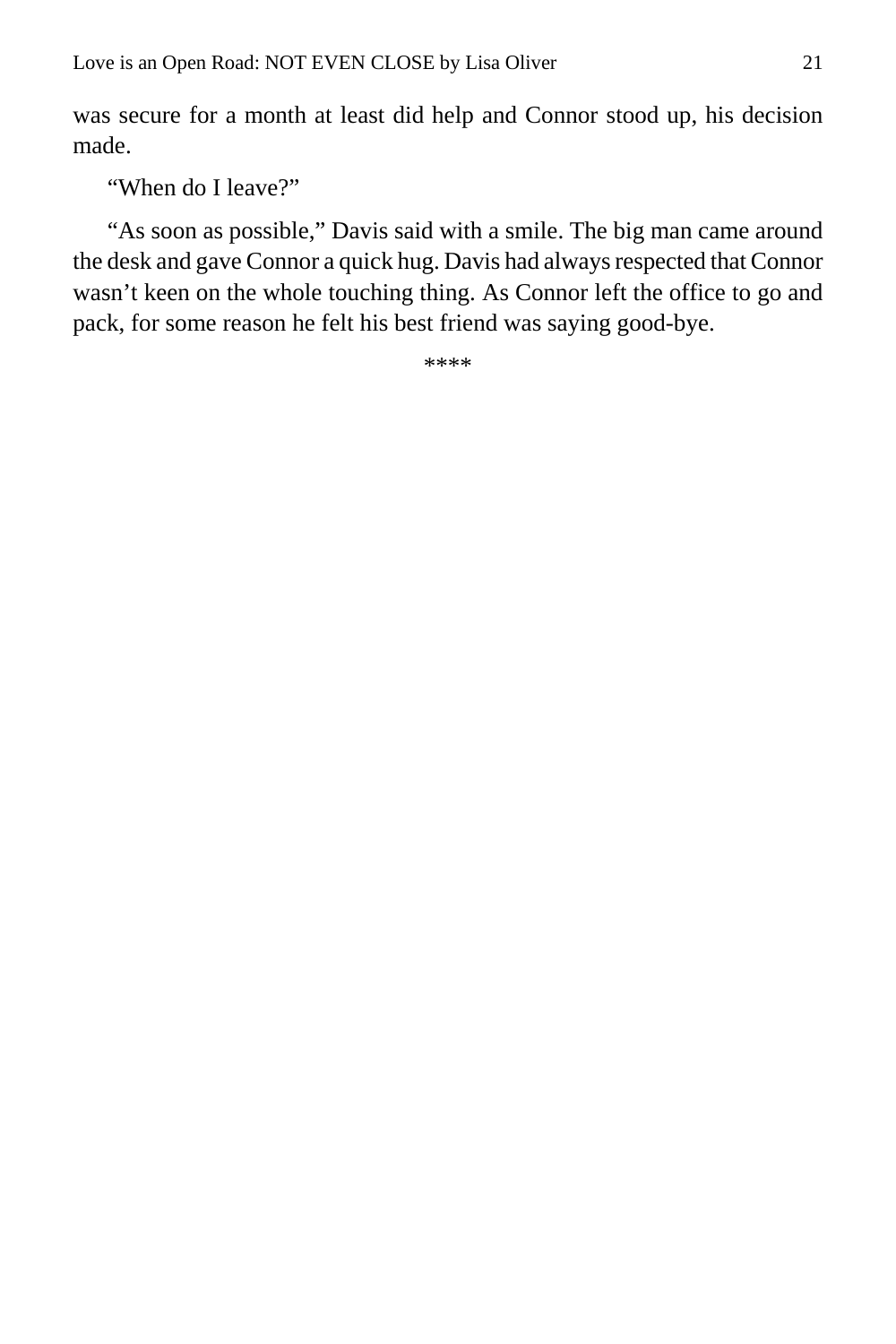#### **Chapter Four**

<span id="page-21-0"></span>Leyden was a bundle of nerves. His mate was coming today, at his insistence, and he had no idea what sort of mood Connor would be in when he arrived. Given how big and strong Connor was, he was more likely to walk in and slug him one for pushing the situation between them. But Leyden refused to feel guilty about using his position to get what he wanted.

Having called Davis a half a dozen times since leaving the meet and greet, and doing some research of his own when Davis brought up the term demisexual, Leyden knew if he ever had a chance with his mate, then he was going to have to take time for Connor to get to know him. Leyden didn't have any doubts on his side of things—his cock was hard and his wolf was panting the moment he caught Connor's scent.

Initially when Leyden had gotten home from the meet and greet, he had wondered if having a mate that might never want sex was worth it, especially when he was greeted by the sight of Lonnie and Trixie in his bed, naked and clearly waiting for him. Leyden couldn't help getting aroused—hell, he'd enjoyed the couple more than a few times since taking over as Alpha of his pack. They were his favorite couple of playmates.

But, fixing a picture of his delicious mate in his mind, Leyden had firmly, but kindly removed the two from his room and then stripped down his bed, and made it with not only fresh sheets, but covers and pillows as well. If he ever did get Connor into his room, the last thing he wanted his mate to smell was the scent of other shifters. In fact, he wondered if he should just take a new room. He nixed that idea because he loved his huge bed, with the four posts so handy for tying someone down, the warm rich colors of the furnishings and carpet that would complement his mate's perfect skin.

Stifling a groan, Leyden thumped his cock. If just thinking about his mate could make him feel so horny, then being around the man for the next three days was going to be impossible. Davis had rung him earlier, letting him know that Connor was on his way and told him that he had offered to keep Connor's job open for a month in the event that Connor wouldn't allow Leyden to claim him. But for the moment all Leyden had was the three days he had asked for. If he couldn't convince Connor to at least try and give their mating a chance, then Leyden had no doubt Connor would be heading back to his own pack again as soon as the beta challenge was over.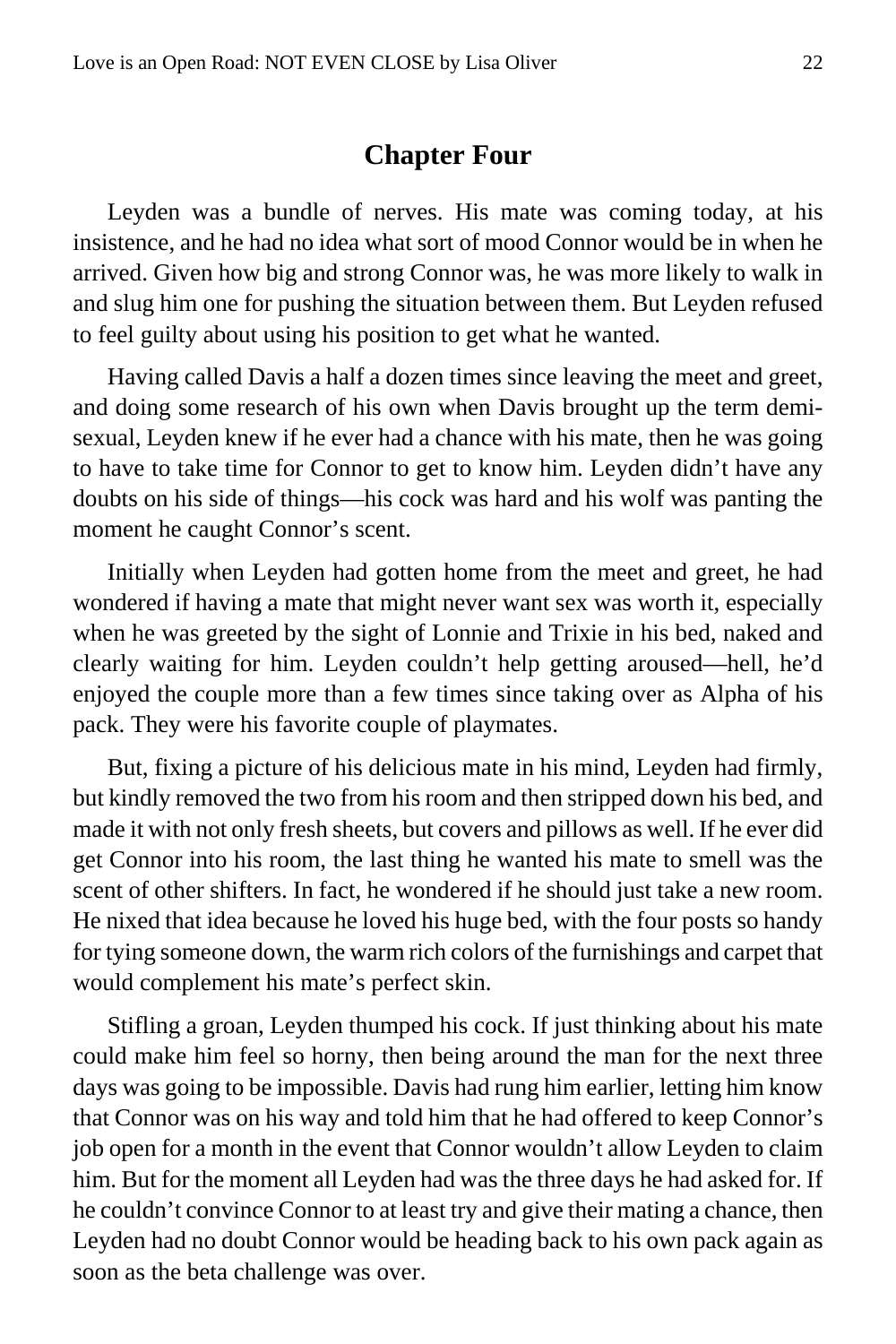"Your visitor's here," Leyden's retiring beta, Matthew said, coming into Leyden's office. "Do you want me to show him to his room, or bring him straight here?"

For a quick moment Leyden was tempted to put off the meeting for another half an hour or so. But protocol dictated that Connor be brought to him first, before being allowed access to the rest of the house, and Leyden didn't want Connor to feel uncomfortable.

"Bring him in here please. Organize some coffee for us both and then see to it that we are not disturbed," Leyden said, pulling on his Alpha face.

Reminding himself he was not some wet-behind-the-ears pup, but a strong Alpha, Leyden purposefully stayed sitting down as Matthew ushered Connor into the room. He knew if he stood up nothing on earth would have stopped him from grabbing and kissing the stuffing out of his mate. As he caught sight of the man that had haunted his dreams for three days, Leyden was thankful he was sitting down. His dick hardened so hard and so fast he was glad his desk was covering his lower half.

Connor was not beautiful, he was stunningly handsome. His hard face looked carved out of granite—high cheek bones, a long straight nose and a set of full pink lips, all set off by a pair of the greenest eyes Leyden had ever seen. Connor was only an inch or so shorter than him, at around six foot four, and every inch of that tall frame was covered in muscles. Yet as Connor walked across the room and came to stand in front of the desk, the grace that the man showed in every movement was mesmerizing.

Then Connor spoke.

"Beta Connor, from the Davis pack, reporting as requested. Alpha Davis sends his respects and goodwill towards you and your pack."

Simple words. A formal greeting perfectly acceptable from any visiting wolf shifter. But Leyden caught the hint of a tremor in the man's gravelly tones and was entranced. The big solid man was nervous as fuck and trying so hard to hide it. That cemented Leyden's decision.

"Matthew," he said as the older man stepped into the office with a tray. "I would like you to meet Connor, our new Alpha Mate." The sound of breaking china as Matthew dropped the tray was nothing compared to the look on Connor's face.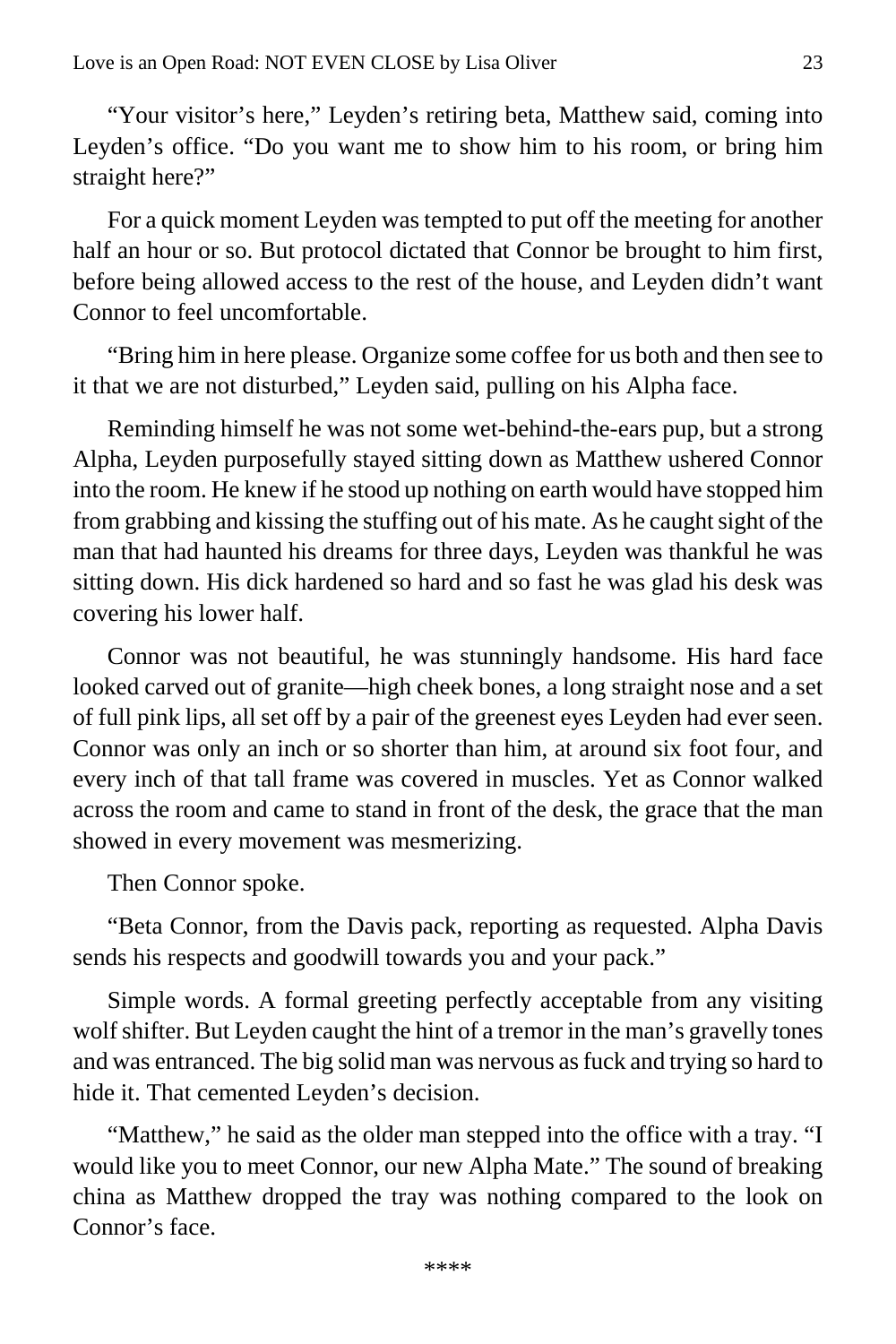Connor couldn't believe his ears. Leyden had said nothing to him, nothing at all except for that possessive "mine" back at the meet and greet. Yet he announced their mate status to his pack second within moments of Connor's arrival. Unsure what to think, Connor was aware that Leyden had come around from the desk and had walked Connor to a couch, before helping Matthew clean up the mess from the spilt coffee.

Long moments later, a cup of coffee was thrust into Connor's hands. "Here, mate, you look like you could use this." Looking up, Connor could see nothing but Leyden's smiling face. A quick sniff assured him that they were alone in the office.

"Scotch would be better," Connor rumbled. "Alpha Leyden, you shouldn't have done that. I know what we are to each other. But you know that I don't... what if I can't... what if we don't...?" Crap. Connor knew he sucked at having awkward conversations. He wasn't good at conversations period.

"I still intend on biting you, Connor, and I want for you to bite me. So we'll be mates, regardless of whatever else happens," Leyden said, lounging back on the couch with an air of self-satisfaction. The man still looked too damn perfect for his own good, but Connor couldn't dwell on that. His head was pounding with the thought that Leyden would mate with him regardless of whether or not sex was involved.

"Leyden, you can't do that." Connor was so worried about his mate that his lack of use of the honorific Alpha went unnoticed.

"I can't let you give up your sex life for me," Connor continued, his worry escalating until it overrode everything else. "I'm broken. I'm weird. I accept that. But you have the virility of ten men and I won't have you shackled to someone who may never want to have sex. Mating is for life and once you bite me then you can't have anyone else."

"Which is why I think it is a good idea. It's not as though I haven't given it a lot of thought over the past three days," Leyden said, apparently not put off with Connor's protests. Connor was starting to think he had a really stubborn Alpha on his hands.

"Look," Leyden said, sitting forward and resting his elbows on his knees. "You're my mate—the one given to me by the Fates. I am not about to give up that gift for anyone or anything. We have been in each other's presence for five minutes and you are already trying to protect me. I imagine you are also as possessive as hell, right?"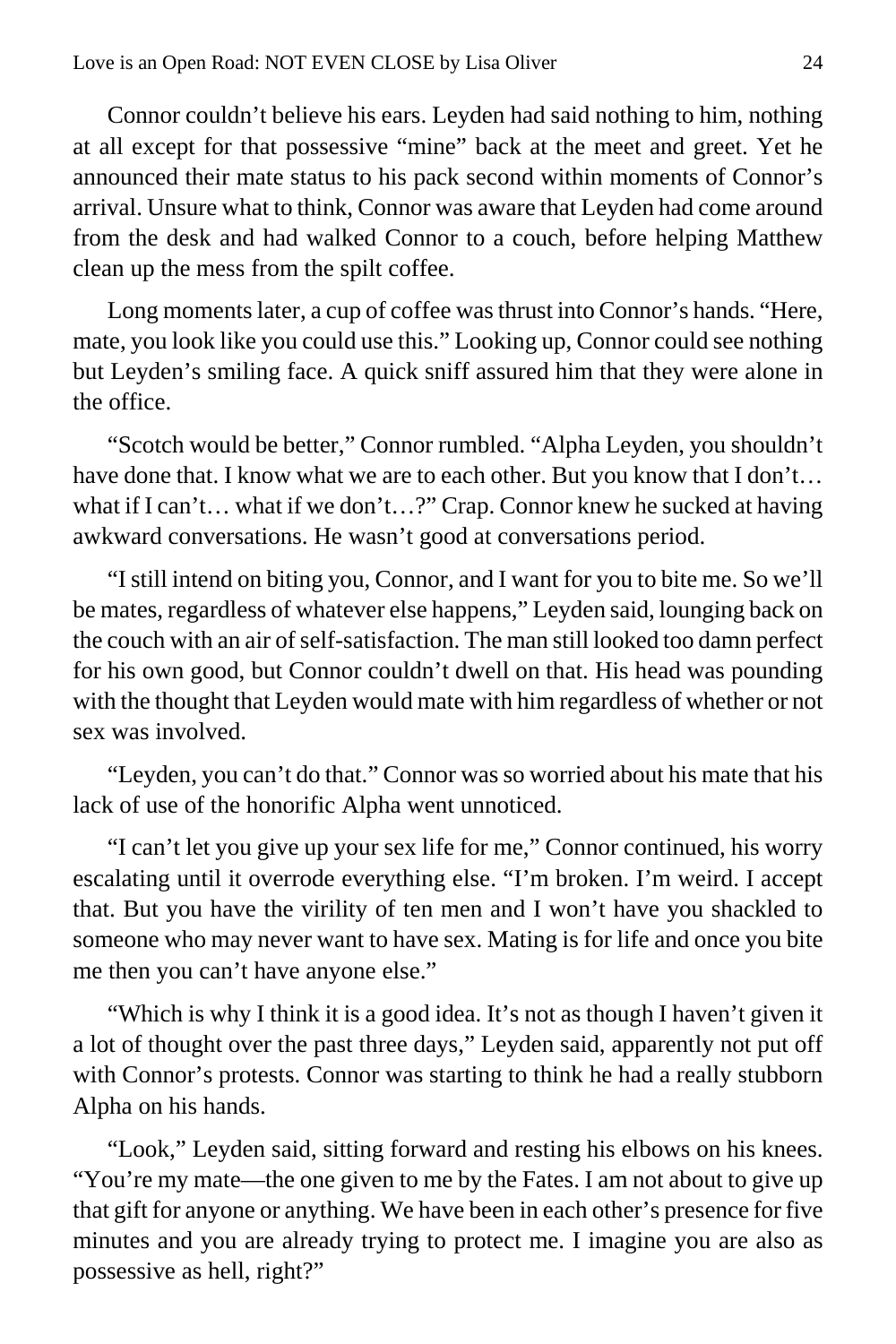Connor nodded.

"Well, then, I am formally asking your permission to bite you, and I want you to bite me. That will take care of any infidelity worries you might have, and it will keep my wolf calm enough when we are around other people. You're not the only possessive bastard in the room," Leyden said with a grin.

"But what about sex?" Connor said, thinking fast. He would happily tie himself to Leyden for the rest of his long life. Hell, he wasn't stupid. A mate was a gift from the Fates and in Connor's eyes Leyden was perfect. An Alpha, strong, gorgeous to look at, and the caring way Leyden helped Matthew clean up the spilt tray showed Connor that the man was thoughtful and would be a good Alpha for his pack. Connor had noticed the really positive vibe around the pack from the moment he arrived. Everyone was happy; working hard and there wasn't a hint of fear anywhere.

"I do want sex with you Connor," Leyden said, and Connor found himself getting lost in those gray eyes. "I'm not going to lie about it, or say that sex doesn't matter, because it does. But I truly believe that eventually, when you come to know me, you will start to feel something towards me, and whatever those feelings are, we will deal with them together."

Connor didn't know what to say. Leyden was so full of confidence, so selfassured, and Connor would have to be blind to not realize how sexy the man was. But he felt no stirring in his cock, no tugging in his groin.

"What if I never feel the way you want me to?" There, he'd said it. He'd voiced his biggest fear to his mate. His mate who still looked amazing even as he laughed, the loud joyous sound bouncing around the room. Connor didn't know if he should feel pleased or insulted.

"If you don't feel that way about me," Leyden said at last, wiping his eyes. "Then you will just have to watch me jack off a lot."

"Listen to me carefully," Leyden continued, and Connor could tell the man was serious this time. "I want to bite you and claim you as my own. I want you as my Alpha Mate. I want you to sleep in the same bed as me at night. I want you working with me during the day. I want to protect you, and keep you from finding others."

Connor snorted at that. He had never been interested in anyone in that way.

"Mating isn't just about sex. It's about finding the other half of your soul. I have found mine, and I am not giving you up," Leyden said earnestly, catching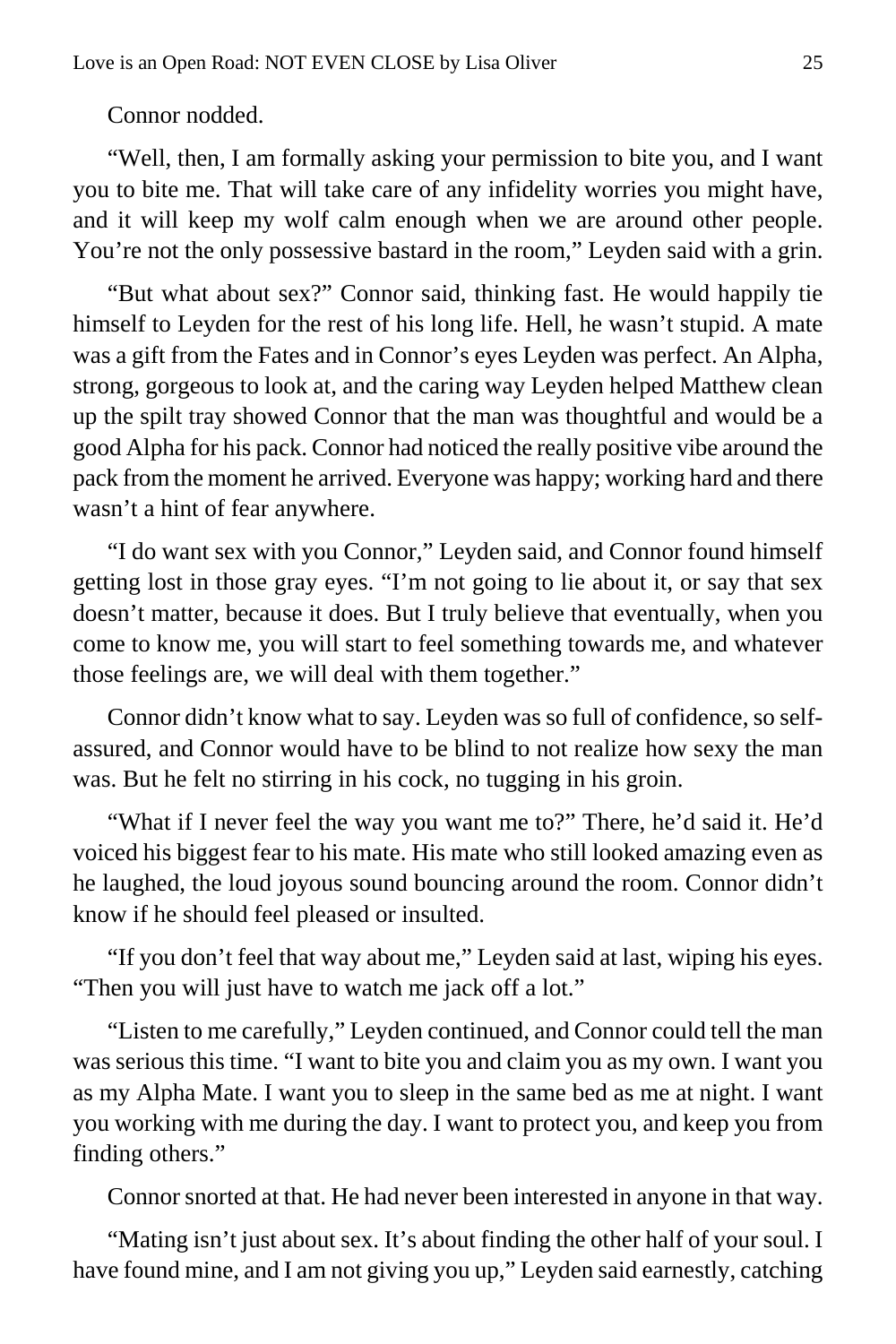one of Connor's hands with his own. Connor's first instinct was to pull back he really didn't like people touching him. But Leyden's touch didn't make his skin itch like someone touching him usually did, so Connor left his hand where it was.

"Okay," Connor said simply, feeling a huge sense of relief as he said it. Connor knew he wasn't anywhere near ready to have sex with Leyden. He had to trust the Fates that if he was going to feel desire for anyone it would be his mate, eventually. But his own instincts to be near, to protect his mate, were really strong and they were never going to go away. Once claimed, the two men would have a lifetime to get to know each other, and Connor just prayed that Leyden proved to be as patient and understanding as he was being right now.

\*\*\*\*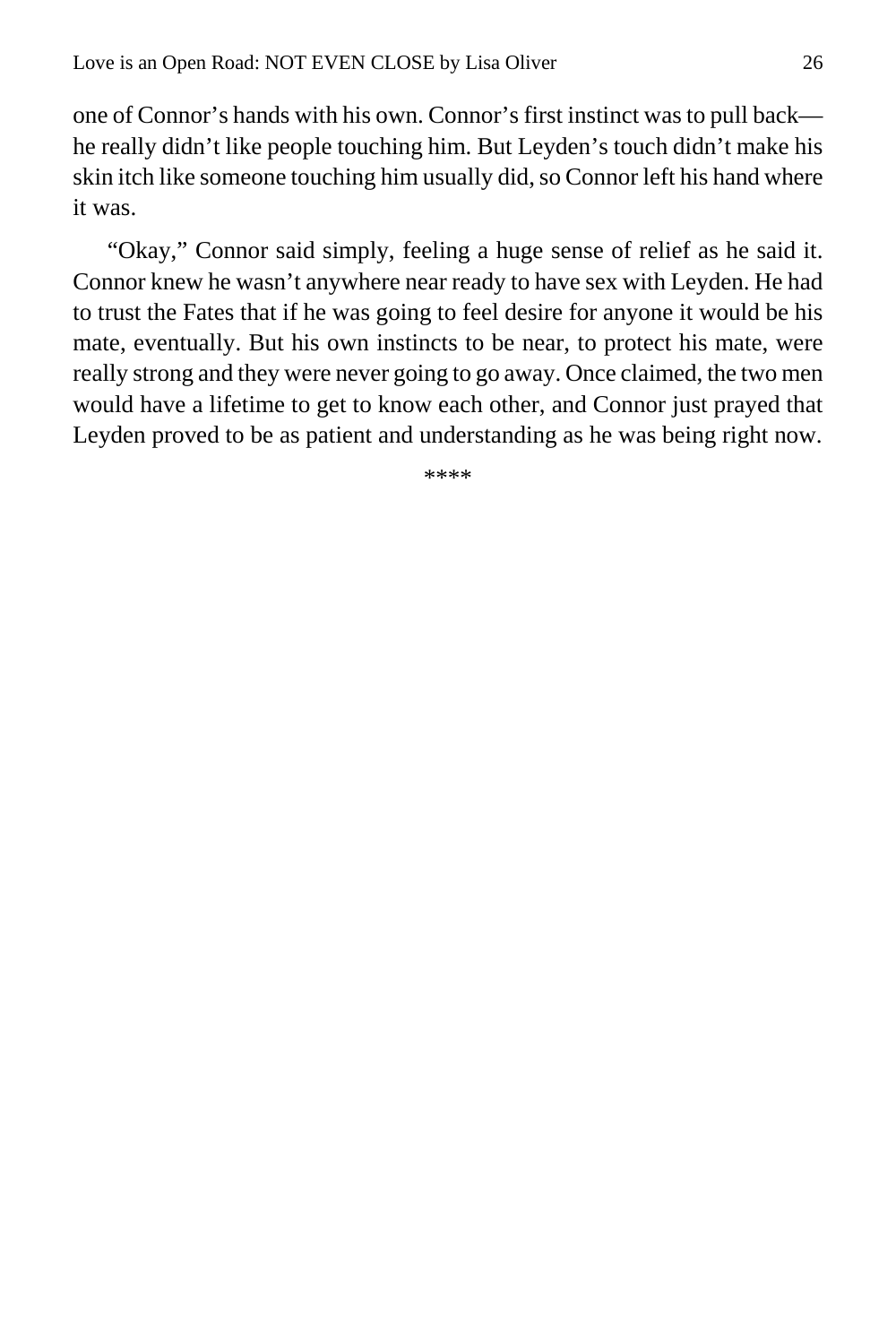### **Chapter Five**

<span id="page-26-0"></span>Connor cursed as his big fingers fumbled with his tie. He barely ever wore one, preferring his T-shirts and jeans to a shirt and formal pants. But Leyden was taking him out to dinner, on an actual date. If the dinner went well, then Connor was going to allow the man to bite him, and they would be bound together for life.

After Connor had given his acceptance to the mating, and Leyden had recovered from his lack of argument, the two men had called in Matthew and started going over the applications that Leyden had received from possible beta contenders. Leyden had explained that while he would prefer that someone have the position from his own pack, because the pack didn't have a lot of strong males in it, Leyden had opened up the opportunity to enforcers from other packs as well. Connor could appreciate the idea, even if he didn't like the thought of strangers coming onto what would soon be his territory.

"Damn and blast it." Connor cursed again as the tie once again ended up in an appalling knot.

"Here, let me," Leyden said from behind him, two strong arms coming over Connor's shoulders and taking hold of the ravaged tie. Connor could smell the heat of his mate, the scent of freshly showered man cascading over his senses. Leyden definitely smelled delicious.

In the mirror, Connor watched Leyden's fingers as they efficiently tied the errant tie. When Leyden had finished, his fingers grazed over Connor's chest just lightly, before dropping his hands away. For the first time in his life Connor wished those fingers had stayed on him for just a moment longer, but he shrugged it away. The last thing he wanted to do was tease his mate.

Leyden strolled across the room, dropping his towel into a hamper and pulling open his closet. Connor couldn't drag his eyes away from all of that delectable skin. The man truly was a chiseled god. In clothes, Leyden was a controlled powerhouse. Out of them, he was living perfection, and while Connor still didn't feel any sexual desire, he wasn't going to ignore the show that Leyden was putting on for him. The man was too gorgeous to ignore. Long muscled legs sliding into tight pants, a tailored shirt that was eased over broad shoulders, Leyden flicking his long hair back so that it didn't get caught in his clothes. When Leyden bent down, legs straight, back arched, to slip on his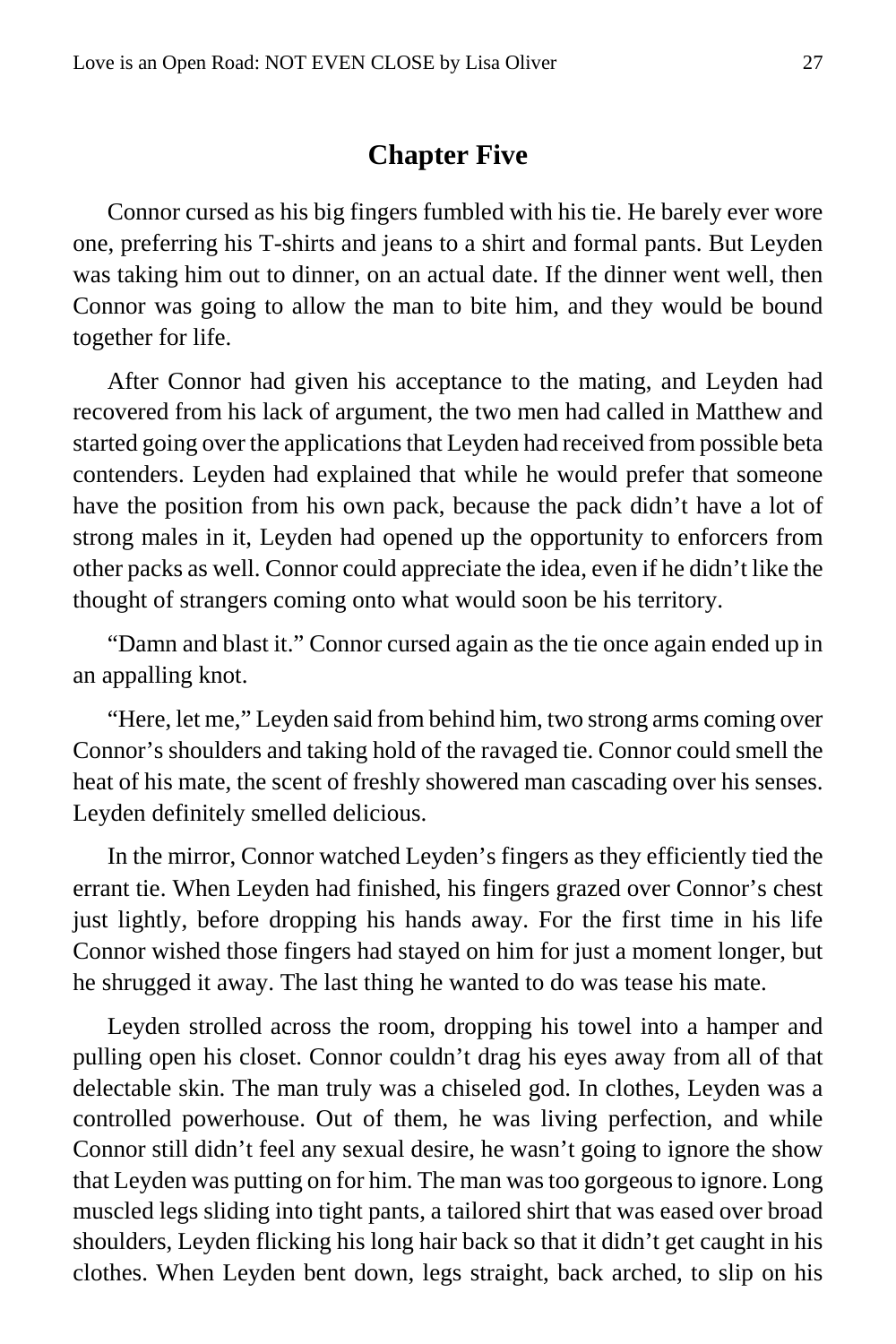shoes and socks Connor saw poetry in motion. He decided then and there he could watch his mate for hours.

"Ready?" Leyden said, and Connor didn't miss the self-satisfied grin on the man's lovely face. Connor couldn't blame Leyden for being as gorgeous as he was, or trying to flaunt that in front of his mate. He just felt a pang in his heart that he couldn't respond the way he knew he should.

As Leyden drove them to the restaurant he had picked out, Connor tried not to let his mood get him down. In himself he accepted that while he yearned for a connection with somebody, he knew it wasn't something that was going to spring up overnight. Of course, being a wolf shifter, it would happen more quickly than it might between humans, and given that Leyden was his mate, Connor fully expected to fall in love with the man. It was what wolf shifters did.

Instead of getting bogged down in a sea of self-hatred, Connor let his mind wander back over the day. The first thing that had struck Connor about Leyden, apart from his looks, was that Leyden was basically a happy person. All day people had waltzed in and out of the Alpha's office, mostly pack. Leyden had dealt with every concern, big or small, with a calm manner, and a smile on his face. It made Connor smile too, especially when Leyden had introduced him to everyone as the Alpha Mate.

The only downside was when some young punk named Lonnie had bounced into the office and straight onto Leyden's lap. Connor couldn't stop the growl from bursting from his chest, his hands shifting into claws ready to tear the interloper from Leyden's body.

"Who's the big scary dude with the attitude?" Lonnie had asked Leyden.

"That's the Alpha Mate," Leyden said, and for the first time that day, Connor could see that his mate was angry. Lonnie didn't help matters by sniffing first at Leyden and then at Connor who was standing by the desk.

"You don't smell like each other," the young man said pertly, jumping off of Leyden's lap. "Not much of a mating for you, Alpha, if your mate's not going to put out. Still you know where I am when you need me. I'm always hungering for your cock inside of me."

Connor's growl was so loud that it rattled the office windows. It was only Leyden's hand on his arm that stopped him from shifting and tearing out the young man's throat. Now, in the quiet of the car, Connor's original misgivings about the mating resurfaced. The pack would know that he and Leyden hadn't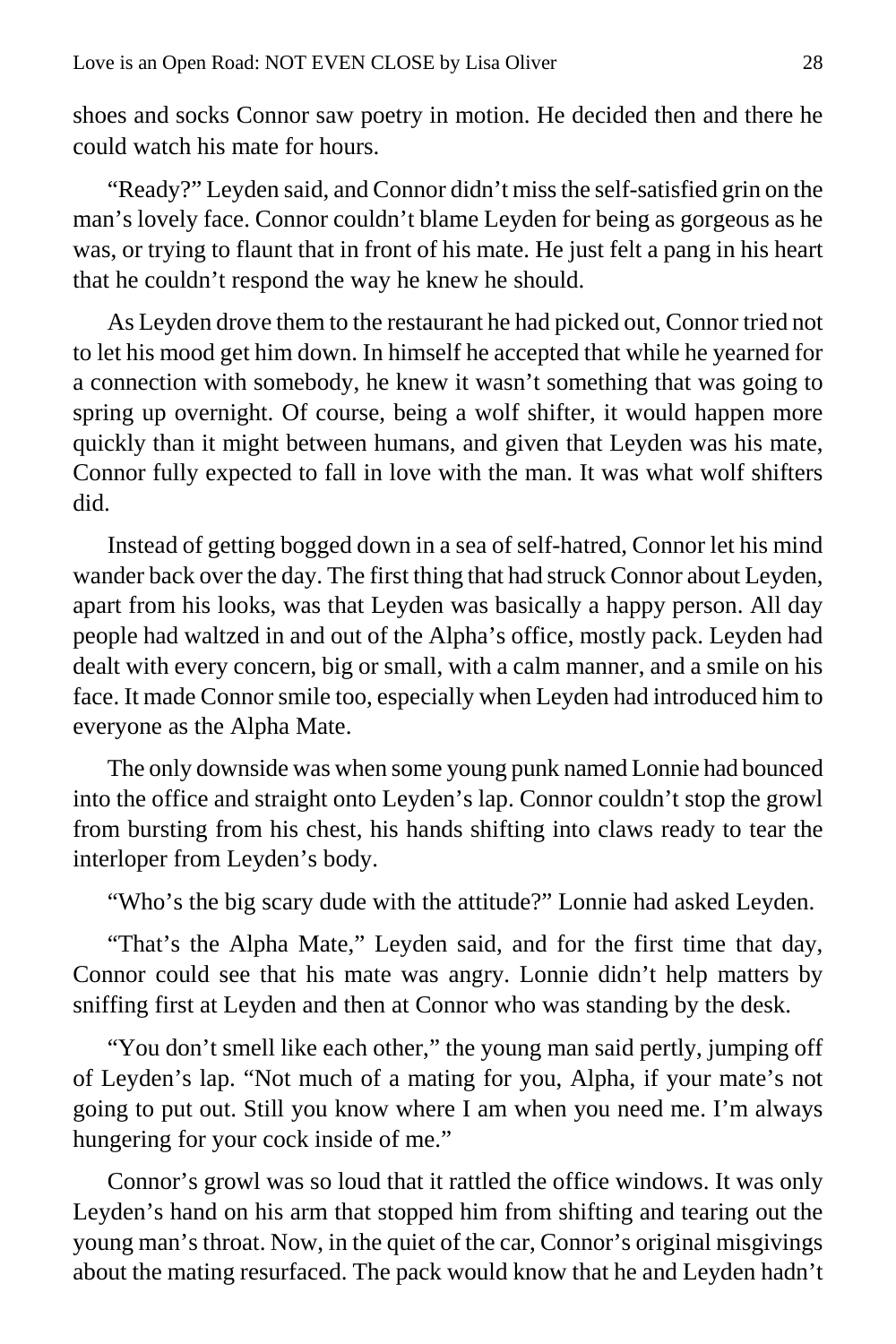had sex. Shit, one of the most possessive things a wolf could do was ensure that his mate was covered in his scent, inside and out. Connor hadn't even allowed Leyden to hug him, and he hated the thought of how that was making Leyden's wolf feel.

"Stop thinking like that," Leyden's voice pierced the gloom in the car.

What? His mate was a mind reader now?

"No," Leyden said with a small smile. "I'm not a mind reader, but your scent changed. You're thinking about Lonnie in the office earlier and now you're worrying about how the wolves in the pack will react when they notice we don't smell like each other."

"Leyden, that could seriously weaken your position," Connor said. "I don't want to see your position threatened because other wolves perceive you as incapable of leading the pack."

"If they think I'm weak just because we aren't having sex, then my pack members are stupid. Do I look weak to you?"

Connor shook his head. Of course Leyden didn't look weak, and Connor knew that the man was anything but. Connor could understand now why some people within the asexual spectrum did have sex with their partners, even if it wasn't something they particularly enjoyed. The urge to submit to Leyden, even if it wasn't something that Connor wanted, was huge. If it would protect his mate and stop the slurs that were bound to occur, then maybe Connor could do it.

Connor had ample experience of how cruel wolf shifters could be with someone that they perceived as different. Until Connor had developed his strength and power, he had been teased mercilessly for not behaving like other wolf shifters. Connor wondered if he had it in him, to let Leyden have sex with him, even if he wasn't ready and didn't get aroused by it.

Leyden turned off the car, and Connor looked around, realizing they must be at the restaurant. He went to open his door, but Leyden's hand held him fast.

"Don't ever think that either," Leyden warned, his voice low and Connor picked up traces of anger. "I have never fucked an unwilling partner in my life and I sure as hell am not going to start with you. I said I would wait until you were ready and I will."

Connor carefully put his hand on Leyden's, and found he liked the connection he could feel. Leyden was warm and solid, and he didn't make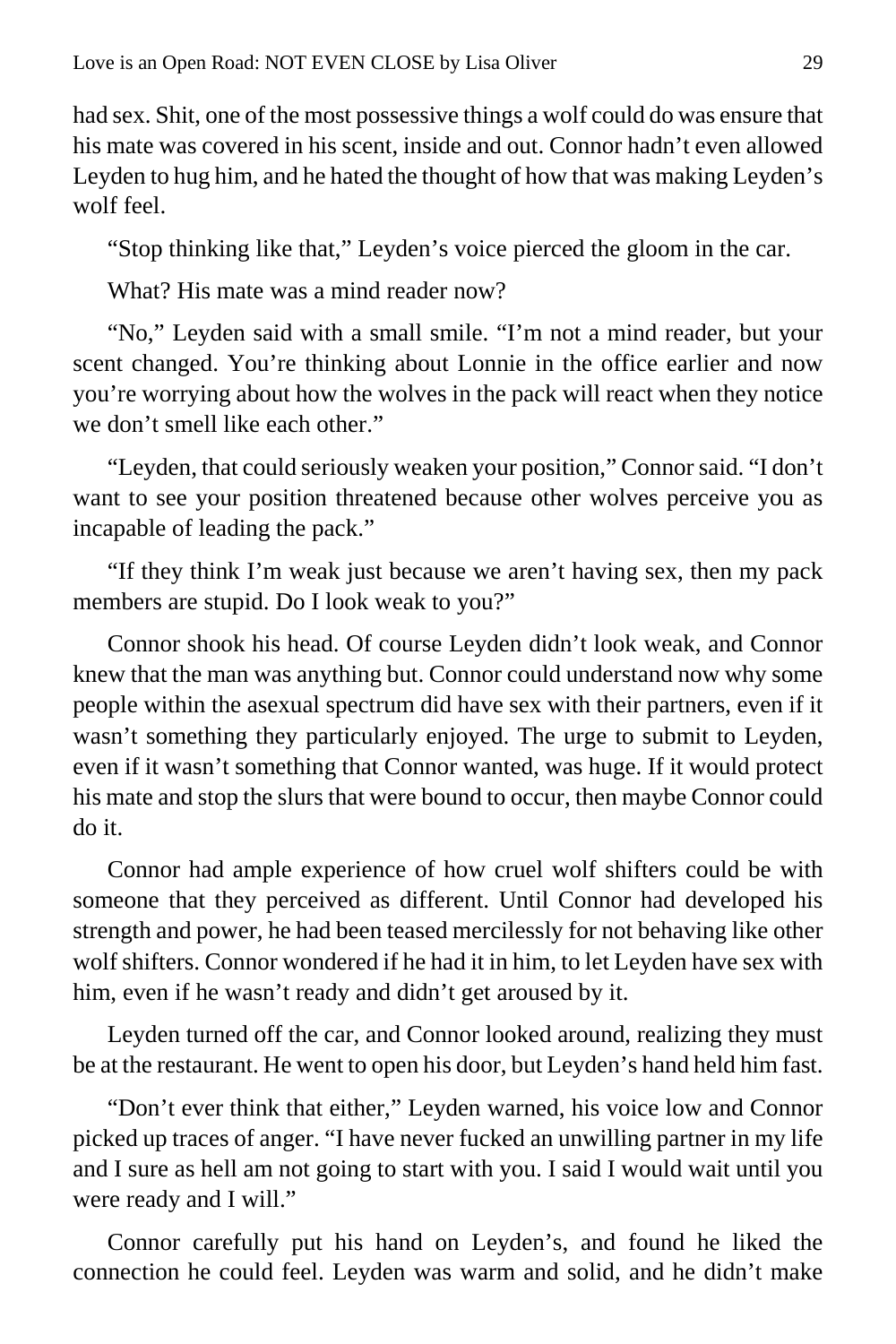Connor's skin itch, which was a bonus. Through the hand Connor could feel how angry and hurt Leyden was feeling, and he hated that he had ruined his mate's good mood.

"I'm sorry Leyden. I didn't mean to hurt you, or make you angry. It's just… I've lived with the knowledge I am different since I shifted. And other wolves can be cruel, and they can and will capitalize on any weakness they can see. It's the nature of our animal. You know that. If I submit to you…"

"Stop right there," Leyden snarled and yep, his mate was still angry.

"It will protect you," Connor finished, his own anger rising fast. Didn't his mate understand how hard it was to live like he did? In a world where sex was the norm and everything in society seemed designed to try and trigger some sort of arousal response. Where the first thing people judged you on was whether or not you were sexually attractive. Wolf shifters were worse than humans in that respect. They not only went with their animal spirit and enjoyed sex for the pleasure it apparently was, but they could smell when others didn't feel the same way. Connor had gone through hell until his size stopped people questioning his nature. He didn't want to cause problems with his mate.

"You're forgetting something, mate of mine," Leyden said more softly this time. "I have an equal desire to protect you and to make you happy. I won't do anything that would make you feel uncomfortable and as much as I long to explore and plunder that sexy body of yours, I won't do anything until I know it is what you want too."

"Just as well we've both got size on our side then," Connor said, smiling at the man who really didn't know him, yet was willing to change his whole way of life for him.

"Exactly," Leyden said, smiling back. "Now let's go eat our dinner and you can tell me all about yourself."

\*\*\*\*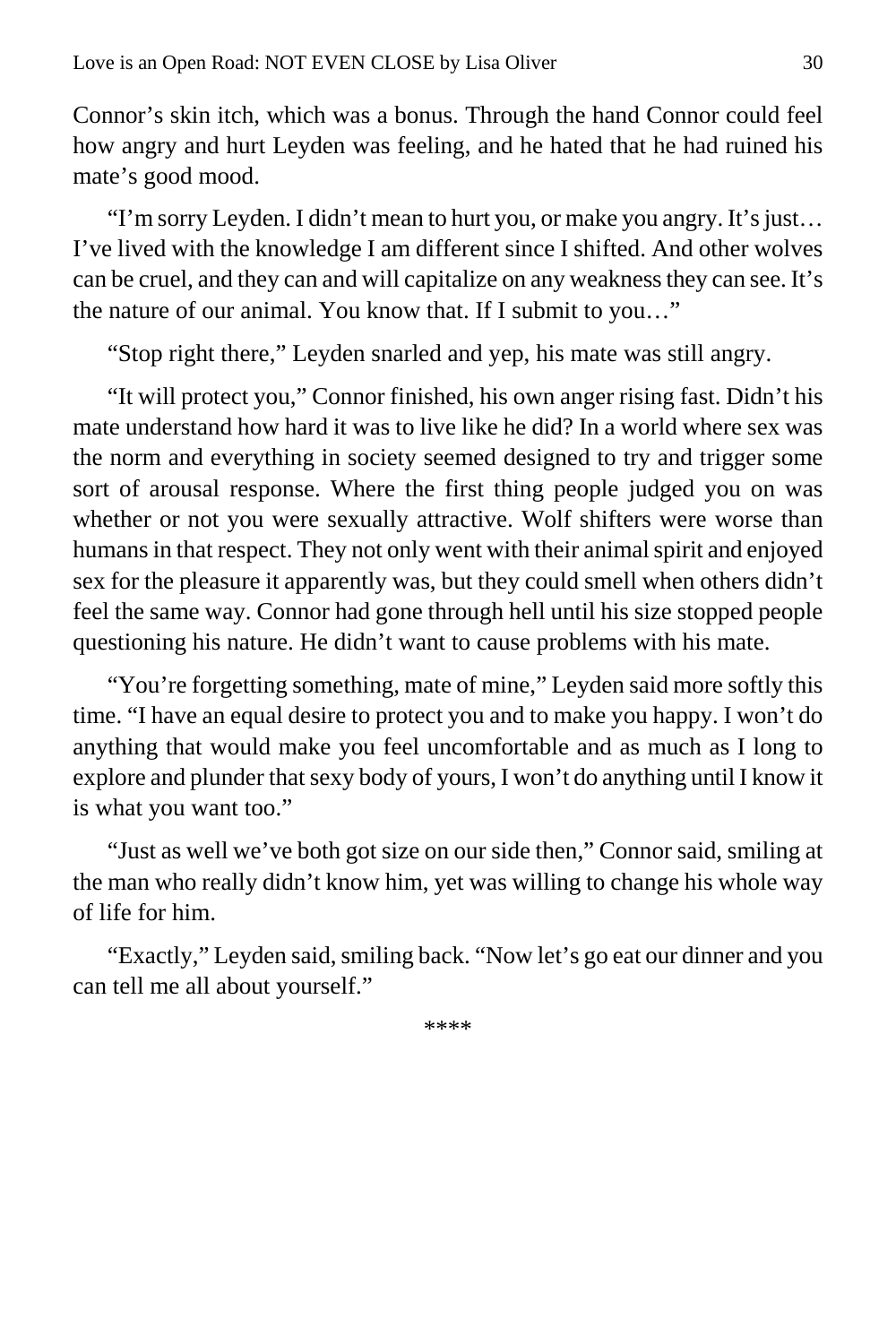### **Chapter Six**

<span id="page-30-0"></span>Leyden felt himself relax as the two men enjoyed some delicious food. As he expected with a mate, he found that Connor enjoyed similar things to him exercising and working out, watching movies, music, although Connor confessed to not having ever danced. He described his one and only experience in going to a club and Leyden tried not to laugh. Leyden loved to dance, but he agreed with Connor that dancing was excellent foreplay.

They also talked about families. Connor had parents still alive, but they had moved away after Connor was grown. Leyden told about his parents, who lived in a neighboring town, and his tense relationship with his father when they both found out Leyden was an Alpha too. Two Alphas couldn't live in the same pack, and eventually Leyden had moved out. He came across his current territory when the Alpha was old and ready for a change. After the two men had spent a week together talking about what the Alpha wanted for his pack, Leyden had challenged him and allowed him to submit. The old Alpha had moved away to be closer to his family and Leyden had taken over the running of the pack.

Having watched his mate through the day, Leyden noticed that when there wasn't any danger of being treated like a sex toy, Connor was really good with people. He came across as rugged and mean, but he never made anyone feel bad about themselves, and Leyden knew the Fates had made a good match for him. Connor was also clever, and had pointed out a few problems with some of the candidates for the beta challenge, that Leyden hadn't even noticed. Leyden felt good that Connor was on his side.

One thing had been puzzling Leyden though, and while he didn't want to spoil the happy atmosphere between the two of them, by the time dessert had been served, he felt compelled to ask, "How do you know when you know someone? How do you know when you feel comfortable enough with someone to try and have a sexual relationship with them?"

Connor looked up from his apple pie and cream, a spoon raised to his mouth. Very deliberately, it seemed to Leyden, the man took his mouthful, and Leyden wanted to moan out loud when the man's tongue flicked out, catching a piece of pie crumb from his lips.

"I'm not sure," Connor said at last, after he had swallowed his mouthful. And had Leyden watched the play of the man's Adam's apple in the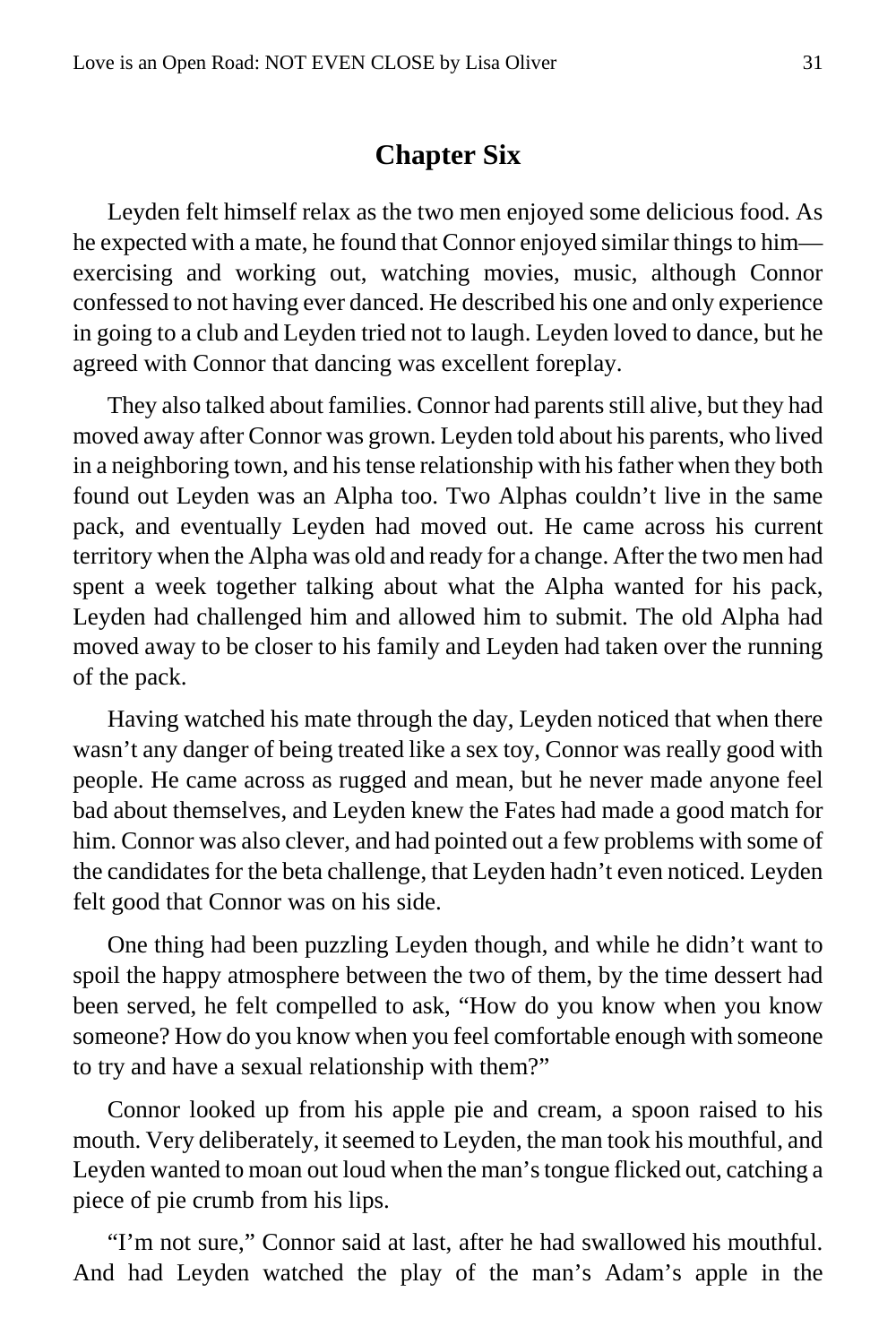candlelight—he very definitely had. Leyden kept quiet, hoping Connor would explain more.

"I really don't know a lot about it," Connor went on at last. "I did some reading online. I know I feel differently than other people. But I think it's different for everyone. I know I like the idea of sex—at least, I watch porn and it doesn't disgust me, and I've seen others in the pack having sex often enough and that doesn't really bother me either."

"So some demi-sexuals are actually disgusted with the idea of having sex?"

Connor glared at Leyden for a moment, and Leyden kicked himself because of course it hadn't been Connor that had mentioned he was demi-sexual, it had been Davis. But Connor must have come to some sort of decision in his head because he said, "I don't know what it is like for other people. I have read that some people who are asexual, demi-sexual or gray-sexual are disgusted with the idea of having sex. But at the same time anyone from anyone of those labels can also have sex, and some of them even have a high sex drive. Personally I don't hold with labels at all. We are all individuals, so it stands to reason we are all different. I only know that I have never felt sexual desire for another person."

"But your equipment works, right?"

"Yes," Connor said, snagging another mouthful of his apple pie. "I get a morning hard-on just like any other male, and yes, before you ask, I do masturbate."

Leyden's eyes lit up. He couldn't wait to see that. "Awesome," he said with a grin. "We can get ourselves off together."

Connor laughed, as he hoped he would, and Leyden finished his desert. After paying the bill, and Leyden holding the door open for Connor, which made the big man blush, they headed out to the car and back to the pack house in comfortable silence. Leyden was glad that Connor wasn't a man who seemed to have a need to fill a silence with meaningless chatter—Leyden got enough of that through the day with his pack members. It was nice just being with someone and not having to be on his game all the time.

It wasn't until Leyden drove up the driveway to his home that Connor spoke.

"What does desire feel like?"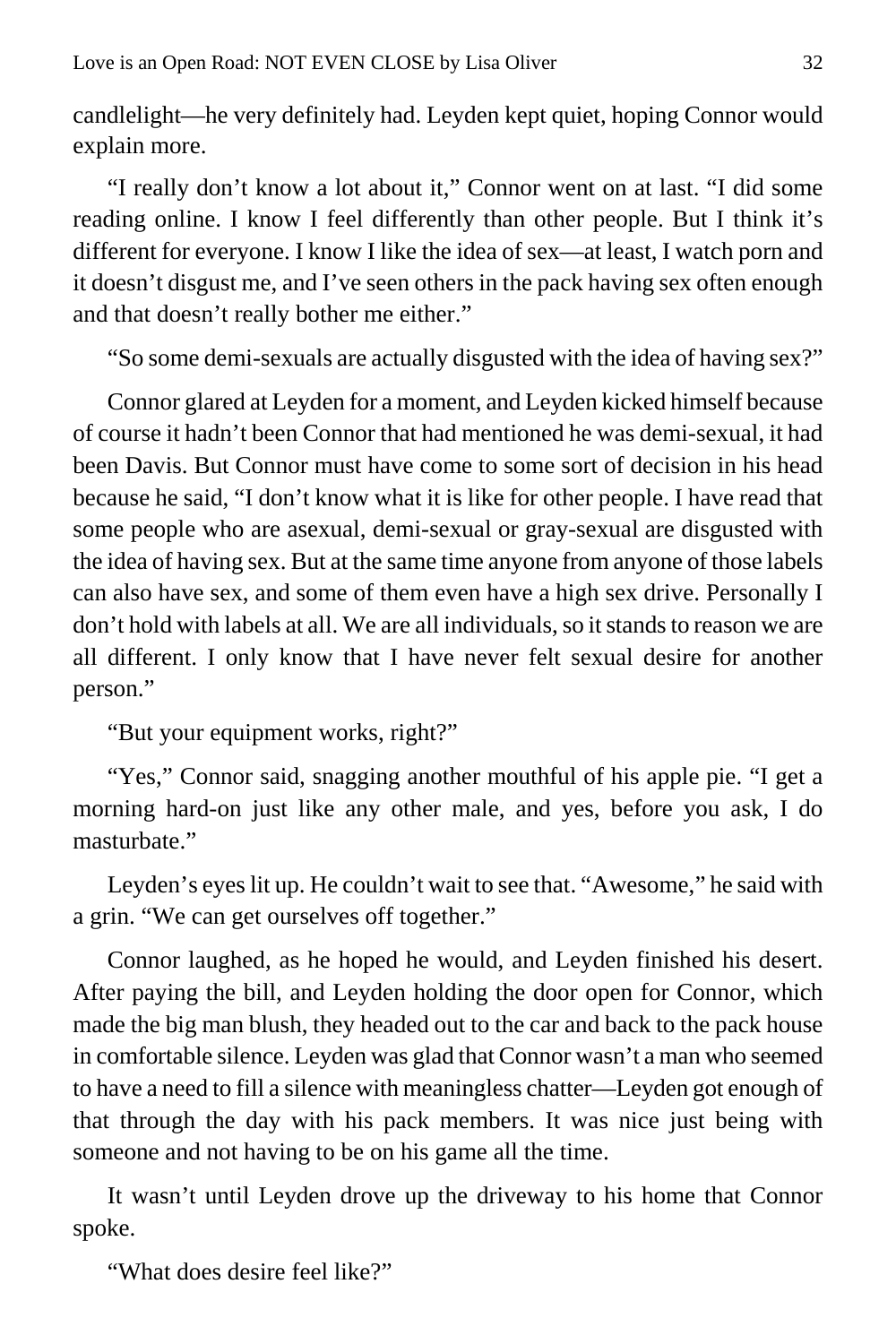Leyden parked the car and turned in his seat to look at the man who would be with him forever. Connor had a worried look on his rugged face and Leyden wondered what was behind the question.

"I'm not sure," he said echoing Connor's earlier words. "I think it's different for everyone. For me, I get the compulsion to touch your skin and feel you naked against me. I get a burning in my stomach whenever you're around and my skin tingles as though craving your touch. My lips ache with the desire to want to kiss you, to taste you, and my hands seem to have a mind of their own when it comes to wanting to touch you."

"You feel all that for me?" Connor seemed almost awed by his response and again Leyden was struck with not knowing why. Hadn't anyone tried to talk to the man before they tried to get him into bed?

"From the moment I saw you," Leyden said honestly. He turned, and opened his car door and was pleased when Connor did the same. The two men quickly walked through the house, and Leyden opened his bedroom door, smiling at Connor who blushed as he went through. Then Connor let out an almighty roar and leapt, shifting as he went, clothes ripping and falling to the floor as a ginormous wolf pounced on something in the room. Hurrying into his room, Leyden stopped, his mouth wide open, unable to believe what he was seeing.

Connor, still in his giant wolf form was on Leyden's bed. But that wasn't what surprised Leyden. It was the sight of Lonnie and Trixie, naked on his bed currently cowering under the wolf, that Leyden didn't understand. He had explained to his two previous lovers when he got back from the meet and greet that he had found his mate, and he had told Lonnie exactly the same thing in his office earlier in the day. What the hell were the two of them doing, infusing their fucking scent in the bedroom Leyden wanted to share with his mate?

Connor hadn't stopped growling and the sound was so loud, so powerful, that Leyden knew he was going to have to control his mate, before he could deal with his two pack mates. Hurrying to Connor's side, Leyden gently touched the wolf's shoulder, fully appreciating the roll of muscles under his hand. Connor had the power to be an Alpha in his own right if he had wanted to and Leyden was struck again about how lucky he was with his new mate. That is, if the man didn't leave him.

Under his hand, Connor's growling slowed to a deep rumble, but the wolf's eyes never left the two people on the bed.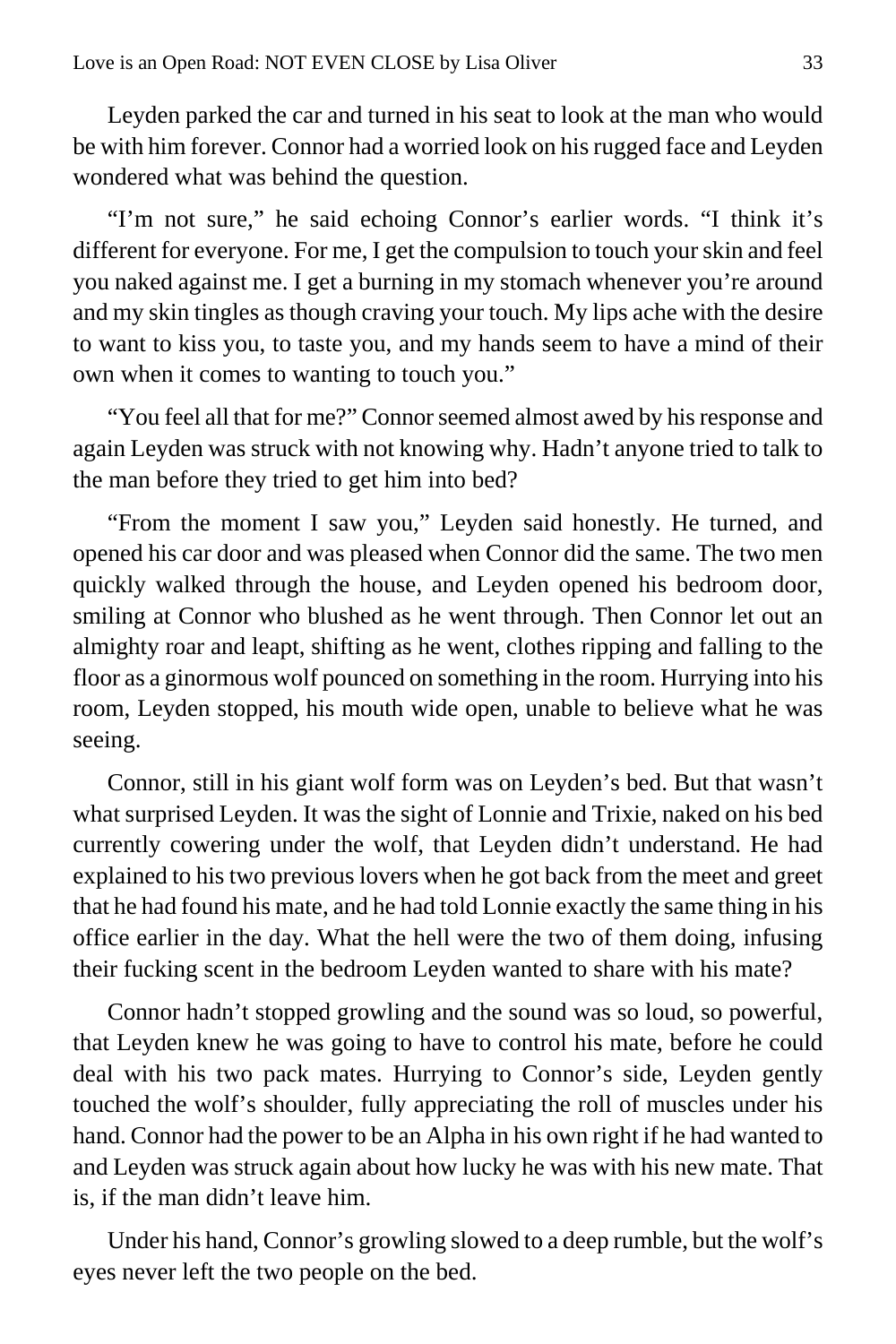"What the hell do you two think you are doing here? You know I have a mate and won't have anyone else in my bed now," Leyden said. It surprised him that he felt so calm. He had thought that Connor would rip the two interlopers to pieces but instead the wolf had done nothing but threaten the hapless pair.

Trixie looked at Lonnie and then back at Leyden.

"Well… er… Lonnie said that you and your mate weren't having sex, so we figured you hadn't claimed him yet. Given that you two just seemed to want to talk to each other… well, when Lonnie was in your office he knew your mate didn't desire you. So we thought…"

"So you thought what exactly?" Leyden snarled. "You thought you would come into my room like common tarts laid out for consumption and I would rather fuck you than my mate? That I would claim you two?"

"We desire you. He doesn't," Lonnie burst out, with a cautious look at Connor who still hadn't stopped growling and was looking more menacing by the second. Leyden strengthened his grip on Connor's shoulder knowing that his mate would understand.

"You deserve someone who worships your body, who gets hard at the sound of your voice. Someone who will submit to you willingly every night if that's what you want," Lonnie went on. "That's what a true mate would do. That's what we would do for you."

Connor nudged Leyden's hand off his shoulder and climbed off the bed. Shifting into his human form, Connor stood magnificently naked. But Leyden didn't have a chance to appreciate the miles of muscles, as Connor walked over and grabbed his overnight bag and made to leave the room.

"They're right, and I can't do that to you," he said as he walked away, leaving Leyden with his mouth open and a hard-on that wouldn't quit. Damn, that man looked amazing in the buff. Too stunned to do anything else, Leyden watched his mate walk out of his house, and out of his life.

\*\*\*\*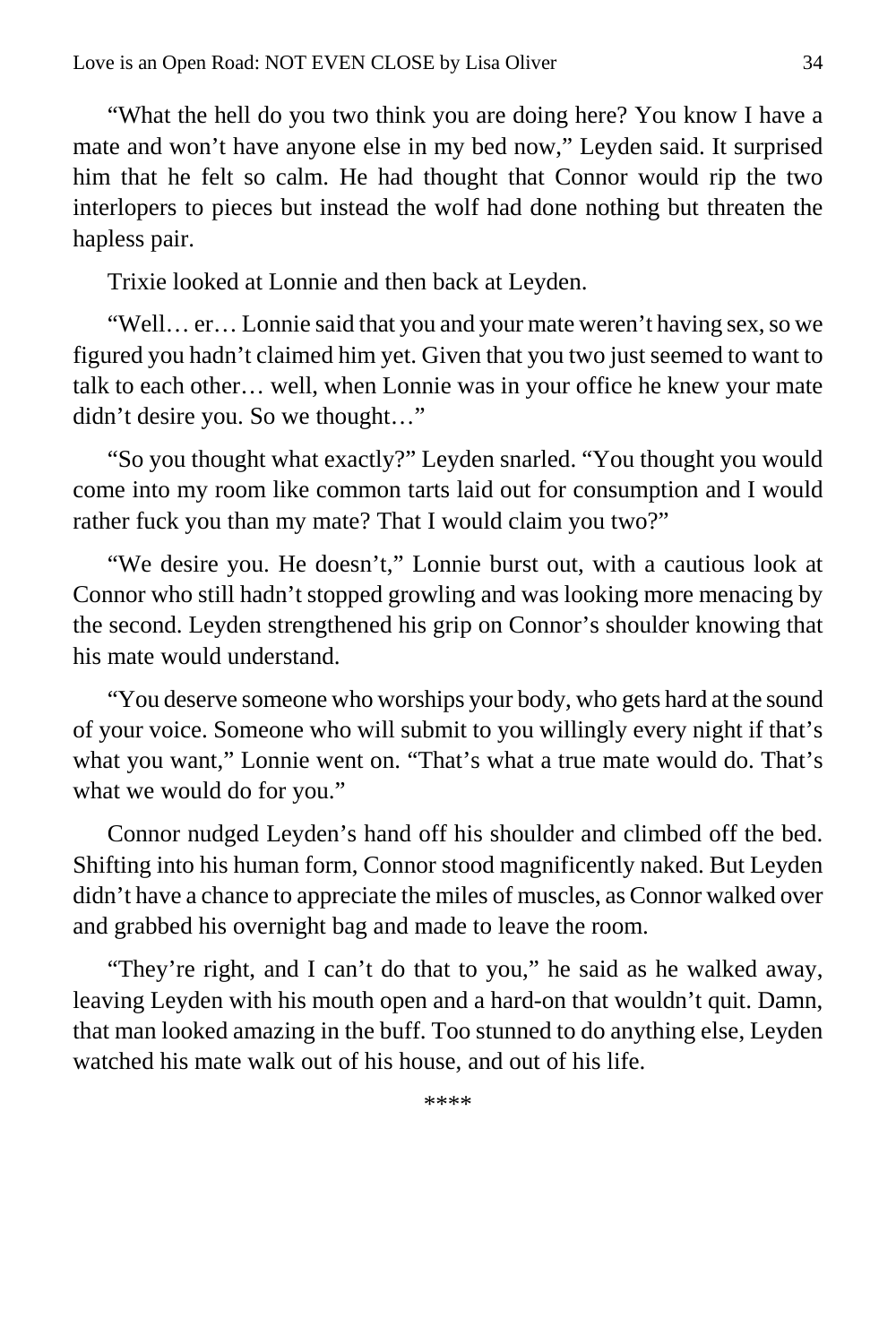### **Chapter Seven**

#### <span id="page-34-0"></span>*A week later*

Connor buried himself further under the bedclothes as he heard the sound of a vehicle coming up his driveway. He knew the only person it could be was Davis, and Connor was not in the mood to talk to his Alpha. Actually since leaving Leyden's territory the week before, Connor hadn't felt much like doing anything.

All he had done, since that fateful night, was think about his mate. Sometimes the memories were happy ones—Leyden being all Alpha in his office, the way the man looked so beautiful in the candlelight at dinner. As Connor had spent all of his time thinking about what he knew about Leyden, even though they had only been together for less than twenty-four hours, he knew he would have loved the man, given half the chance.

Leyden was kind, which was unusual for an Alpha. Connor remembered how Leyden had described the fight he won when he took over his pack. Every word reeked of compassion for an older Alpha who wanted to leave with dignity. And Leyden had given it to him. In the office, Leyden was strong, but friendly. He took the time to listen to pack concerns, no matter how trivial. Connor realized the man had a knack of making everyone seem special.

Yes, and just like always, that's when Connor's memories hit the dark side of things. Leyden was special, and an amazing person in every way. Which was why there were two interlopers in Leyden's bed when they got home from their date. It was clear from first glance that both Trixie and Lonnie were comfortable in Leyden's space, so they had clearly been there before. That would have been obvious even without Lonnie's obnoxious comments earlier in the day.

Connor didn't think he had ever been so angry in his life. Through the course of the day, from Leyden's passionate speech when he pledged to bite and claim Connor as his, right through to the wonderful date the two men had shared, Connor had started to relax. He had started to consider that Leyden was his. He even felt some slight tingles of the things that Leyden had described when he was talking about desire. After all, Connor had never felt it before, which was why he had asked the question in the first place. The more Connor felt confident not only in his position as Alpha Mate, but also in Leyden's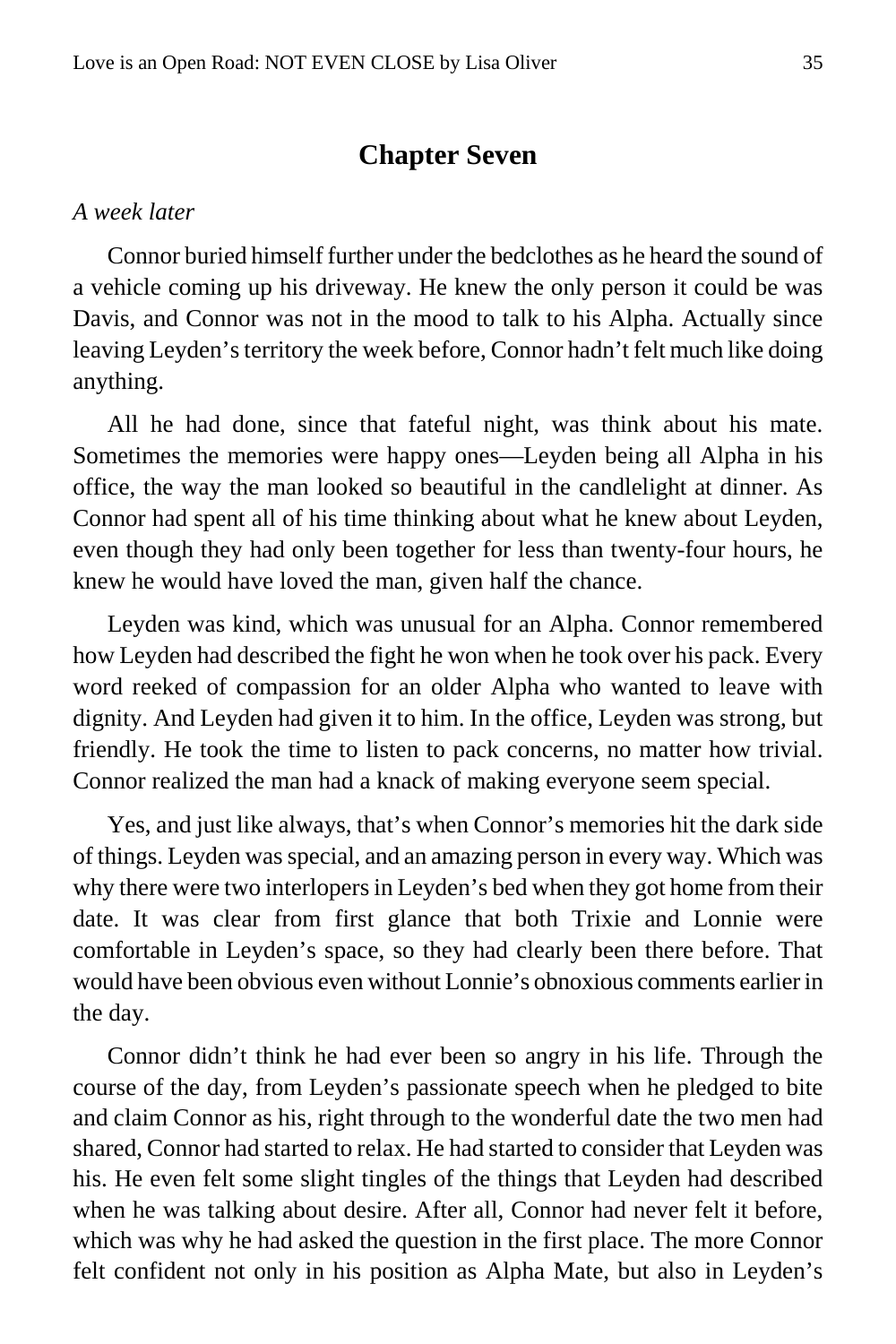promise not to rush him into anything, the more optimistic Connor had felt about wanting to have sex in the future. And that was a definite first for him.

Connor hadn't wanted to walk away. But he'd smelled Leyden's arousal at the sight of the two people in his bed. He couldn't forget Lonnie's words. They might have felt hateful at the time, but the little shit was right. Leyden deserved somebody by his side who wanted him, as badly as he wanted in return. No matter his personal feelings on the subject, Connor would take strength in the fact that he had put his mate's needs first.

"Connor get your ass out of bed, or I'll pull you out personally." Davis's roar damn near shook Connor's small house. Knowing that Davis could not be ignored, Connor bowed to the inevitable, stumbling out of bed, and pulling on a pair of jeans. Striding through to his small living room, he was all for tearing strips off of Davis for interrupting his thoughts, when he was stopped short. Lonnie. Sex-mad, pretty, Leyden's Lonnie was standing in his living room.

"What the fuck are you doing here?" Connor growled. "Come to rub my face in the fact that Leyden's claimed you and your friend as mates? Felt I had a dying need to know how many hours the three of you spent fucking after my date with my mate?"

"Leyden's in trouble," Lonnie said. Connor could barely hear the man's tiny voice over the pounding in his ears. He couldn't believe the man had come into his house.

Then the words the little shit had said made sense.

"What do you mean, in trouble? Leyden's the Alpha, and perfectly capable of taking care of himself, especially if he's mated now."

"He's not mated," Lonnie confessed, tears in his eyes. "He kicked me and Trixie out of his room and won't even let us in his house anymore."

"Whatever," Connor said, refusing to show how much Lonnie's words meant to him. "Why is Leyden in trouble?"

"Leyden was all for coming after you when you left, but Matthew reminded him he had the beta challenge to take care of first. The challenge went ahead and some big guy, Rolf, or something, won. He became pack second. Leyden wasn't happy about it…"

"He wouldn't have been," Connor was beyond frustrated. Rolf had been one of the contenders that Connor had warned Leyden about. Why the Alpha decided to go ahead and let the man participate had Connor's brain in a mess.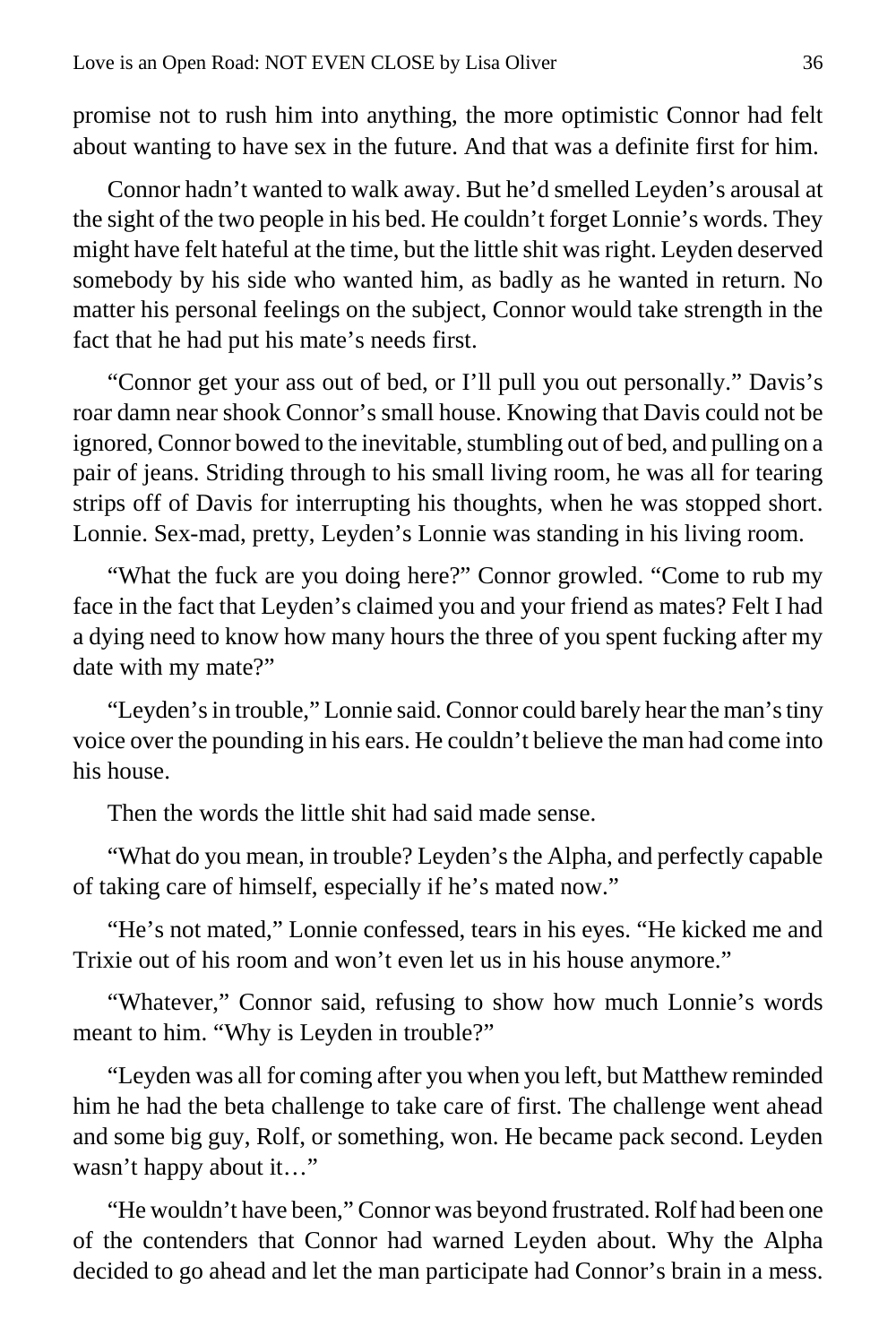"Yeah, well it got worse," Lonnie went on. "Rolf's not only challenged Leyden for his position as Alpha, he has also got more than half of the enforcers on his side. Leyden stands to lose his pack, his home and everything."

"Why do you care? You just want him for sex and for his position. Go and protect him like a good Alpha Mate should," Connor snarled as his mind raced over what he could do to protect his mate.

Lonnie scuffed his foot along Connor's carpet, his gaze firmly fixed on the floor.

"Leyden's a good Alpha, okay," the young man said at last. "He cares about everyone, and makes us all feel special, you know." Connor knew only too well. It was one of the things he loved about the man. *Loved?* Connor reminded himself to focus.

"If he's that good why did the enforcers defect to this newcomer then?" Connor asked as he galvanized himself into action, rushing about finding shoes, a shirt and where the hell were his freaking keys?

"Word is that Leyden wasn't strong enough to keep his mate," Davis said, holding up the keys Connor was looking for.

"He could have kept his mate just fine, if some little shits hadn't got in the way," Connor snarled at Lonnie. "Leyden and I had been getting to know each other, what the fuck was wrong with that?"

"You should have been all over each other if you were mates. It's what wolves do," Lonnie cried out, and Connor could see the little man was almost in tears.

"You think too much about sex and not enough about the other things that are important in a mating. Honesty, learning about each other's likes and dislikes, integrity, learning to live with each other in the same space. That's what I was looking for, and Leyden understood that. What business of yours was it whether or not Leyden and I had actually fucked yet?" Connor said in a rush.

Where the heck had he left his jacket? Spying it slung across the kitchen chair, Connor strode over, and slipped it on.

"It just didn't feel right," Lonnie said in a whisper.

"It was right for me and Leyden," Connor said, coming to stand in front of the man, uncaring if he looked intimidating. Connor had intimidation down to an art form.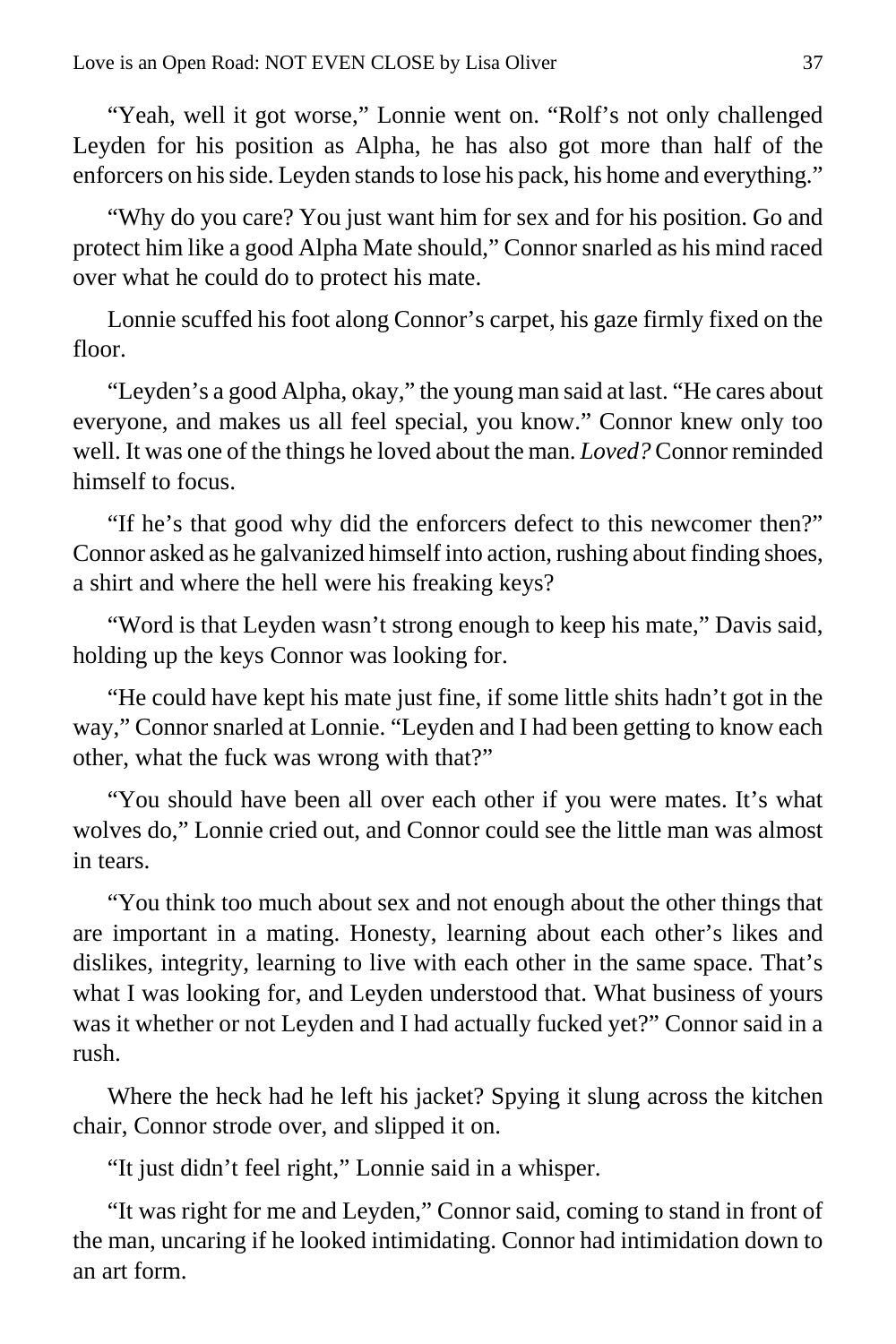"You're coming to help?" Lonnie said peering up at Connor through his bangs. Conner could see why Leyden would have been attracted to the man, although he wasn't surprised that he didn't feel anything for the little shit. He was more worried about Leyden.

"He's my mate, and unlike you, I would support him in anything," Connor said firmly.

\*\*\*\*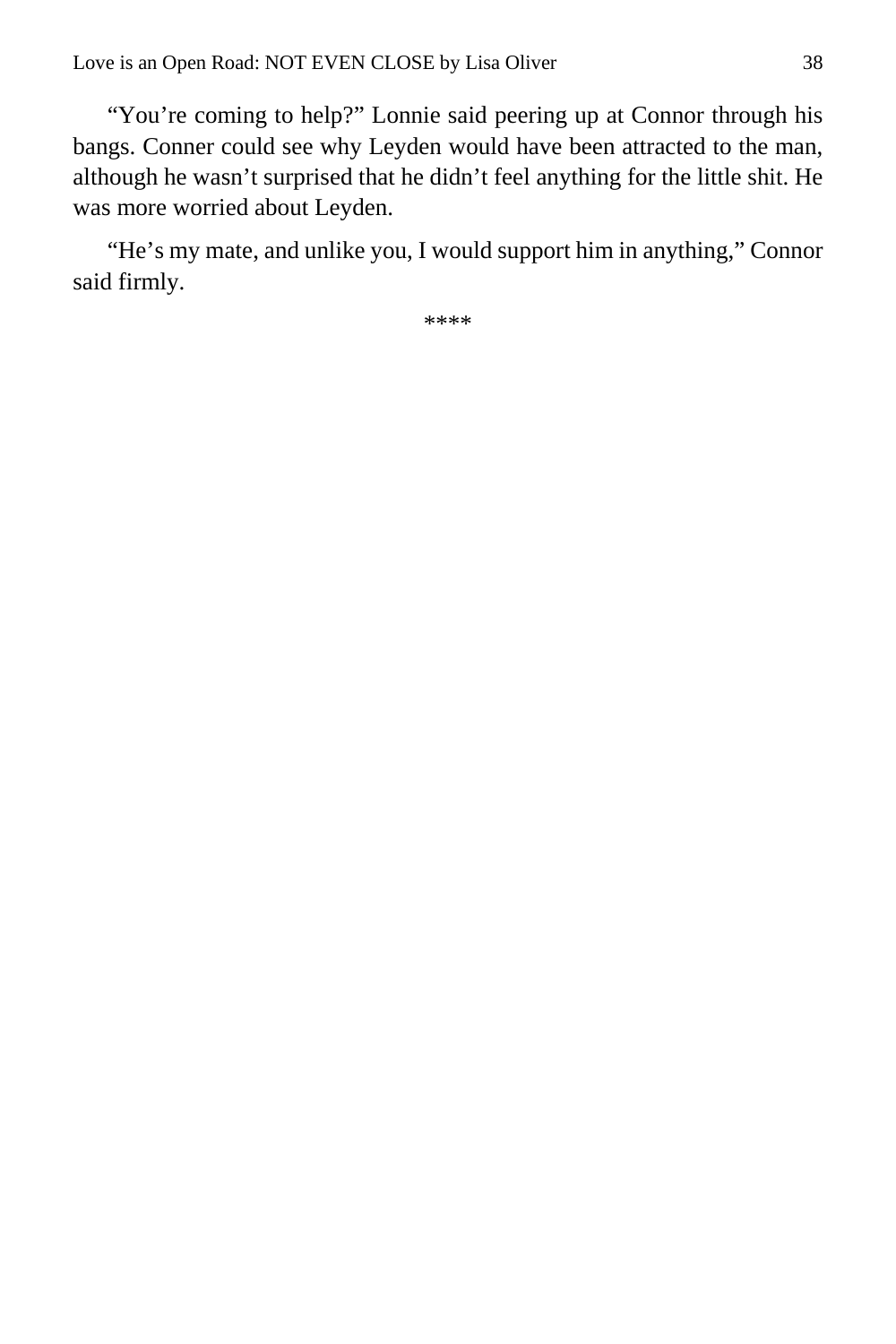### **Chapter Eight**

<span id="page-38-0"></span>Barely avoiding another slash of claws and gnash of teeth, Leyden skipped out of the way, and turned, swiping his claws at his opponent. Make that opponents. Leyden had managed to take down Rolf, the main challenger, but it seemed that all of his other enforcers, men he thought he could trust, had now decided to get into the act as well. Leyden was beyond pissed off, but he tried to keep his focus on the fight. There were eight men opposing him, and Leyden knew the chances of getting out of the situation alive were slim.

Before the challenge Leyden had thought of just submitting. In a way his pack was right. He couldn't keep his mate, not because there was anything wrong with Connor, or him for that matter, but because their relationship had the potential to be something more than sex from the get-go. And the wolves in his pack didn't understand that. The stupid thing was, Leyden realized as he wallowed in self-pity before the challenge, was that Connor had done what any decent wolf would do when faced with a problem—put the needs of his mate first.

There's too much emphasis on fucking sex, Leyden thought as he dodged another set of teeth. Fuck, now there were two of them, no make that four. Leyden knew he had to focus on the fight, he had to protect his pack, but honestly, without Connor at his side, he wasn't sure it was worth the effort.

Connor had warned Leyden about Rolf, told him the man had been through too many packs and had apparently been banished more than once for challenging the Alpha. There was no way a man like that should have had the right to challenge for a seconds position. But after Connor had left, and Leyden was all for heading after him, he had been tied up in one thing or another until the challenge. Rolf's application had gone through and Leyden hadn't realized it until the man turned up in the pack circle.

Wincing, Leyden snapped and whirled again. He was favoring his leg and wanted to keep the other wolves away from it. Rolf had managed to sink his teeth into his paw, just before Leyden had ripped his throat out. Although Leyden didn't hold with killing indiscriminately, Rolf's attitude and the way he had taken Lonnie's comments and used the information to stir up the enforcers was too much to take.

In a coordinated attack, two of his enforcers barreled into him at the same time and all three wolves went down in a flurry of claws, legs and teeth. Fuck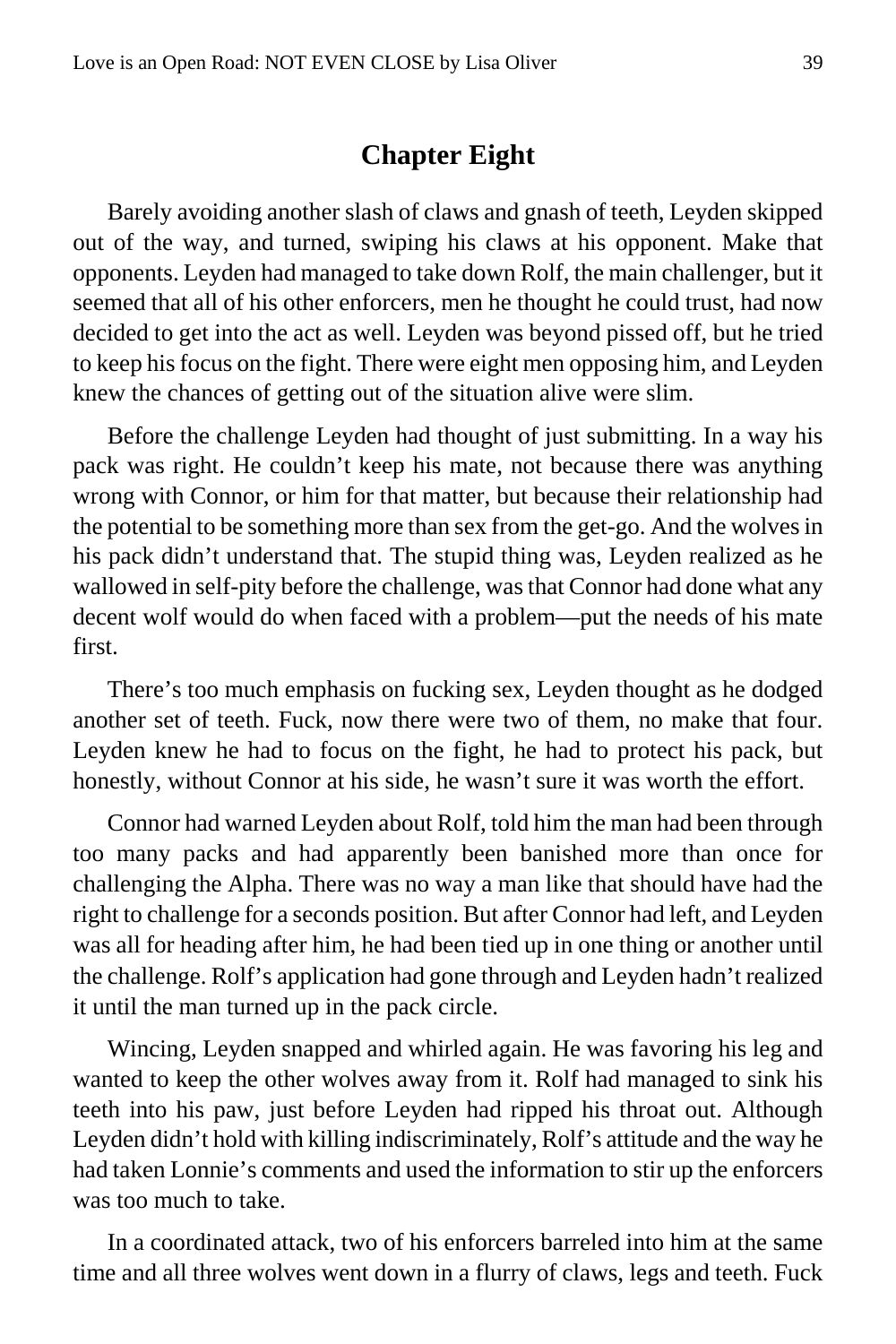this isn't good, Leyden thought as he struggled under the weight, desperately trying to keep teeth from his neck. He raised his head, snapping and snarling, but he couldn't get free. One of the wolves had scraped his claws down Leyden's side and he could feel the blood flowing from the wounds.

Kicking, biting and trying to wiggle as best he could, all of a sudden Leyden could see the sky. The sounds of fighting hadn't stopped, but… Leyden shook his head and stood up. Another wolf was fighting off the enforcers, his strength and sheer power rippling through his muscles. For the first time in days, Leyden smiled, a freaky thing for a wolf to do, but Leyden felt his heart lift. Connor hadn't abandoned him and yet again, he was in protector mode.

Watching Connor in action was sheer poetry. The wolf took on all comers, his actions fast, and his retaliation brutal. Reminding himself that he was the Alpha in their relationship, Leyden moved alongside his mate with renewed vigor, and in less than ten minutes all eight of the wolves were down, their submission evident.

Panting heavily, Leyden stood for a moment simply savoring the victory. That was until he felt Connor nudging his shoulder, and a long warm tongue licking the wounds on his side. While Leyden knew he would heal when he shifted, he was so blown away by the fact that his mate was tending to him, even if it was in wolf form, he stood under the caress, enjoying every lick.

Seeing one of the downed wolves move, Leyden growled and Connor nudged his shoulder again. Right. Time to shift and take care of the mess. Leyden shifted, glad that his wounds healed, although his hand was still a little sore. He stood tall and proud as his mate shifted with him, the man almost equally tall, definitely proud, and not at all pleased with his enforcers. Leyden slipped his arm around Connor's waist, the urge to have the man close to him too hard to ignore. Fortunately Connor made no move to get away from him. Instead Connor was focused on the enforcers who were still cowering in wolf form.

"Your disrespect to your Alpha is sickening," Connor snarled. "Shift your lame asses and explain yourself to your Alpha."

"You're not our second, or even in this pack. You have no say here," one of the louder mouthed idiots yelled, as one by one the enforcers shifted and knelt on the ground.

"I still bested you, and claimed or not, I am your Alpha's true mate. Now explain your actions before I rip your throat out." Connor didn't have to yell.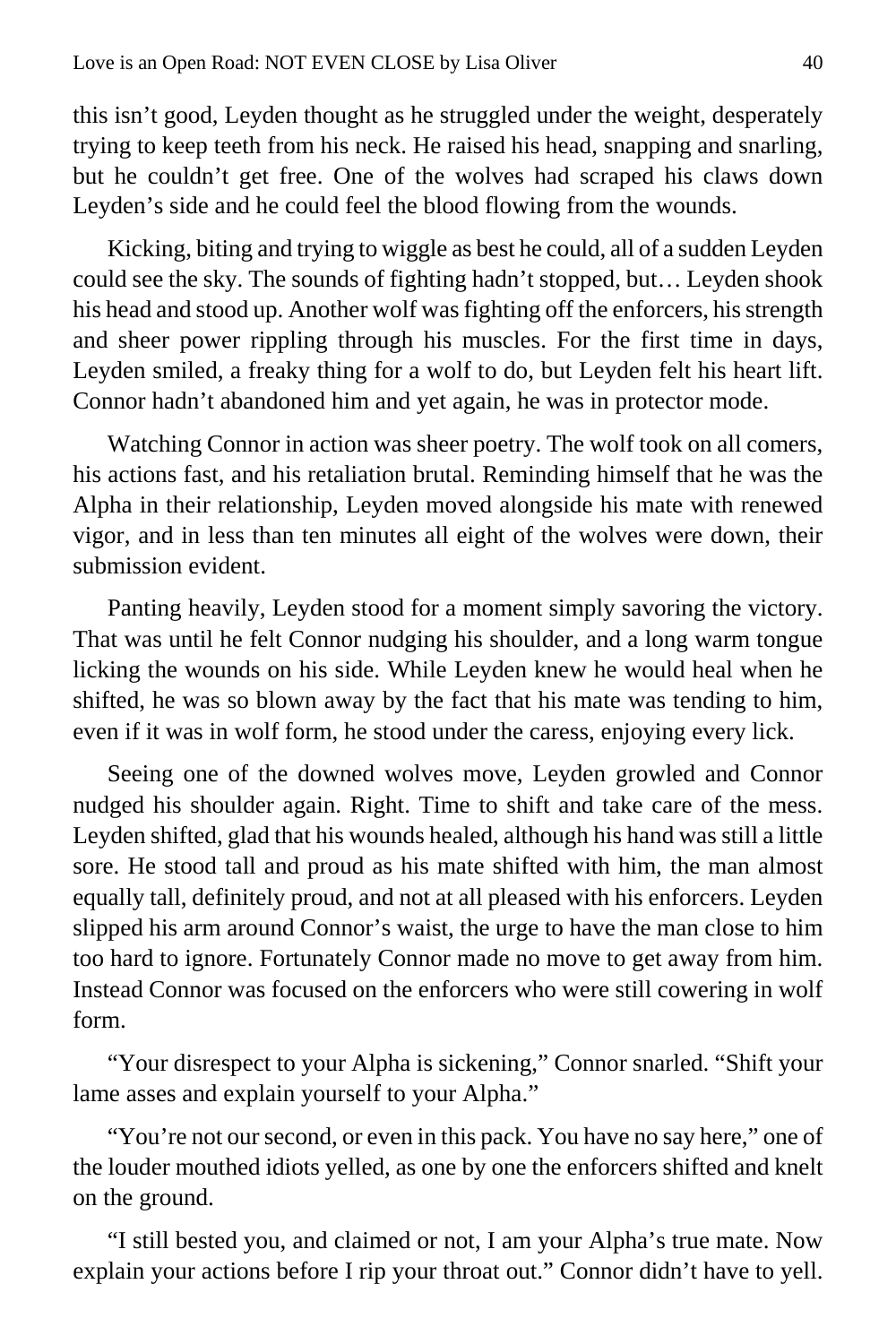His voice was powerful enough to ripple around the clearing and make every other wolf in the area take notice.

The wolves on the ground moved about nervously and then one spoke up. "Alpha. It was Rolf who spoke to us. Told us you weren't fit to be an Alpha because you haven't sexually claimed your mate. A wolf shifter who doesn't have sex is considered weak, you know that Alpha. A weak Alpha is unfit to lead or keep our pack safe. It seemed like the right thing to do at the time."

"There's a lot of things wrong with your story, Clancy," Leyden said, eying the man with distrust. "Firstly Rolf had never met my mate so had no way of knowing if I'd had sex with him or not. Secondly, do either one of us look. Weak. To. You?"

"No Alpha." Clancy at least had the grace to look embarrassed. Looking around the pack, Leyden could see Lonnie had gone a bright red, and was consciously avoiding his gaze. He guessed the little twink had a lot to do with the gossip in the pack. Lonnie certainly had Alpha Mate aspirations, something Leyden hadn't even been aware of until Connor had come along.

Leyden raised his voice so the whole pack could hear him. "What I do in the bedroom or with my mate is my business and is of no concern of anyone else here. I thought I treated you all well. I take time to listen to your concerns. I help out where I can. I keep this pack safe and profitable. I thought I had your trust, your respect. I was stupid enough to think I had your support."

Gripping Connor a little closer, the man standing like a rock beside him, Leyden went on. "What is going to happen to you all if I decide that I don't want to live with this farce of a pack anymore and walk away? That would leave you with no Alpha, no Alpha Mate, no second, and a bunch of enforcers who are that cowardly that they would only try and attack me en masse instead of facing me in an individual challenge for leadership. What is going to happen to you and the way you live your lives?"

Leyden saw the fear and shock on the faces of his pack members and tried not to let it affect him. He cared for every man, woman, and child in his pack, and he hated the thought of hurting any one of them. But he could not, would not allow them to dictate how his mating went, or how he and Connor lived their lives. The actions of Rolf shouldn't have been surprising, but the way his enforcers had turned on him had cut Leyden to the core, and he was deeply hurt.

"Alpha, all wolves are sexual by nature. Your sexual prowess was something that typified your rule. You are known for your strength both in and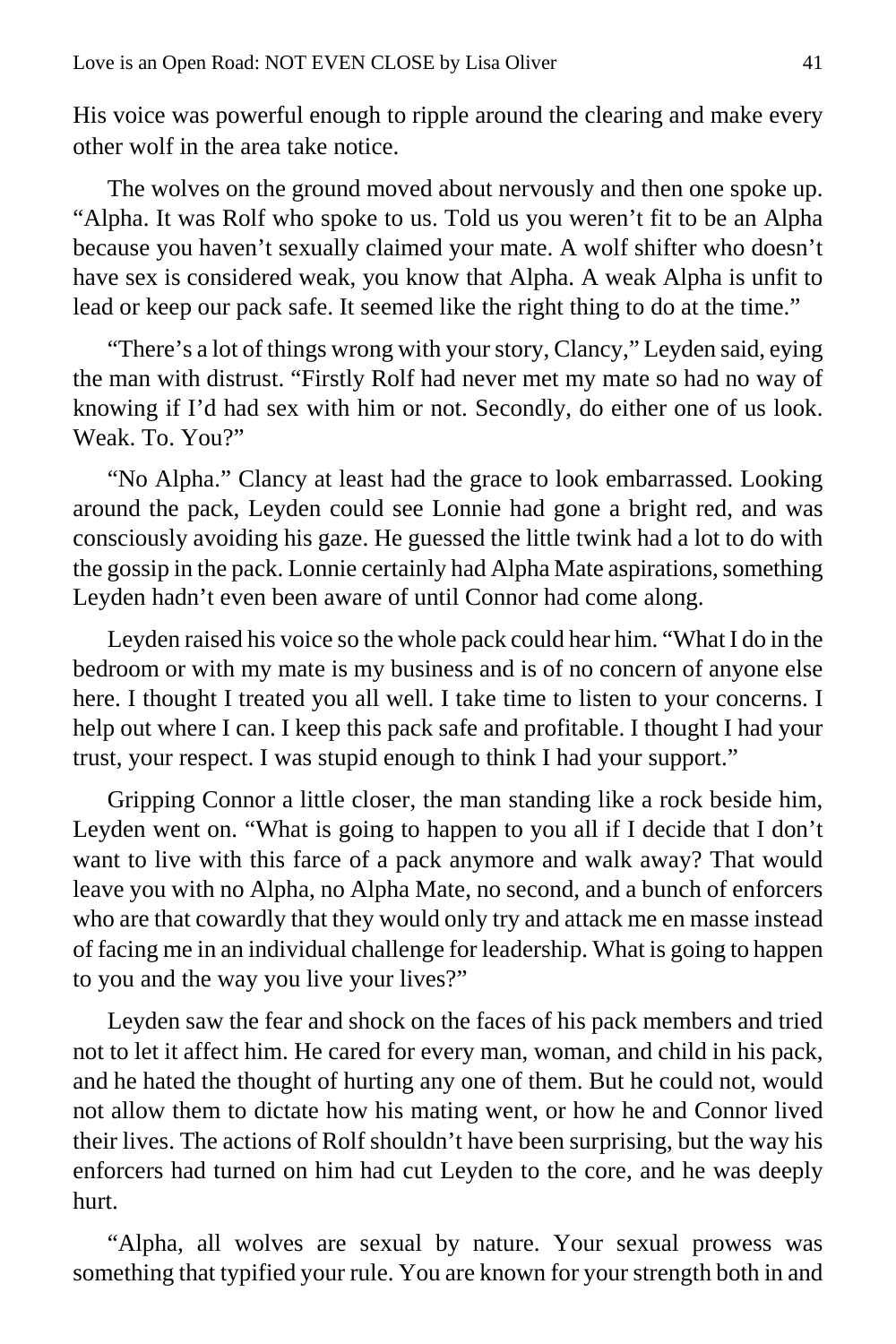out of the bedroom. Surely you can see how worried we would be as a pack, if that changed," one of the older pack members said.

Feeling Connor stiffen beside him, Leyden shook his head. "Didn't you hear anything I just said, Walter? My mate is unique. He clearly isn't weak because he bested all of our enforcers. He has been living as the pack second for the Davis pack for freaking years. Connor has proven his worth to me in every way and would be a strong addition to this pack as Alpha Mate. Whether we have sex or not has nothing to do with it."

Leyden looked around at his gathered pack mates, ignoring the enforcers for now. "I shouldn't have to explain myself, because I thought I was trusted in my position. However, just this once, I will make an exception. My mate and I have not been sexually active yet, because my mate wants to wait until we know each other better. I agree with his decision. Mating is for life and is a serious decision to make. If the pack has a problem with that, or my mate, then I'll walk away and you lot can fend for yourselves. What has happened here today has sickened me."

"You would give up your pack for your mate?" Walter seemed surprised, and Leyden didn't know why he would be. Every wolf worth his salt knew how important a mate was. Leyden didn't want to have to fight every day for the right to keep his unusual mate by his side. To keep Connor, he would gladly walk away.

"Contrary to popular belief, there is more to being mates than having sex, Walter. Connor is compatible with me in every way. He is also protective and possessive and today he proved that he is a damn sight more supportive than any of you."

Walter nodded his head, as did many others in the pack. Hopefully he had got his point across, but it was hard to tell. Suddenly Leyden felt really tired as the events of the day, damn, the whole week caught up on him, and he felt his knees turn to jelly. Connor tucked in tighter against him and held him upright.

"I am going to take my mate, shower, eat and enjoy my evening. You all have twenty-four hours to make a decision as to what you want me to do. Know this, if you can't support my mate and me then I will walk away and you can find someone new to lead you. After the events of this week, I really don't care."

Leyden looked at his ex-enforcers. Their defection had hurt him most of all. "I may not be Alpha tomorrow, but I am today. All of you are banished,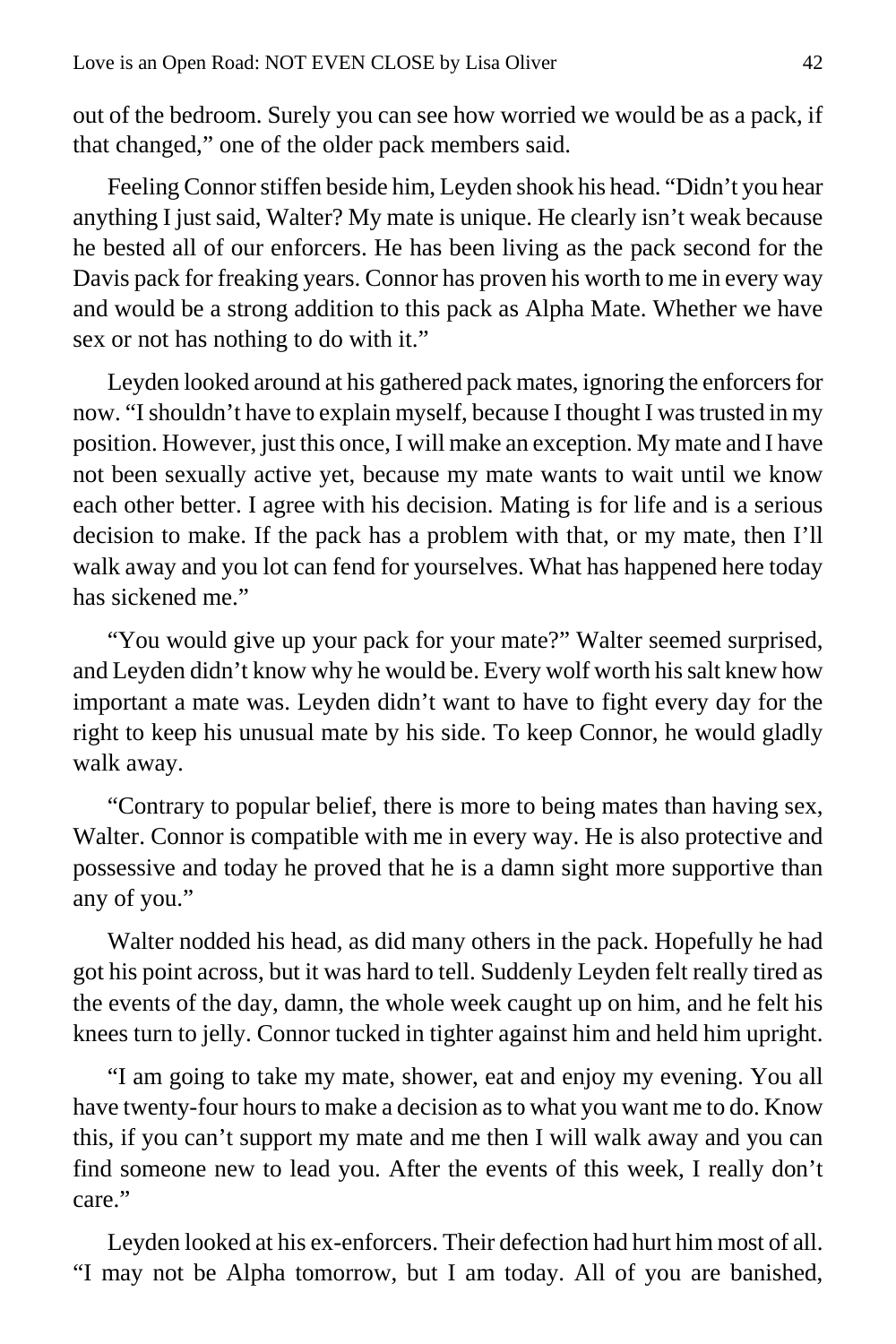effective immediately. If you set foot in my territory again you will be killed. All of your records will note the reasons for the banishment and the fact that you ganged up on me instead of challenging me directly. That's a fucking cowardly thing to do. I doubt that will help you in your efforts to find a new pack, but that's your problem. I won't be surrounded by people I can't trust."

Not bothering to see how his words had been taken, Leyden let Connor lead him back to the pack house. He seriously needed to lie down.

\*\*\*\*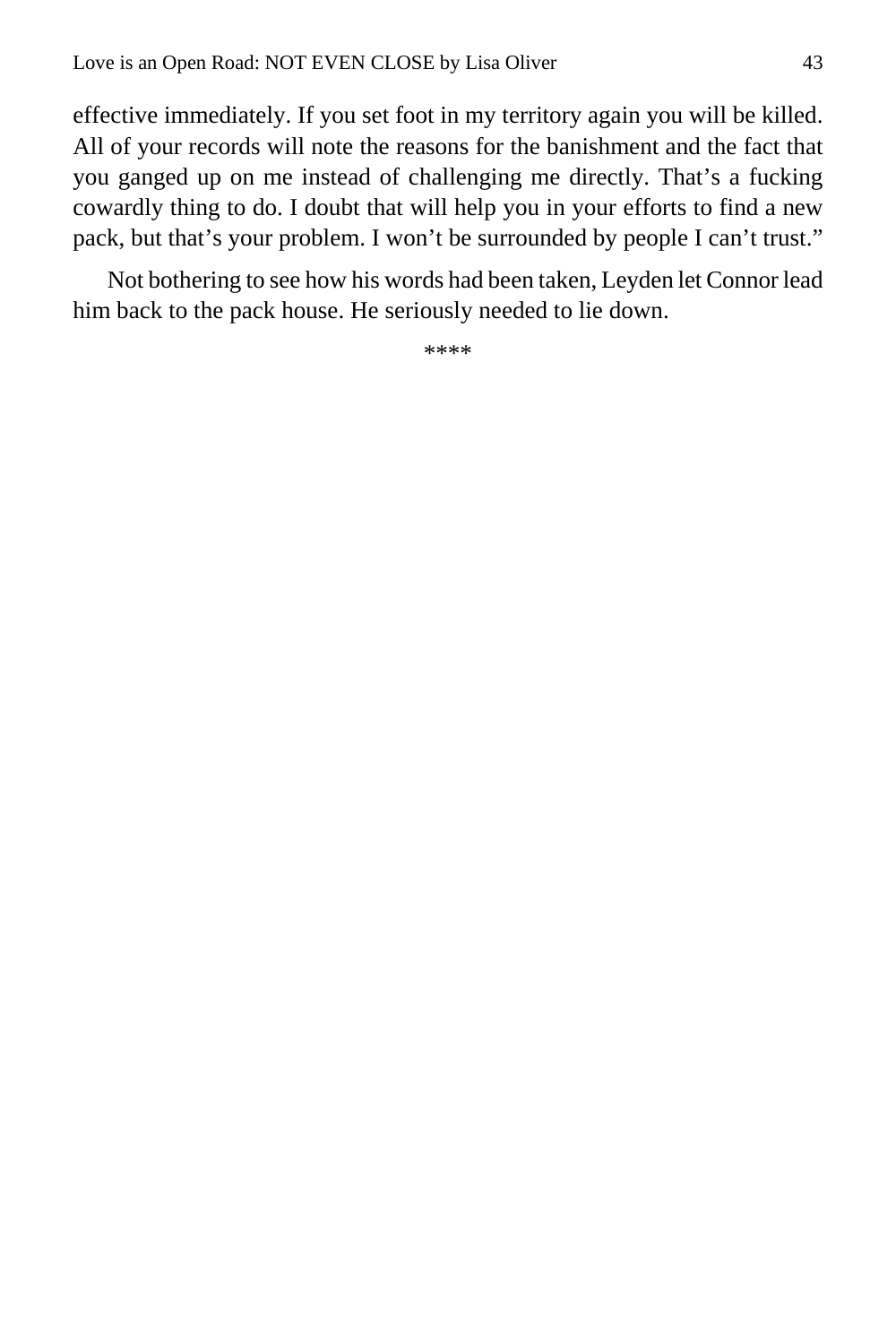#### **Chapter Nine**

<span id="page-43-0"></span>Connor didn't usually do emotions. He had learned a long time ago not to let the pettiness of other pack members about his lack of sexuality bother him, preferring to show his worth through his fighting strength and inner power. When he was with Davis or a few of the other pack enforcers he could let his guard down, laugh and relax with the best of them. He wasn't anti-social in any way, but he never got worked up about things.

But seeing Leyden swamped by his enforcers stirred a rage in Connor he'd never experienced before. He would have cheerfully ripped out the throats of all eight men, and then started on the pack members. He was infuriated that none of Leyden's pack had supported the man.

He'd also been worried, and Connor by nature, wasn't a worrier. When Leyden had slipped his arm around Connor's waist, Connor expected to feel itchy and uncomfortable. But he didn't, so he went with it, slipping his own arm around the man in return. He could feel that Leyden was still unsteady on his feet, and Connor would do anything to ensure his mate didn't fall on his face in front of the pack.

But hearing Leyden's enforcers and pack members confirm what Lonnie had told him, had Connor worrying big time. He didn't want Leyden to lose his pack simply because Connor needed more time to feel comfortable with his mate. The man was a walking sex god, and Connor could appreciate that from an aesthetic viewpoint. But he wasn't sure that he actually felt the desire that Leyden had been talking about on their one and only date.

As he showered in one of Leyden's guest bedrooms, Connor tried to understand what else he was feeling. He hadn't minded being physically close to Leyden, which was a first for him. In fact, if he examined the feeling more carefully, he would admit to liking it. Leyden was big, tall and strong, and yeah… the man was his mate, so Connor was pleased he wasn't physically repulsed with the idea of touching the man.

Connor had also taken their week apart and thought about all of the things he did know about his mate. He wondered if there was more he could explain about how he felt, but honestly Connor was getting a bit sick of the fact that all anyone seemed to think about was the sexual side of things. Could his support, protectiveness and possessiveness, which Connor admitted to having in spades, be enough?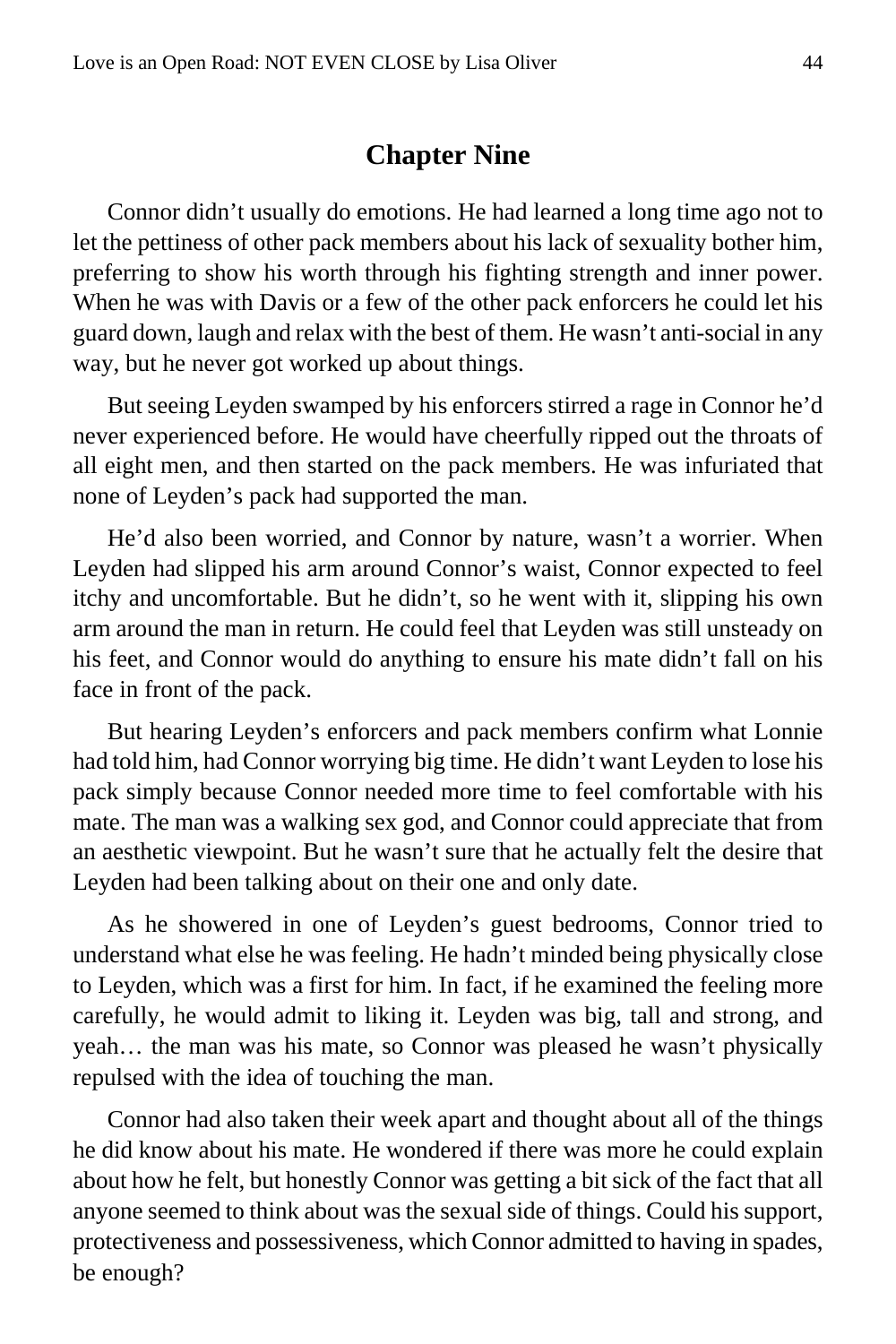Still mulling over the idea, Connor strode through the house, looking for the kitchen. The last time he had been in Leyden's home, the place had been full of people. Now it was eerily quiet and Connor wondered why that was. As he walked into the kitchen he stopped short. Leyden was standing by the kitchen counter, which was full of Tupperware containers.

Leyden looked up and grinned. "It seems some of the pack women were worried we might get hungry," he said. "Come and grab yourself some food and we'll take it into the living room."

"All of this is for you?" Connor asked as he came forward, lifting lids and sniffing the contents.

"For us, apparently," Leyden said. "My pack members might not be fighters, but they can cook up a storm when they want to."

Connor shrugged, and got down to the serious business of filling a plate. As he lived alone he didn't have people cooking for him very often, and the thought of eating something he hadn't had to prepare himself had him salivating. Once Connor had filled his plate, Leyden led him through to a large living area. It was homey, and comfortable, and seemed to have all of the necessary equipment, including a huge television on the wall. Connor hovered, not sure where to sit, but when Leyden patted the spot beside him on the couch, he got over his nerves and sat down. Fighting made a wolf really hungry.

The two men sat in comfortable silence, enjoying the food and the peace and quiet. When Connor had finished eating, Leyden took his plate and put it on a small table to the side of the couch, and then took Connor's hand in his, leaning back on the couch.

Connor's first instinct was to pull his hand away, but he realized that was more habit than anything else. Leyden's hand felt good against his. Hot, smooth skin with callouses that Connor knew could only come from hard work. Connor leaned back on the couch as well, his shoulders rubbing against Leyden's and savored how good he felt being back with his mate again.

"I should thank you for helping me out today," Leyden said quietly as though unwilling to break the peace. "But I know you will always have my back. Did you know I was in trouble, or was it divine coincidence that you turned up when you did?"

"Little shit Lonnie came and told me."

"Little shit…" Leyden laughed. "That's a good name for him. I will have to remember it. I have a feeling he's responsible for the gossip around the pack."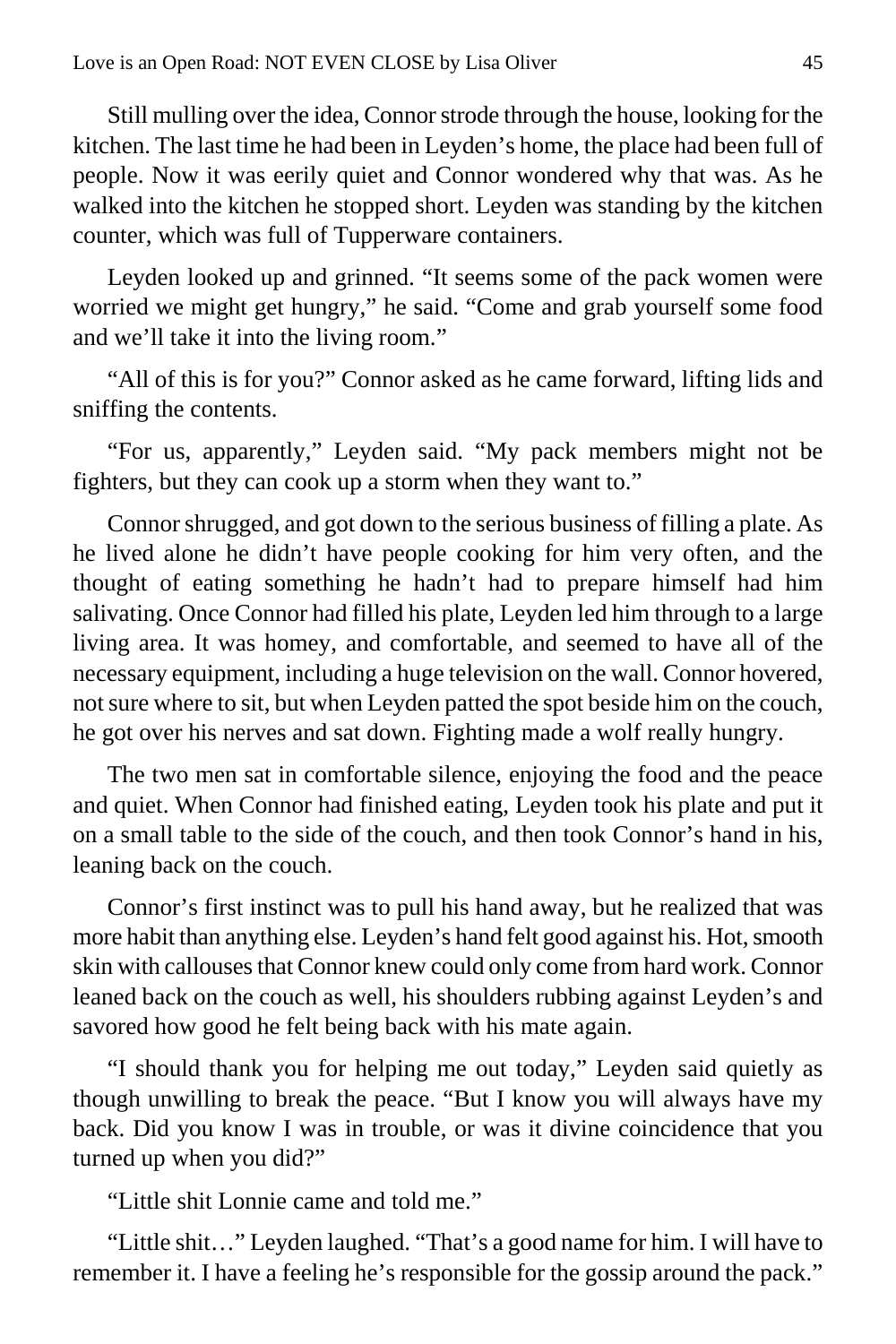"Yeah, well, I don't know about that. But Leyden, you know, this picking a mate business. I know that you were aroused by the scene we walked into in your room, but honestly, you need someone just a tad stronger by your side. It doesn't have to be me, but it can't be someone like Lonnie."

"I have you," Leyden said firmly and then he half turned and looked Connor right in the eyes. "And what do you mean aroused by the scene in my room. For fucks sake, you thought my hard on was for them?"

"Yes, wasn't it?"

Leyden laughed again. "Idiot. My dick has only come up for you, and only you, since we met. I'd been half hard all through dinner. You were coming to my room. I was going to sleep with you in my arms. Of course I was fucking aroused. I can't help that."

*Hmm, okay, that made sense.* Connor thought about what Leyden had said and moved closer, so that their bodies were plastered together at the side. Connor might not appreciate touch, although he was getting to like it with Leyden. His mate was a wolf shifter with normal urges and he would appreciate the physical closeness even if nothing came of it.

"You know I wish I could give you what that little shit was talking about, don't you?"

"You are who you are, Connor. I like that. I like you. Once I've bitten you I will know if I make you uncomfortable through our mind link and can do something about it. You're going to let me claim you, aren't you? You didn't come to save me, just to walk away from me again?" Leyden said, dropping Connor's hand and putting his big arm around his shoulders instead.

"Someone's got to watch your back," Connor said, ignoring the flutter of butterflies that suddenly attacked his stomach. "That fucking Rolf wouldn't have even been in the challenge if I'd been here."

"You know most people only want to be around me for the sex, and the thought of being close to the Alpha. You truly do want to watch out for me." Leyden's voice sounded awed and Connor was struck by how empty a life that only had sex could be. Leyden had people falling all over him all the time, but there was a hint of loneliness in his mate's voice. For all of his bed partners, Leyden hadn't found anybody who totally supported him, who wanted a connection with him as a person.

Leyden needed him.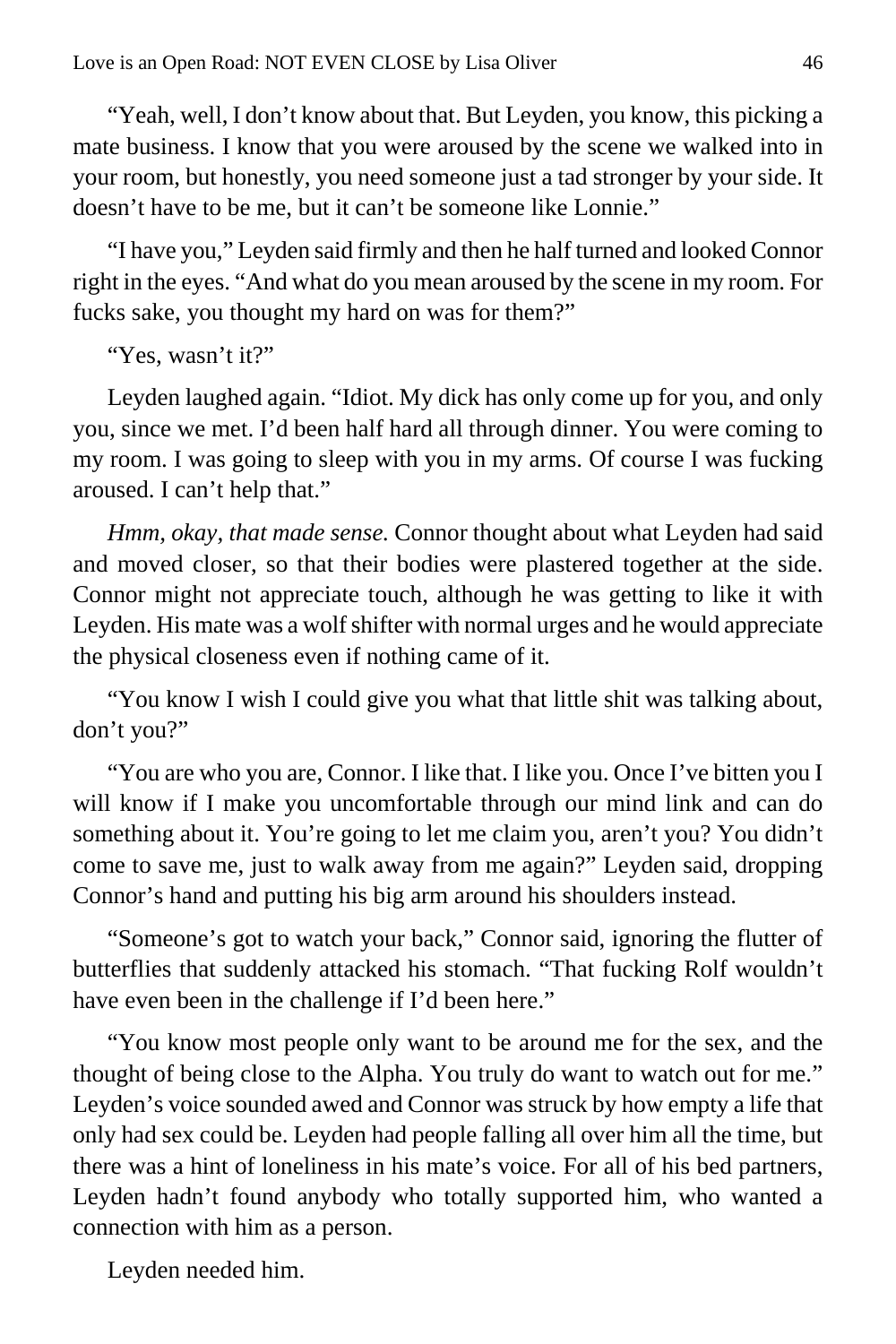That thought struck Connor like a lightning bolt. Casual sex could only make a person feel good for a short amount of time. Leyden was known for his variety of bed partners, but the man was still lonely. His mate was looking for the same connection he was. Another piece of the puzzle fell into place and Connor knew he wasn't going to walk away this time.

Turning to Leyden, Connor tilted his neck, far more than considered submission.

"Bite me," he said.

Leyden looked stunned for one split second, but he didn't hesitate. Fisting one hand in Connor's hair and the other tugging at his waist, Leyden pulled Connor across his chest and bit deep into the offered neck. Connor arched up, unprepared for the moment of pain. But what followed was such unimaginable bliss, that Connor cried out and waves of pleasure flooded his body as he felt a decided stickiness in his jeans. He'd fucking orgasmed—with another person! Damn, the mating bite was a powerful thing.

As Connor came down to earth, he felt Leyden remove his teeth and lick gently over the bite mark. A scar would form in a matter of hours. A permanent warning to anyone that Connor was now claimed. Connor looked at Leyden, thrilled to see that besides the obvious lust, the man had such a look of wonder in his eyes.

"Now me," Leyden demanded, trying to tug Connor into his lap. Connor let the man rearrange him as he wanted, his long legs bracketing Leyden's thighs, their bare chests inches apart. Connor didn't have to be a wolf shifter to know how aroused his mate was—he could smell it and see it. But Connor refused to allow that arousal to distract or upset him. Leyden was being true to his nature. The scent of a mate to a wolf shifter would trigger arousal in almost all cases, and the combined scents of both men were all Connor could smell.

Connor knew this moment was important. It would govern how the two men lived the rest of their lives. Leyden would know his every thought, as he would know those of his mate. They would be bound for eternity, and nothing but death would keep them apart. And while Connor knew that some might think him silly, he wanted Leyden to do a little thing for him, before he claimed the man.

"Can I have a kiss first?" He said, looking deep into Leyden's shiny gray eyes.

Leyden's eyes widened. "Have you ever?"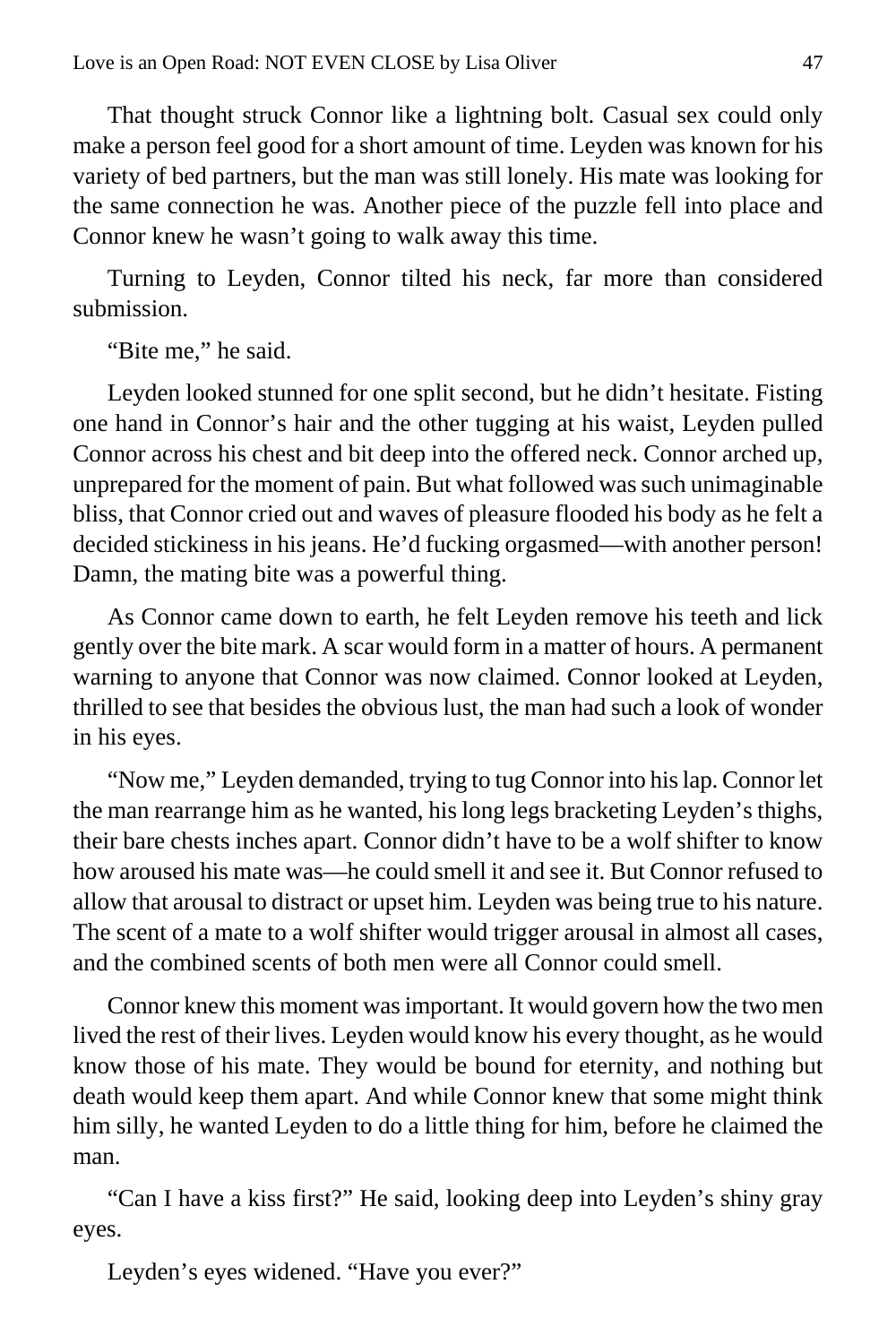Connor shook his head. Leyden smiled then, a truly beautiful smile.

"My pleasure," he said, his voice husky and he leaned forward.

Connor expected Leyden to devour him. To take his lips, plunder his mouth with his tongue and yep… literally consume him. Although Connor had never allowed anyone to do it to him before, he'd seen enough pack mates kissing to know how it went. But Leyden surprised him yet again.

Soft breath ghosted over his lips, long fingers in his hair, big hands gently cradling his scalp, Connor couldn't help closing his eyes as Leyden came closer. And then he felt it: the gentle press of Leyden's soft lips against his. Connor inhaled sharply as a myriad of feelings swamped his body. Before he knew what was happening, or had a chance to process anything, Leyden backed off slightly, tilted Connor's head just a little bit, and then Connor felt lips on lips again. Slightly firmer, but still… there was so much caring in Leyden's actions—a response Connor hadn't believed possible.

Leyden's stubble tickled his chin. Connor found he was breathing in sync with his mate. Leyden's lips moved, alternating between the softest nibbles and the simple glide of skin over skin. Connor was unsure of what he should do, but Leyden didn't seem to notice. Annoyed at his own lack of response, Connor brought his arms up, cradling Leyden's head, and matched Leyden's movements.

Leyden's skin was clean and smelled slightly of soap. But his lips were plush, warm and so inviting, and when Connor attempted a little nibble of his own, the taste of the man seared his lips. On and on the kiss went, no pressure, no tongues, nothing but the gentle pressure of Leyden's mouth on his. Without realizing it, Connor found his breath was coming faster, still matching his mate's, and he found himself wanting to push forward harder, to feel more.

But Leyden pulled his head back, his fingers still in Connor's hair. Leyden's face was flushed, the man was pulsing with desire—Connor could see it, smell it—hell, he could damn near taste it.

"Bite me," Leyden whispered, pulling Connor's head to his throat. Taking a long sniff of Leyden's unique scent, Connor opened his mouth and bit down hard. Like everything else about his mate, Leyden's blood was sweet, warm and strong. Connor caressed the essence over his tongue, savoring every drop.

*Oh my fucking God,* Leyden's voice sounded in his head as the man in question pulled Connor forward until they were chest to chest. Seconds later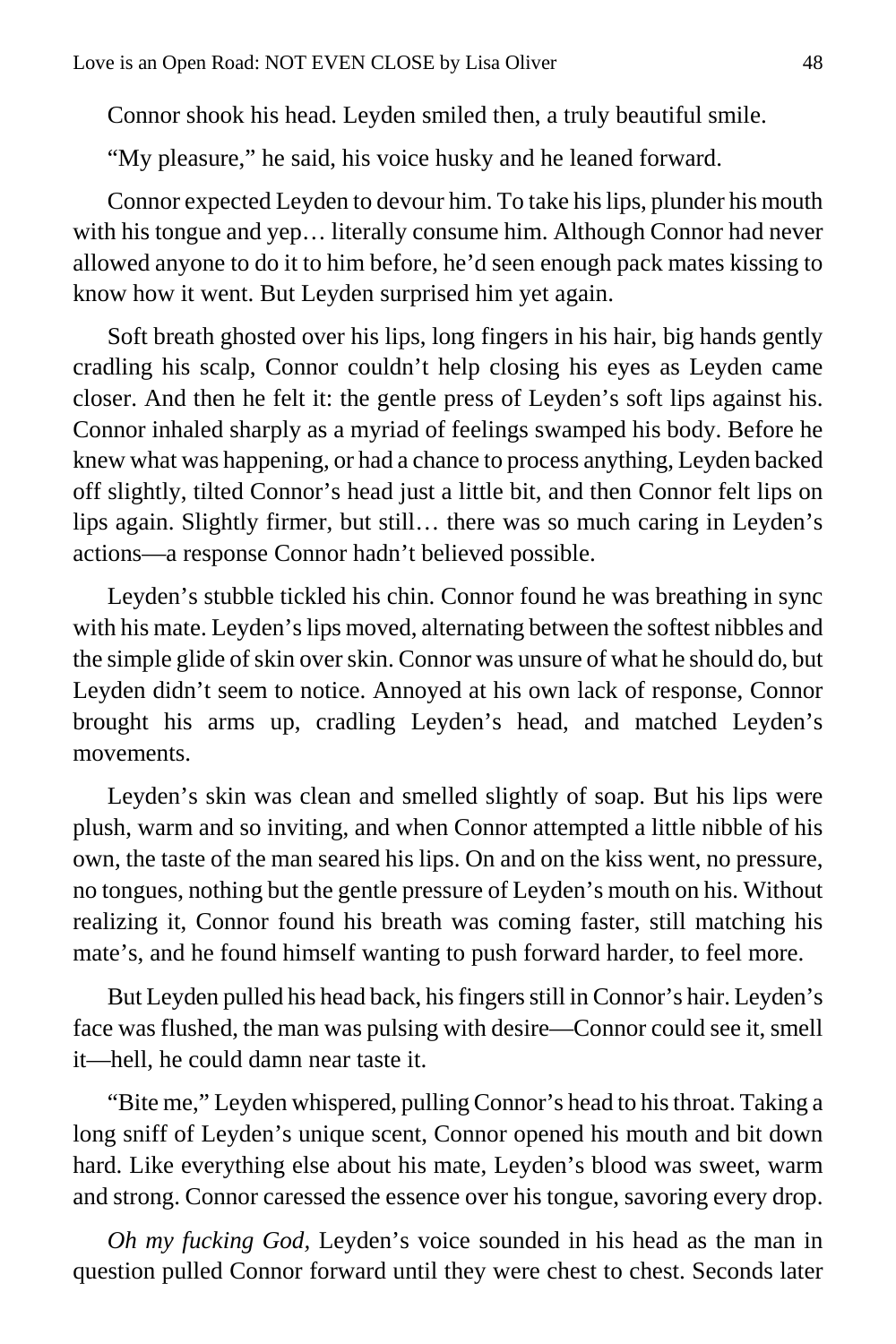Connor sensed Leyden's orgasm and the man climaxed with a spectacularly deep groan.

Being careful not to rip his mate's skin, Connor disengaged his teeth and lapped the blood from the bite mark. Leyden held tight to Connor's shoulders, his head thrown back, soft moans leaving his lips. When Leyden was clean, the man lifted his head, a soft smile on his face.

"That has to be the most intimate thing I have ever done," Leyden whispered. "Thank you."

"So it doesn't have to be all sex and fireworks to feel good?" Connor said, enjoying the feeling of his mate in his arms.

"Hell no, honey. By the time we get around to having sex, I think it'll probably kill me."

Connor couldn't help smiling as he climbed off of Leyden's lap and the two men headed towards Leyden's shower. Sticky jeans were not fun, after all. But with Leyden's hand firmly in his, Connor felt the stirrings of the connection he had dreamed of all his life. He imagined that his libido would soon follow. And even if it didn't, Connor knew that with Leyden in his life the two men could rewrite the ideas of what intimacy was all about.

He didn't know if or when he and Leyden might have sex. Hell, he didn't know if his mate was even going to be Alpha the next day. But as Connor followed Leyden into the room they would now share, he found he really didn't care. He'd been claimed, and he'd had the most perfect first kiss a guy could ask for. Anything else was just frosting.

### **The End**